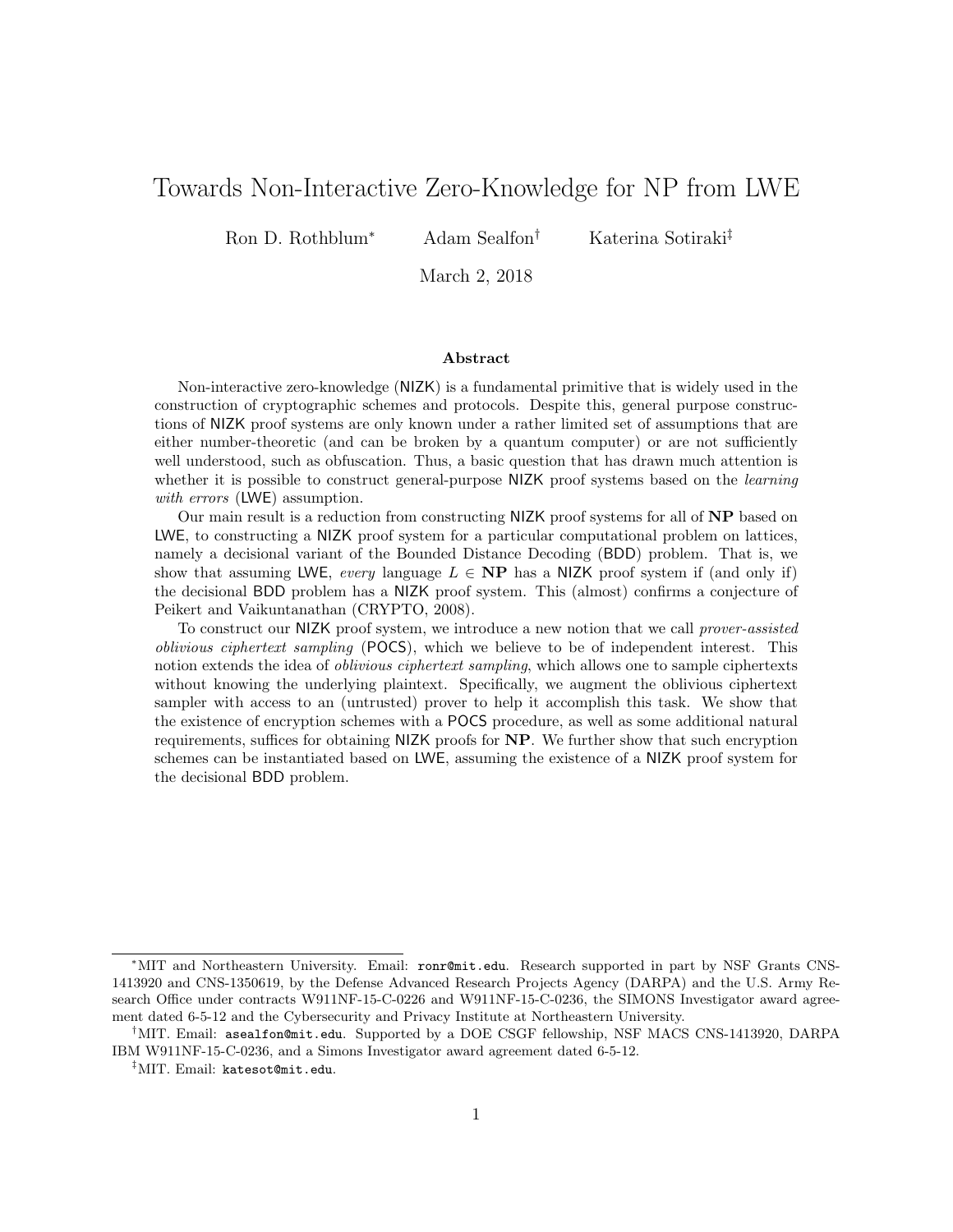# Contents

| 1 Introduction |                                                        |                                                         | 3 |  |  |
|----------------|--------------------------------------------------------|---------------------------------------------------------|---|--|--|
|                | 1.1                                                    |                                                         |   |  |  |
|                | 1.2                                                    |                                                         |   |  |  |
|                | 1.3                                                    |                                                         |   |  |  |
|                | 1.4                                                    |                                                         |   |  |  |
| $\mathbf{2}$   | <b>Preliminaries</b>                                   |                                                         | 9 |  |  |
|                | 2.1                                                    |                                                         |   |  |  |
|                | 2.2                                                    |                                                         |   |  |  |
|                | 2.3                                                    |                                                         |   |  |  |
| 3              | From Prover-Assisted Oblivious Sampling to NIZKs<br>14 |                                                         |   |  |  |
|                | 3.1                                                    | Definitions: Valid Public Keys, Ciphertexts and POCS 15 |   |  |  |
|                | 3.2 <sub>1</sub>                                       |                                                         |   |  |  |
| $\overline{4}$ | Instantiating with LWE<br>22                           |                                                         |   |  |  |
|                | 4.1                                                    |                                                         |   |  |  |
|                | 4.2                                                    |                                                         |   |  |  |
|                | 4.3                                                    |                                                         |   |  |  |
|                | 4.4                                                    |                                                         |   |  |  |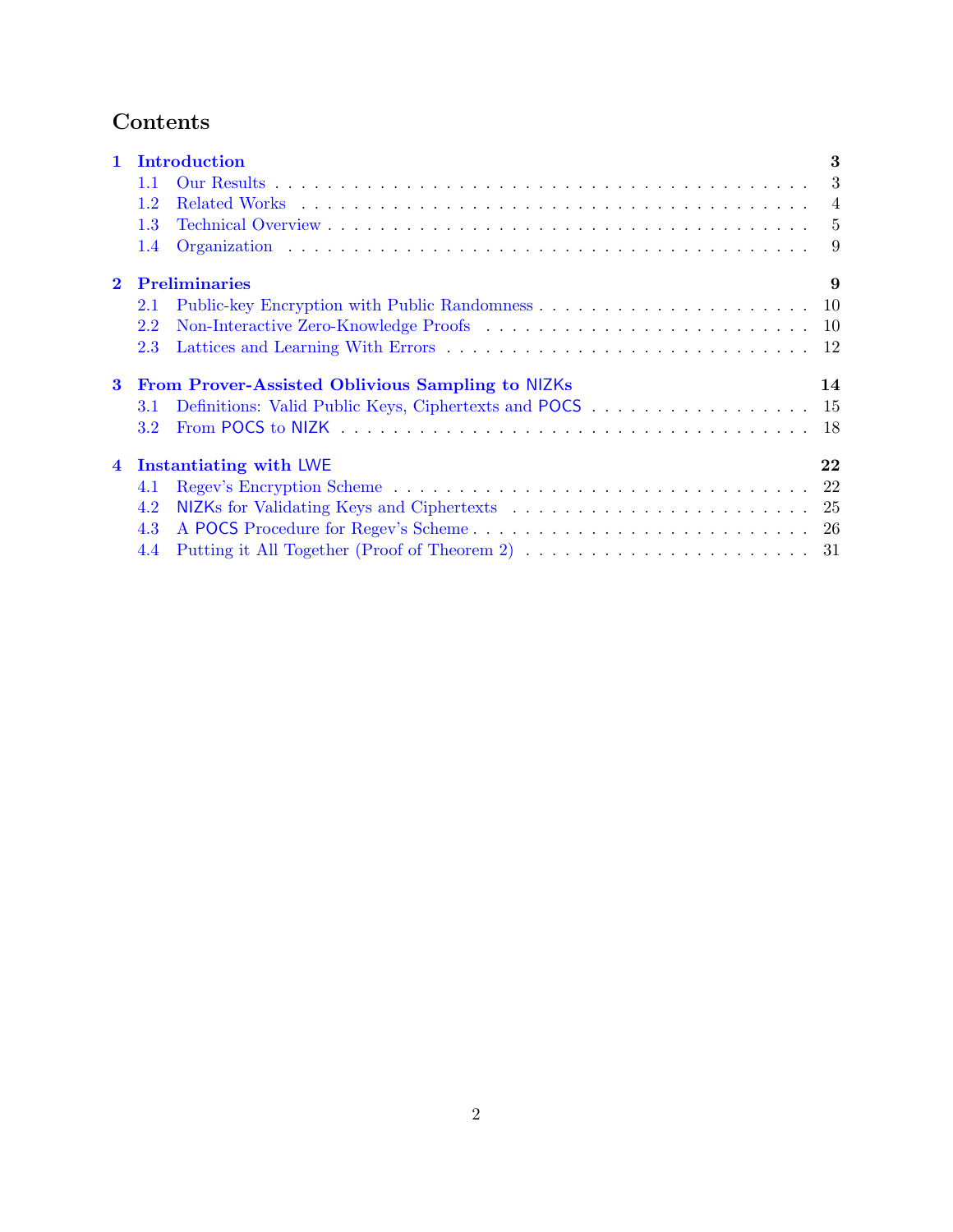# <span id="page-2-0"></span>1 Introduction

The *learning with errors* (LWE) problem, introduced by Regev [\[Reg09\]](#page-33-0), has had a profound impact on cryptography. The goal in LWE is to find a solution to a set of *noisy* linear equations modulo a large integer q, where the noise is typically drawn from a discrete Gaussian distribution. The assumption that LWE cannot be broken in polynomial time can be based on worst-case hardness of lattice problems [\[Reg09,](#page-33-0) [Pei09\]](#page-33-1) and has drawn immense interest in recent years.

Immediately following its introduction, LWE was shown to imply the existence of many important cryptographic primitives such as public-key encryption [\[Reg09\]](#page-33-0), circular secure encryption [\[ACPS09\]](#page-30-1), oblivious transfer [\[PVW08\]](#page-33-2), chosen ciphertext security [\[PW08,](#page-33-3) [Pei09\]](#page-33-1), etc. Even more remarkably, in recent years LWE has been used to achieve schemes and protocols above and beyond what was previously known from other assumptions. Notable examples include fully homomorphic encryption [\[BV14\]](#page-31-0), predicate encryption and certain types of functional encryption (see, e.g., [\[AFV11,](#page-30-2) [GKP](#page-32-0)+13, [GVW15\]](#page-32-1)), and even obfuscation of certain expressive classes of computations [\[WZ17,](#page-33-4) [GKW17\]](#page-32-2).

Despite this amazing list of applications, one major primitive that has resisted all LWE based attempts is general purpose Non-Interactive Zero-Knowledge (NIZK) proof systems for  $NP$ .<sup>[1](#page-2-2)</sup> A NIZK proof system for a language  $L \in \mathbf{NP}$ , as introduced by Blum *et al.* [\[BFM88\]](#page-31-1), is a protocol between a probabilistic polynomial-time prover  $P$  and verifier  $V$  in the Common Random String (CRS) model. The prover, given an instance  $x \in L$ , a witness w, and the random string r, produces a proof string  $\pi$  which it sends to the verifier. Based only on x, the random string r and the proof π, the verifier can decide whether  $x \in L$ . Furthermore, the protocol is zero-knowledge: the proof π reveals nothing to the verifier beyond the fact that  $x \in L$ .

Non-interactive zero-knowledge proofs have been used extensively in cryptography, with applications ranging from chosen ciphertext security and non-malleability [\[NY90,](#page-33-5) [DDN03,](#page-31-2) [Sah99\]](#page-33-6), multi-party computation with a small number of rounds (see, e.g., [\[MW16\]](#page-32-3)), low-round witnessindistinguishability [\[DN07\]](#page-31-3) to various types of signatures (e.g. [\[BMW03,](#page-31-4) [BKM06\]](#page-31-5)) and beyond.

Currently, general purpose NIZK proof systems (i.e., NIZK proof systems for all of NP) are only known based on number theoretic assumptions (e.g., the hardness of factoring integers [\[FLS99\]](#page-31-6) or the decisional linear assumption or symmetric external Diffie-Hellman assumption over bilinear groups [\[GOS12\]](#page-32-4)) or from indistinguishability obfuscation [\[SW14,](#page-33-7) [BP15\]](#page-31-7) (see Section [1.2](#page-3-0) for further discussion). We remark that the former class of assumptions can be broken by a quantum computer [\[Sho99\]](#page-33-8) whereas the assumption that indistinguishability obfuscation exists is not yet well understood. Thus, the following basic question remains open:

Can we construct NIZK proofs for all of NP based on LWE?

## <span id="page-2-1"></span>1.1 Our Results

Our main result is a completeness theorem reducing the foregoing question to that of constructing a NIZK proof system for one particular computational problem. Specifically, we will consider a decisional variant of the bounded distance decoding (BDD) problem.

Recall that in the BDD problem, the input is a lattice basis and a target vector which is very close to the lattice. The problem is to find the nearby lattice point. This is very similar to the

<span id="page-2-2"></span><sup>&</sup>lt;sup>1</sup>As a matter of fact, resolving this question carries a symbolic cash prize; see [https://simons.berkeley.edu/](https://simons.berkeley.edu/crypto2015/open-problems) [crypto2015/open-problems](https://simons.berkeley.edu/crypto2015/open-problems).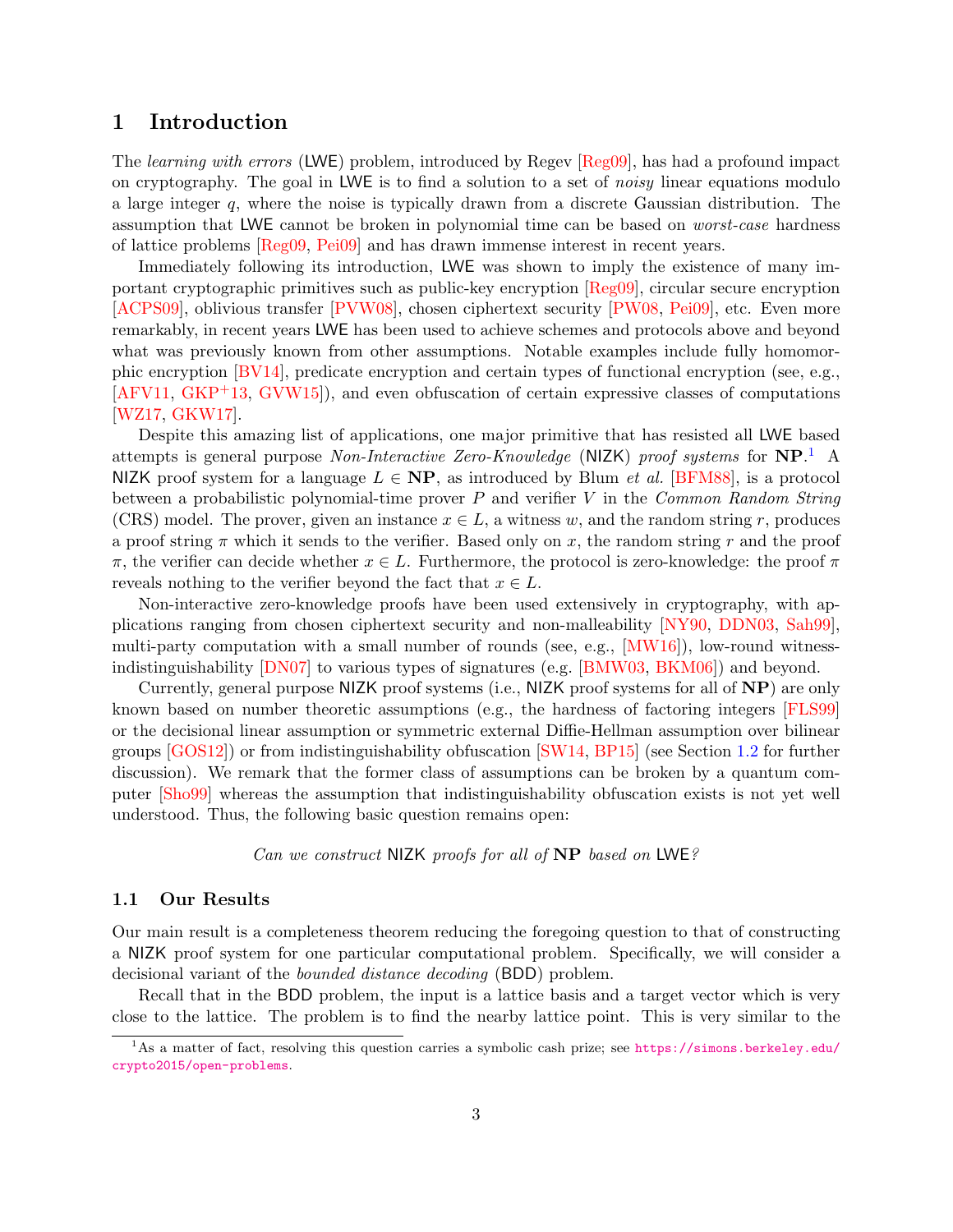closest vector problem CVP except that here the vector is guaranteed to be within the  $\lambda_1$  radius of the lattice, where  $\lambda_1$  denotes the length of the shortest non-zero lattice vector (more specifically, the problem is parameterized by  $\alpha \geq 1$  and the guarantee is that the point is at distance  $\lambda_1/\alpha$ from the lattice). BDD can also be viewed as a worst-case variant of LWE and is known to be (up to polynomial factors) equivalent to GapSVP [\[LM09\]](#page-32-5).

In this work, we consider a decisional variant of BDD, which we denote by dBDD. The dBDD $_{\alpha,\gamma}$ problem, is a promise problem, parameterized by  $\alpha \geq 1$  and  $\gamma \geq 1$ , where the input is a basis **B** of a lattice L and a point **t**. The goal is to distinguish between pairs  $(L, t)$  such that the point **t** has distance at most  $\frac{\lambda_1(L)}{\alpha}$  from the lattice L from tuples in which t has distance at least  $\gamma \cdot \frac{\lambda_1(L)}{\alpha}$  $\frac{(\mu)}{\alpha}$  from L.

Our main result can be stated as follows:

<span id="page-3-1"></span>**Theorem 1** (Informal; see Theorem [2\)](#page-21-2). Suppose that LWE holds and that  $dBDD_{\alpha,\gamma}$  has a NIZK proof system (where  $\alpha$  and  $\gamma$  depend on the LWE parameters). Then, every language in NP has a NIZK proof system.

Since dBDD is a special case of the well studied GapCVP problem, a NIZK for GapCVP would likewise suffice for obtaining NIZKs for all of NP based on LWE.

Theorem [1](#page-3-1) almost confirms a conjecture of Peikert and Vaikuntanathan [\[PV08\]](#page-33-9). More specifically, [\[PV08\]](#page-33-9) conjectured that a NIZK proof-system for a specific computational problem related to lattices would imply a NIZK proof-system for every NP language. The problem that Peikert and Vaikuntanathan consider is GapSVP whereas the problem that we consider is the closely related dBDD. While BDD is known to be no harder than GapSVP [\[LM09\]](#page-32-5) (and the same can be shown for dBDD, see Proposition [2.13\)](#page-12-0), these results are shown by Cook reductions and so a NIZK for one problem does not necessarily yield a NIZK for the other. In particular, we do not know how to extend Theorem [1](#page-3-1) to hold with respect to GapSVP.

**Parameterization of Theorem [1.](#page-3-1)** The tradeoff between  $\alpha$  and  $\gamma$  and the LWE parameters is quantified precisely in the technical sections (see Theorem [2\)](#page-21-2). Roughly speaking, we need both α and γ to be small relative to  $1/\beta$ , where  $\beta$  is the magnitude of the LWE error divided by the LWE modulus  $q$ . This tradeoff allows us to obtain NIZK proof systems for  $\bf NP$  from a variety of parameter regimes. In particular, given a NIZK proof system for  $\text{dBDD}_{\alpha,\gamma}$  where  $\alpha$  and  $\gamma$  are polynomial in the security parameter, we can instantiate Theorem [1](#page-3-1) even assuming LWE with a polynomial-size modulus. On the other hand, it suffices to have a NIZK for  $\text{dBDD}_{\alpha,\gamma}$  with respect to a super-polynomial or even subexponential  $\alpha$  or  $\gamma$ , assuming LWE with a super-polynomial or subexponential modulus.

Furthermore, we emphasize that it suffices for us that  $\text{dBDD}_{\alpha,\gamma}$  has a non-interactive computational zero-knowledge proof-system under the LWE assumption. However, it is entirely plausible that  $\text{dBDD}_{\alpha,\gamma}$  has an (unconditional) non-interactive *statistical* zero-knowledge proof system (NISZK).

#### <span id="page-3-0"></span>1.2 Related Works

Non-Interactive Zero-Knowledge. Non-interactive zero-knowledge proofs were first introduced by Blum, Feldman and Micali [\[BFM88\]](#page-31-1), who also constructed a NIZK proof system for all of NP based on the Quadratic Residuocity assumption. Later work by Feige, Lapidot and Shamir [\[FLS99\]](#page-31-6)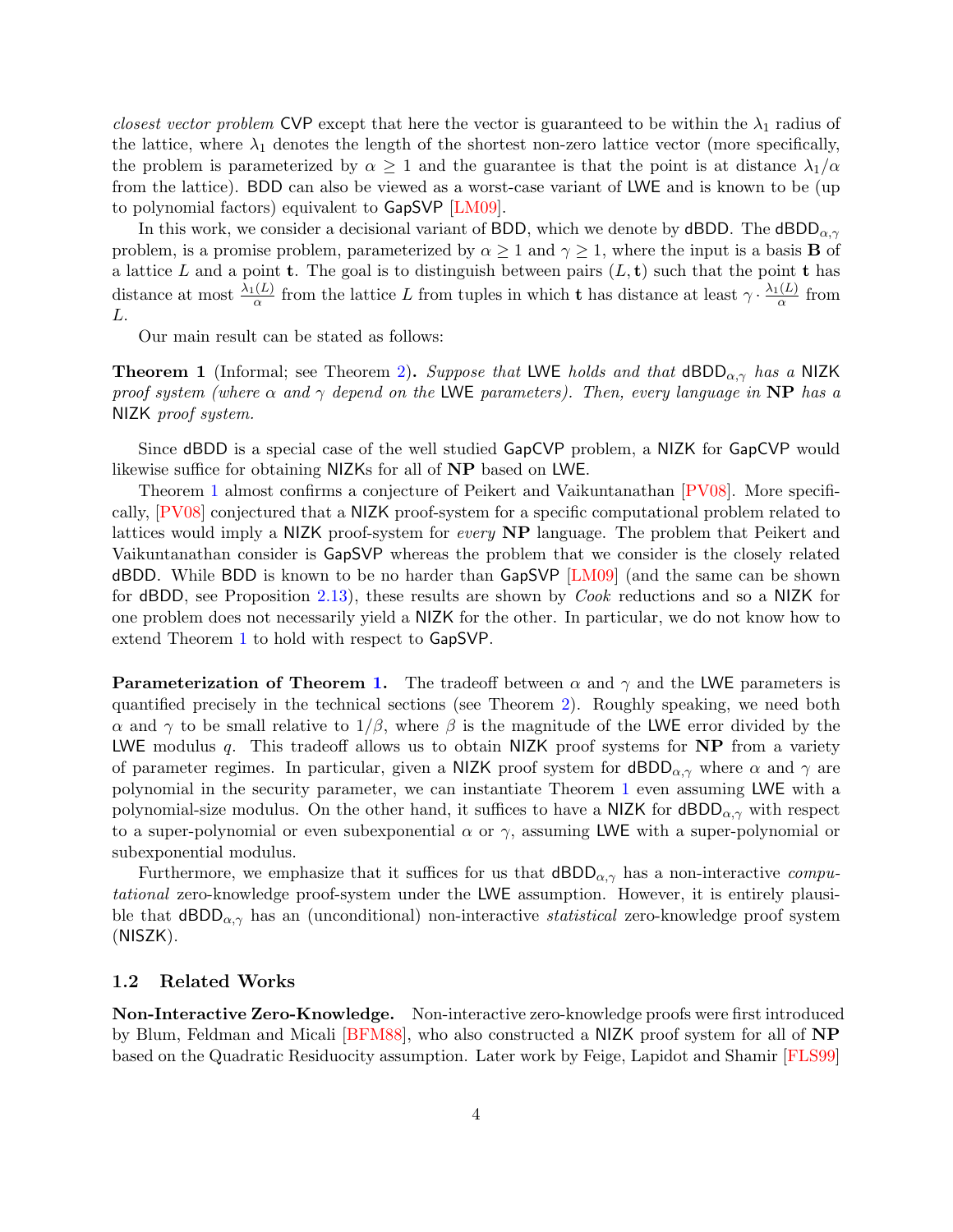gave a construction under (an idealized version of) trapdoor permutations. Together with additional contributions of Bellare and Yung [\[BY96\]](#page-31-8) and Goldreich [\[Gol11\]](#page-32-6), this yields NIZK proofs for NP based on factoring (using a variant of Rabin's [\[Rab79\]](#page-33-10) trapdoor permutation collection).

Groth, Ostrovsky and Sahai [\[GOS12\]](#page-32-4) construct a more efficient general purpose NIZK proofsystem based on hardness assumptions on groups equipped with bilinear maps. Groth and Sahai [\[GS08\]](#page-32-7) also construct a NIZK proof system for specific problems related to such bilinear groups. Groth [\[Gro10\]](#page-32-8) constructs highly efficient NIZK proofs assuming certain "knowledge of exponent" assumptions (which in particular are not falsifiable, in the sense of [\[Nao03\]](#page-33-11)). More recently, constructions of NIZK arguments and proofs based on indistinguishability obfuscation were given by Sahai and Waters [\[SW14\]](#page-33-7) and Bitansky and Paneth [\[BP15\]](#page-31-7).

Another method for constructing non-interactive zero-knowledge proofs is via the Fiat-Shamir heuristic [\[FS86\]](#page-31-9), for reducing interaction in (public-coin) interactive proofs. Loosely speaking, the Fiat-Shamir heuristic uses a cryptographic hash-function to compute the verifier's messages, and the resulting protocol is known to be secure in the random-oracle model [\[BR93\]](#page-31-10). However, replacing the random oracle with a concrete hash function may lead to an insecure protocol [\[CGH04,](#page-31-11) [GK03\]](#page-31-12), and so it is highly desirable to construct NIZK protocols whose security does not depend on random oracles. In recent works, Kalai et al. [\[KRR17\]](#page-32-9) and Canetti et al. [\[CCRR18\]](#page-31-13) construct hash functions for which the Fiat-Shamir heuristic is sound when applied to interactive proofs (i.e., with statistical soundness). However, they use very strong assumptions such as the existence of encryption schemes in which the success probability of a key-dependent message (KDM) key recovery attack succeeds only with exponentially small probability.

As mentioned above, Peikert and Vaikuntanathan [\[PV08\]](#page-33-9) conjecture that a NIZK proof-system for GapSVP would suffice to obtain NIZK for all of NP based on LWE. [\[PV08\]](#page-33-9) also suggest that one approach to proving this conjecture is to translate the prior approach of Blum et al. [\[BDSMP91\]](#page-30-3), which referred to the quadratic residuosity problem, to lattices. Our approach differs from that suggested by [\[PV08\]](#page-33-9) and is more similar to the [\[FLS99\]](#page-31-6) paradigm.

Zero-Knowledge Proofs for Specific Lattice Problems. Highly relevant to our assumption of a NIZK proof system for  $dBDD_{\alpha,\gamma}$  are several works on zero-knowledge of lattice problems. Goldreich and Goldwasser [\[GG00\]](#page-31-14) show that the *complement* of  $\textsf{GapSVP}_{\gamma}$  and  $\textsf{GapCVP}_{\gamma}$ , with bolder and Goldwasser [GGOO] show that the *complement* of GapSvr  $_{\gamma}$  and GapCvr  $_{\gamma}$ , with parameter  $\gamma = \Theta(\sqrt{n}/\log n)$ , has an honest-verifier SZK protocol. Combined with results on the structure of SZK (see [\[Vad99\]](#page-33-12)), this implies that  $\mathsf{GapSVP}_{\gamma}$  and  $\mathsf{GapCVP}_{\gamma}$  themselves are in SZK. Subsequently, Micciancio and Vadhan [\[MV03\]](#page-32-10) show that  $\textsf{GapSVP}_{\gamma}$  and  $\textsf{GapCVP}_{\gamma}$  are in SZK for the same approximation factor even with an efficient prover (given the shortest or closest lattice point, resp., as an auxiliary input). Building on the protocol of [\[MV03\]](#page-32-10), Goldwasser and Kharchenko [\[GK05\]](#page-32-11) use the connection between Atjai-Dwork ciphertexts and GapCVP to construct a proof of plaintext knowledge.

Peikert and Vaikuntanathan [\[PV08\]](#page-33-9) construct non-interactive statistical zero-knowledge (NISZK) protocols for a variety of lattice problems and in particular leave the question of whether  $\mathsf{GapSVP}_{\alpha}$ has a NISZK proof system as an open problem. Most recently, Alamati *et al.* [\[APSD17\]](#page-30-4) construct NISZK and SZK protocols for approximating the smoothing parameter of a lattice.

#### <span id="page-4-0"></span>1.3 Technical Overview

Let  $L \in \mathbf{NP}$  be an arbitrary  $\mathbf{NP}$  language. Our goal is to construct a NIZK proof system for L. The starting point for our construction is an (unconditional)  $NIZK$  proof system for L in the hidden-bits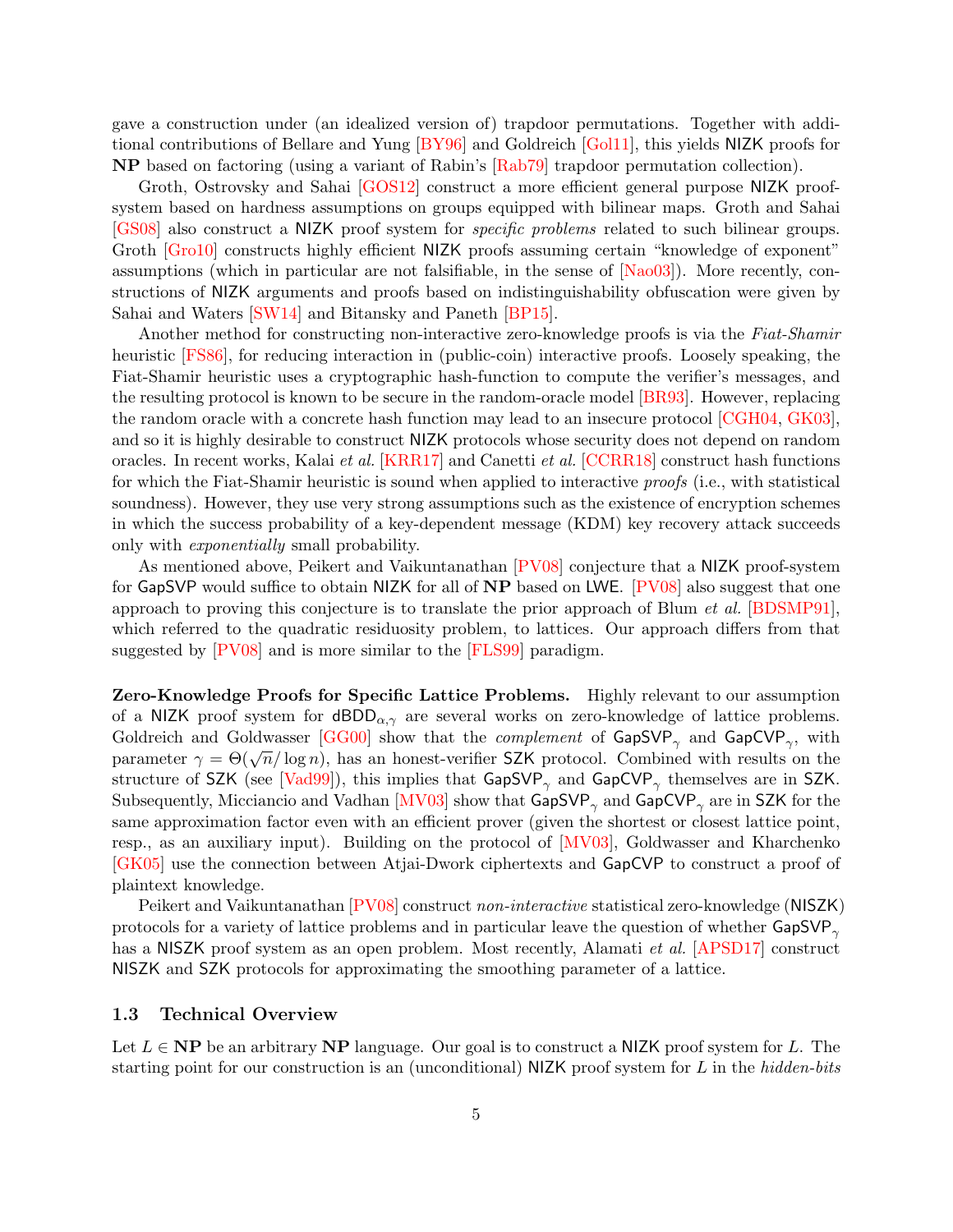model, a framework introduced by Feige et al. [\[FLS99\]](#page-31-6) and made explicit by Goldreich [\[Gol01\]](#page-32-12). In the hidden-bits model, the prover P has access to a string of uniformly random bits  $r \in \{0,1\}^N$ . Given the input x and a witness w, the prover can decide to reveal some subset  $I \subset [N]$  of the bits to the verifier, and in addition sends a proof-string  $\pi$ . The verifier, given only the input x, the revealed bits  $r_I$ , and the proof  $\pi$ , decides whether  $x \in L$ . Note that the unrevealed bits remain entirely hidden from the verifier. A hidden-bits proof is *zero-knowledge* if there exists a simulator S that generates a view that is indistinguishable from that of the verifier (including in particular the revealed bits  $r_I$ ).

Feige *et al.* [\[FLS99\]](#page-31-6) show that every **NP** language has a NIZK proof system in the hidden bits model. Furthermore, they show how to implement the hidden bits model, in a computational sense, using *(doubly enhanced)* trapdoor permutations,<sup>[2](#page-5-0)</sup> thereby obtaining a NIZK proof system for NP under the same assumption.

Following Goldreich's presentation, we shall also aim to enforce the hidden-bits model using cryptography. In contrast to [\[FLS99,](#page-31-6) [Gol01\]](#page-32-12), however, rather than using trapdoor permutations, we shall use an encryption scheme that satisfies some strong yet natural properties. The main technical challenge will be in constructing an LWE-based encryption scheme that satisfies these properties.

We begin by describing the two most intuitive properties that we would like from our public-key encryption scheme  $(G, E, D)$ .

- 1. Oblivious Sampling of Ciphertexts: Firstly, we require the ability to sample ciphertexts while remaining entirely oblivious to the underling messages. More precisely, we assume that there exists an algorithm Sample that, given a public key pk, samples a random ciphertext c ← Sample(pk) such that the plaintext value  $\sigma = D_{sk}(c)$  is hidden, even given the random coins used to sample  $c^3$  $c^3$ . Encryption schemes that have OCS procedures are known in the literature (see, e.g.,  $[GKM^+00, GR13]$  $[GKM^+00, GR13]$  $[GKM^+00, GR13]$ ).
- 2. NIZK proof for Plaintext Value: Secondly, we require a NIZK proof for a specific task, namely proving that a given ciphertext  $c = E_{\rm pk}(\sigma)$  is an encryption of the bit  $\sigma$  (with respect to the public-key  $pk$ ). Note that this is indeed an  $NP$  task, since the secret key sk is a witness to the fact that c is an encryption of  $\sigma$ <sup>[4](#page-5-2)</sup>. In particular, we require that the honest prover strategy can be implemented efficiently given access to this witness (i.e., the secret key sk).

With these two ingredients in hand we can describe the high-level strategy for implementing the hidden-bits model. The idea is that the common random string will contain N sequences  $\rho_1, \ldots, \rho_N$ of random coins for the OCS procedure. Our NIZK prover chooses a public-key/secret-key pair (pk, sk) and generates the ciphertexts  $c_1, \ldots, c_N$ , where  $c_i =$  Sample(pk;  $\rho_i$ ) (i.e., an obliviously sampled ciphertext with respect to the public key pk and randomness  $\rho_i$ ). The prover further computes the corresponding plaintext bits  $\sigma_1, \ldots, \sigma_N$ , where  $\sigma_i = \text{Dec}_{\text{sk}}(c_i)$  (which it can compute efficiently, since it knows the secret key sk). The prover now runs the hidden-bits prover with respect to the random bit sequence  $(\sigma_1, \ldots, \sigma_N)$  and obtains in return a subset  $I \subseteq [N]$  of coordinates and a proof-string  $\pi$ . To reveal the coordinates  $(\sigma_i)_{i\in I}$ , we use the second ingredient: our NIZK proof

<span id="page-5-0"></span> $2Doubly enhanced$  trapdoor permutations were actually introduced in [\[Gol11\]](#page-32-6) (with the motivation of implementing the hidden-bits model). See further discussion in [\[GR13,](#page-32-14) [CL17\]](#page-31-15).

<span id="page-5-1"></span><sup>&</sup>lt;sup>3</sup>In particular, the naive algorithm that chooses at random  $b \in \{0,1\}$  and outputs  $E_{\mathsf{pk}}(b)$  is not oblivious since its random coins fully reveal b.

<span id="page-5-2"></span><sup>4</sup>For simplicity, we focus for now on schemes with perfect correctness.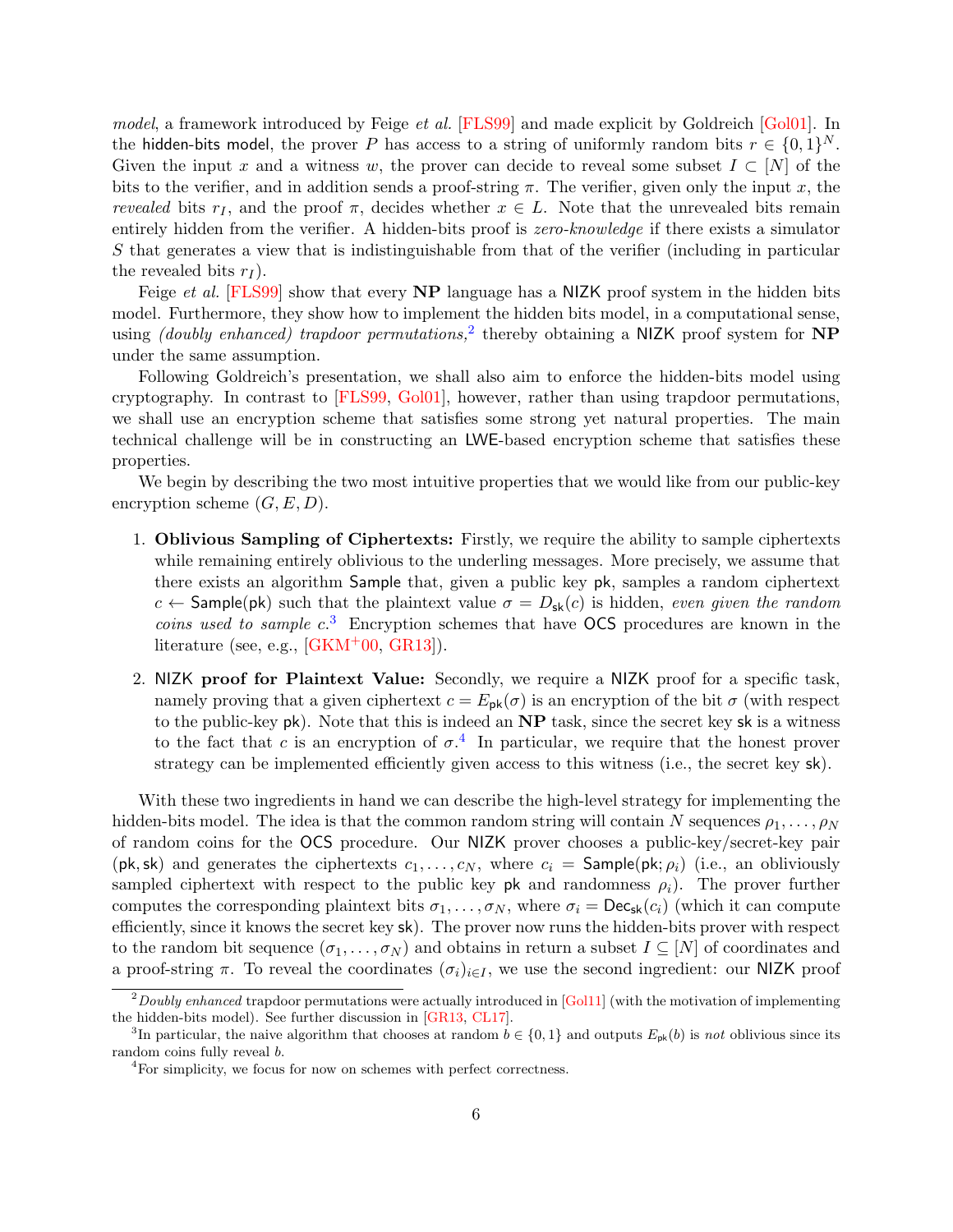for proving the plaintext value of the ciphertexts  $(c_i)_{i\in I}$ . Intuitively, the OCS guarantee allows the other bits  $(\sigma_i)_{i \notin I}$  to remain hidden.

Certifying Public Keys. An issue that we run into when trying to implement the blueprint above is that a cheating prover may choose to specify a public key pk that is not honestly generated. Given such a key, it is not clear a priori that the prover cannot control the distribution of the hidden bits, or even equivocate by being able to claim that a single ciphertext  $c_i$  is both an encryption of the bit 0 and an encryption of the bit 1. This leads to actual attacks that entirely break the soundness of the NIZK proof system.

A closely related issue actually affects the [\[FLS99\]](#page-31-6) NIZK construction (based on doubly enhanced trapdoor permutations) and was pointed out by Bellare and Yung  $[BY96]$ <sup>[5](#page-6-0)</sup> More specifically, in the [\[FLS99\]](#page-31-6) protocol the prover needs to specify the index of a permutation (which is analogous to the public key in our setting). However, [\[BY96\]](#page-31-8) observed that if the prover specifies a function that is not a permutation, then it can violate soundness. They resolved this issue by constructing a NIZK proof system for proving that the index indeed specifies a permutation.<sup>[6](#page-6-1)</sup>

We follow the  $[BY96]$  approach by requiring conditions (1) and (2) above, as well as a NIZK proof for certifying public keys. Thus, our NIZK prover also supplies a NIZK proof that the public key that it provides is valid.

#### 1.3.1 Instantiating our Approach with LWE

So far the approach outlined is basically the [\[FLS99\]](#page-31-6) implementation of the hidden bits model (where we replace the trapdoor permutations with a suitable encryption scheme). However, when trying to instantiate it using LWE, we encounter significant technical challenges.

For our encryption scheme, we will use Regev's  $[Reg09]$  scheme which uses *n*-dimensional vectors over the integer ring  $\mathbb{Z}_q$ . The public key in this scheme consists of (1) a matrix  $\mathbf{A} \leftarrow \mathbb{Z}_q^{n \times m}$ , where  $m = \Theta(n \cdot \log(q))$ , and (2) a vector  $\mathbf{b}^T = \mathbf{s}^T \cdot \mathbf{A} + \mathbf{e}^T$ , where  $\mathbf{s} \leftarrow \mathbb{Z}_q^n$  is the secret key, and **e** is drawn from an n-dimensional discrete Gaussian.

To instantiate the approach outlined above we require three procedures: (1) an oblivious ciphertext sampler (OCS), (2) a NIZK proof system for plaintext values, and (3) a NIZK proof system for certifying public keys. We discuss these three requirements in increasing order of complexity.

NIZK proof for Validating Public Keys. Recall that a public key in this encryption scheme is of the form  $(A, b) \in \mathbb{Z}_q^{n \times m} \times \mathbb{Z}_q^m$ , where  $b^T = s^T \cdot A + e^T$  for error vector  $e \in \mathbb{Z}_q^m$  drawn from a discrete Gaussian and in particular having bounded entries (with all but negligible probability). To validate the public key we shall construct a NIZK proof system that proves that for the input public key  $(A, b)$ , there exists a vector  $s \in \mathbb{Z}_q^n$  such that  $s^T \cdot A$  is very close to  $b^T$ .<sup>[7](#page-6-2)</sup>

Producing such a NIZK proof system is where we need (for the first time) our additional assumption that dBDD has a NIZK proof-system. Indeed, proving that there exists  $\mathbf{s} \in \mathbb{Z}_q^n$  such that

<span id="page-6-1"></span><span id="page-6-0"></span><sup>&</sup>lt;sup>5</sup>Further related issues were recently uncovered by Canetti and Lichtenberg [\[CL17\]](#page-31-15).

 $6$ Actually, the  $[BY96]$  protocol only certifies that the index specifies a function that is *close* to a permutation (i.e., they provide a *non-interactive* zero-knowledge proof of proximity, a notion recently formalized by Berman et al. [\[BRV17\]](#page-31-16)) which suffices in this context.

<span id="page-6-2"></span><sup>&</sup>lt;sup>7</sup>Actually, it is important for us to also establish that **s** is *unique*. We enforce this by having the matrix  $\bf{A}$  be specified as part of the CRS (rather than by the prover). Indeed, it is not too difficult to show that a lattice spanned by a random matrix A does not have short vectors and therefore b cannot be close to two different lattice points.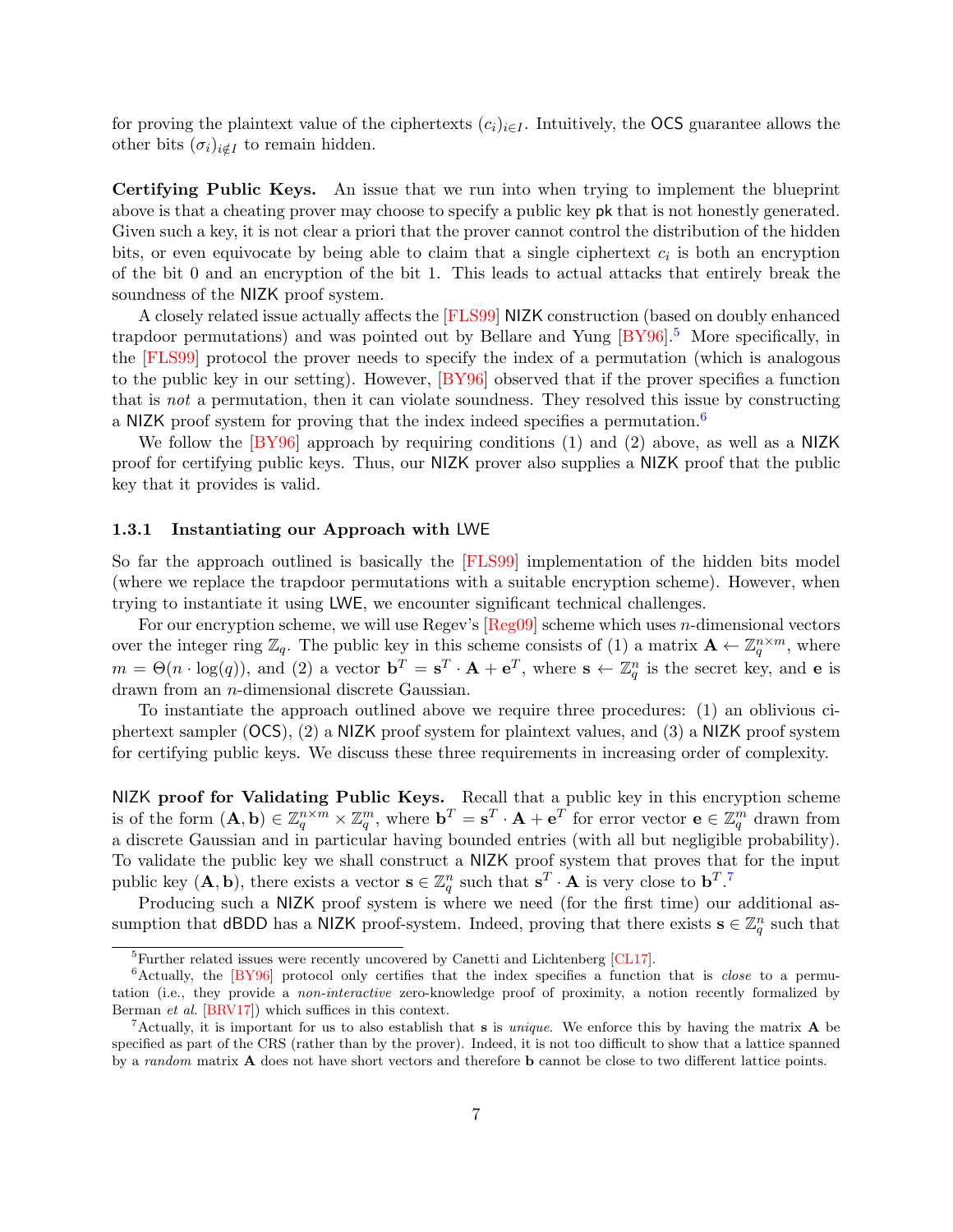$\mathbf{s}^T \cdot \mathbf{A}$  is very close to  $\mathbf{b}^T$  is a dBDD instance: we must show that the distance of the vector **b** from the lattice spanned by the rows of  $A$  is a lot smaller than the length of the shortest non-zero vector of this lattice. We note that since the matrix  $\bf{A}$  is random (it will part of the CRS), we know that (with very high probability) the length of the shortest non-zero vector is large.

NIZK proof for Plaintext Value. The second procedure that we need is a NIZK proof-system that certifies that a given ciphertext encrypts a bit  $\sigma$ . To see how we obtain this, we first need to recall the encryption procedure in Regev's [\[Reg09\]](#page-33-0) scheme. To encrypt a bit  $\sigma \in \{0, 1\}$ , one selects at random  $\mathbf{r} \leftarrow \{0,1\}^m$  and outputs the ciphertext  $(\mathbf{c}, \omega)$ , where  $\mathbf{c} = \mathbf{A} \cdot \mathbf{r}$  and  $\omega = \mathbf{b}^T \cdot \mathbf{r} + \sigma \cdot |\frac{q}{2}|$ .

Thus, given an alleged public key  $(A, b) \in \mathbb{Z}_q^{n \times m} \times \mathbb{Z}_q^m$  and ciphertext  $(c, \omega) \in \mathbb{Z}_q^n \times \mathbb{Z}_q$ , we basically want to ensure that there exists a vector  $\mathbf{s} \in \mathbb{Z}_q^n$  such that  $\mathbf{b}^T \approx \mathbf{s}^T \cdot \mathbf{A}$  and  $\omega + \sigma \cdot \left[\frac{q}{2}\right]$  $\left. \frac{q}{2} \right] \approx \mathbf{s}^T \!\cdot\! \mathbf{c},$ where  $\sigma \in \{0,1\}$  is the alleged plaintext value. Put differently, we want to ensure that the vector  $\left[\mathbf{b}, \left(\omega + \sigma \cdot \right) \right]$  $\left[\frac{q}{2}\right]$ ) is *close* to the lattice spanned by the rows of  $[\mathbf{A}, \mathbf{c}]$ . Thus, this problem can also be reduced to an instance of dBDD.

Oblivious Sampling of Ciphertexts. The last ingredient that we need is a procedure for obliviously sampling ciphertexts in Regev's encryption scheme. This is the main technical challenge in our construction.

A first idea for such an OCS procedure is simply to generate a random pair  $(c, \omega)$ , where  $c \leftarrow \mathbb{Z}_q^n$ and  $\omega \leftarrow \mathbb{Z}_q$ . Intuitively, this pair corresponds to a high noise encryption of a random bit. The problem though is precisely the fact that  $(c, \omega)$  is a *high noise* ciphertext. That is,  $s^T \cdot c - \omega$  will be close to neither 0 nor  $|q/2|$ . In particular, the above NIZK proof for certifying plaintext values only works for low noise ciphertexts.

This issue turns out to be a key one which we do not know how to handle directly. Instead, we shall bypass it by introducing and considering a generalization of OCS in which the (untrusted) prover is allowed to assist the verifier to perform the sampling. We refer to this procedure (or rather protocol) as a prover-assisted oblivious ciphertext sampler (POCS). Thus, a POCS is a protocol between a sampler S, which is given the secret key (and will be run by the prover in our NIZK proof), and a checker C which is given the public key (and will be run by the verifier). The common input to the protocol is a *random* string  $\rho$ . The sampler basically generates a sampled ciphertext c and sends it to the checker, who runs some consistency checks. If the sampler behaves honestly and  $\rho$  is sampled randomly, then the sampled ciphertext c should correspond to an encryption of a random bit  $\sigma$  and the checker's validation process should pass. Furthermore, the protocol should satisfy the following (loosely stated) requirements:

- (Computational) Hiding: The value  $\sigma = \text{Dec}_{sk}(c)$  is computationally hidden from the checker. That is, it is computationally infeasible to predict the value of  $\sigma$  from c and pk, even given the random coins  $\rho$ .
- (Statistical) Binding: For any value of  $\rho$  there exists a unique value  $\sigma$  such that for every (possibly cheating) sampler strategy  $S^*$ , with high probability either the checker rejects or the generated ciphertext c corresponds to an encryption of  $\sigma$ .

With some care, such a POCS procedure can replace the OCS procedure (which did not use a prover) in our original outline. The key step therefore is constructing a POCS procedure for Regev's encryption scheme, which we describe next.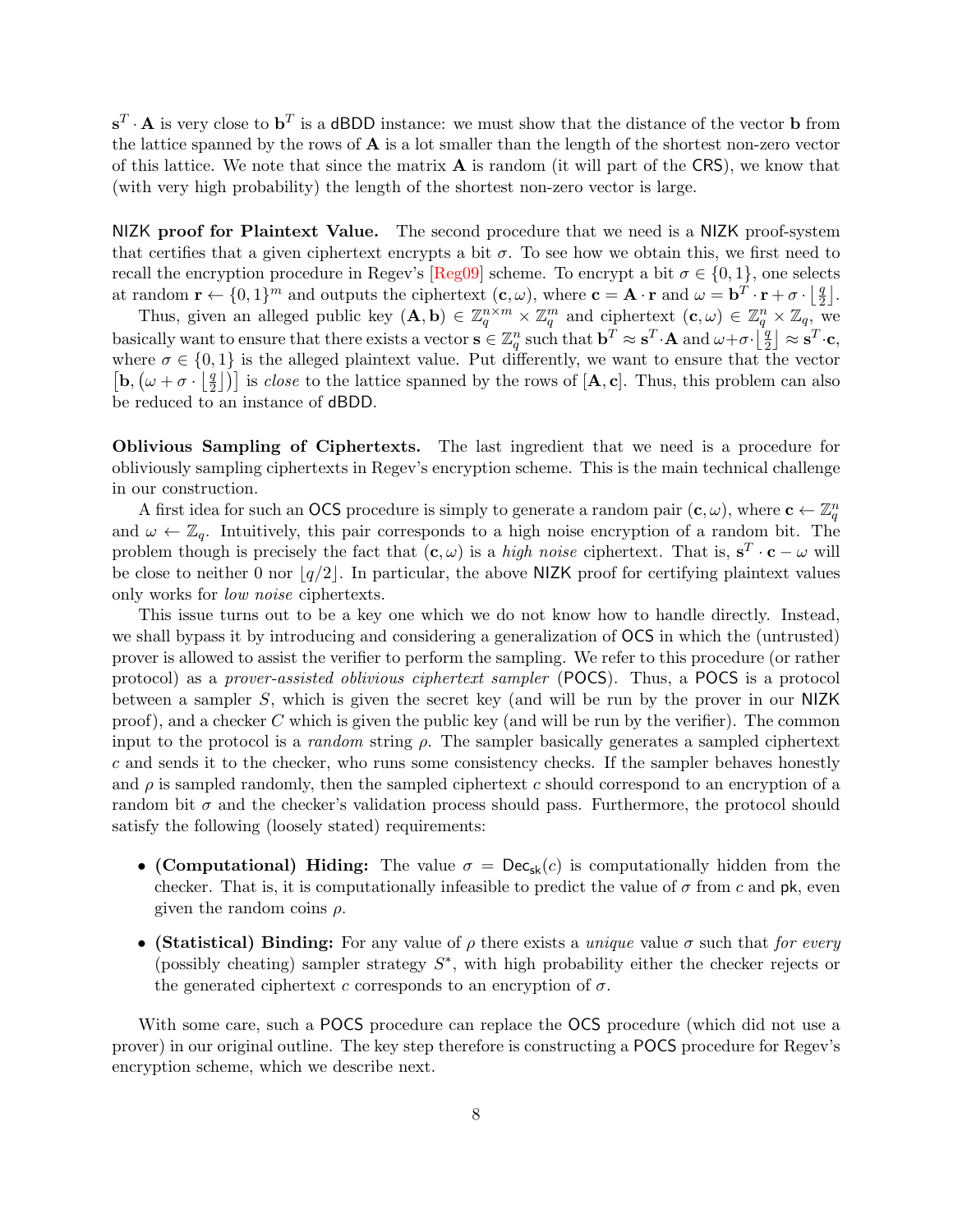A POCS Procedure for Regev's Encryption Scheme. Fix a public key  $(A, b)$  and let s be the corresponding secret key. The random input string for our POCS procedure consists of a vector  $\rho \in \mathbb{Z}_q^n$  and a value  $\tau \in \mathbb{Z}_q$ . The pair  $(\rho, \tau)$  should be thought of as a (high noise) Regev encryption. Denote by  $e = \tau - \mathbf{s}^T \cdot \boldsymbol{\rho}$  the noise in this ciphertext.

As discussed above, since  $(\rho, \tau)$  corresponds to a high noise ciphertext, we cannot have the sampler just output it as is. Rather we will have the sampler output a value  $\tau' = s^T \cdot \rho + e' + \sigma' \cdot \frac{1}{2}$  $\frac{q}{2}$ , where  $e'$  is drawn from the same noise distribution as fresh encryptions (i.e., low noise), and the value of the encrypted bit  $\sigma'$  will be specified next. Observe that  $(\rho, \tau')$  corresponds to a fresh encryption of  $\sigma'$ , and so we will need to make sure that  $\sigma'$  is random and that the hiding and binding properties hold.

To do so, we will define  $\sigma'$  as follows: If  $|e'-e| \leq q/4$ , then set  $\sigma' = 0$ , and otherwise set  $\sigma' = 1$ . Observe that in either case it must be that

<span id="page-8-2"></span>
$$
\left|e' + \sigma' \cdot \left\lfloor \frac{q}{2} \right\rfloor - e\right| \le q/4. \tag{1}
$$

We would like our checker to enforce that Eq. [\(1\)](#page-8-2) holds. Initially this seems problematic since our checker has access to none of e, e', and  $\sigma'$ . However, the checker does have access to  $\tau$  and  $\tau'$ , and it holds that:

$$
|\tau' - \tau| = \left| \mathbf{s}^T \cdot \boldsymbol{\rho} + e' + \sigma' \cdot \left\lfloor \frac{q}{2} \right\rfloor - \mathbf{s}^T \cdot \boldsymbol{\rho} - e \right| = \left| e' + \sigma' \cdot \left\lfloor \frac{q}{2} \right\rfloor - e \right|
$$

and so we simply have our checker verify that  $|\tau' - \tau| \leq q/4$ .

It is not too hard to see that  $\sigma'$  is an unbiased bit in this construction. Moreover, it is unbiased even conditioned on  $\rho$  (since its value is entirely undetermined until  $\tau$  is chosen). Thus, the checker only sees a fresh encryption of a random bit  $\sigma'$  which, by the hardness of LWE, hides the value of  $\sigma'$ .

To see that the scheme is binding, observe that for most choices of  $\rho$  and  $\tau$  the (cheating) sampler cannot equivocate to two values  $\tau'$  and  $\tau''$  which correspond to different plaintext bits, as long as both have small noise. The problem however, is that the sampler *could* equivocate to two different ciphertexts where at least one has high noise.

We resolve this final problem by also appending a NIZK proof that the sample  $(\rho, \tau')$  is a low noise Regev ciphertext (as described above). This concludes the overview of our construction.

## <span id="page-8-0"></span>1.4 Organization

In Section [2](#page-8-1) we provide definitions and notation used throughout this work (defining in particular NIZK and the hidden bits model, as well as giving sufficient background on lattices). In Section [3](#page-13-0) we formalize our abstraction of "prover-assisted oblivious ciphertext sampling" (POCS) and show that encryption schemes admitting such a procedure (as well as some specific NIZK proof systems) imply NIZKs for NP. Finally, in Section [4](#page-21-0) we show how to instantiate the foregoing framework using LWE.

# <span id="page-8-1"></span>2 Preliminaries

We follow the notation and definitions as in [\[Gol01\]](#page-32-12).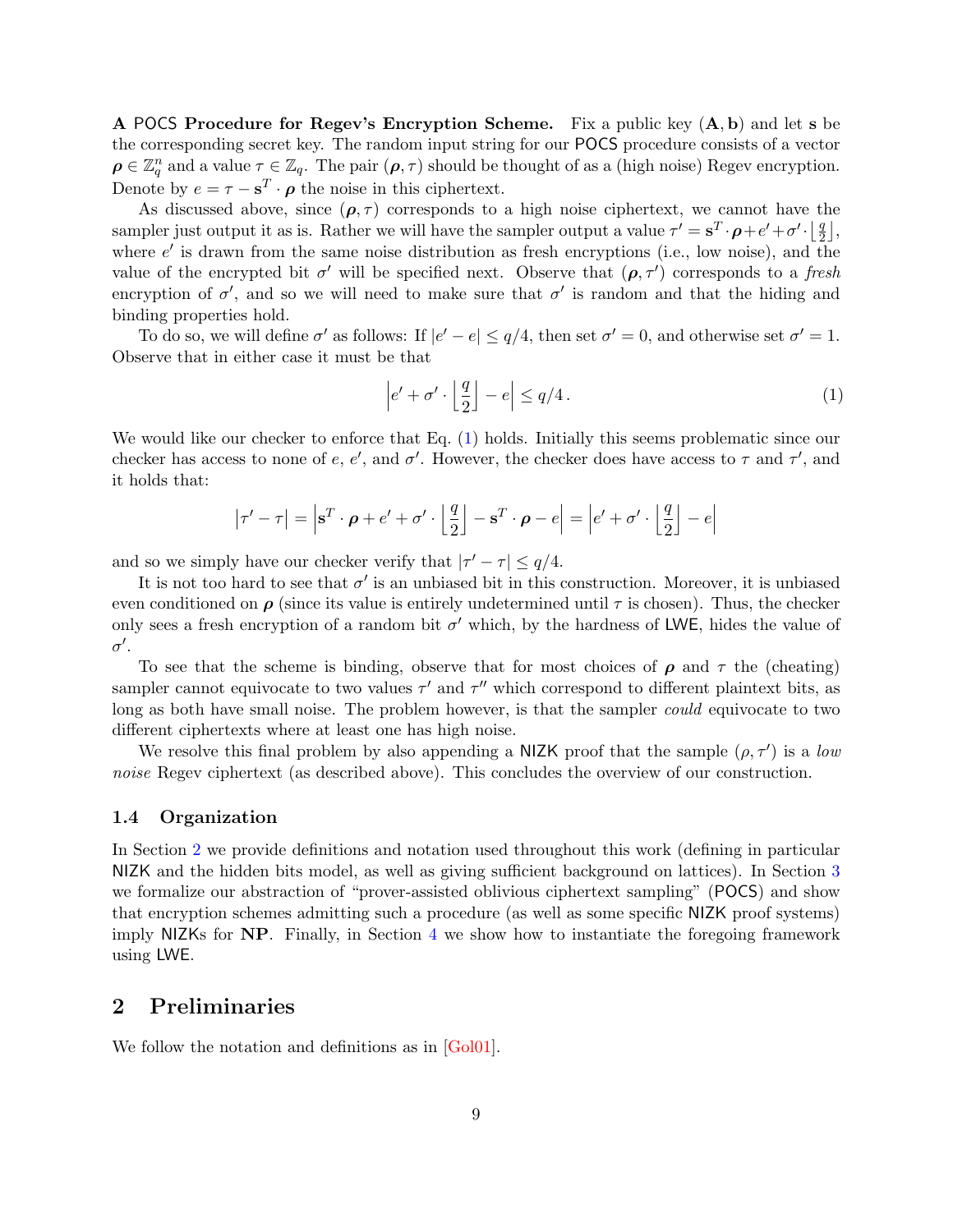For a distribution  $\mu$ , we use  $x \leftarrow \mu$  to denote that x is sampled from the distribution  $\mu$ , and for a set S we use  $x \leftarrow S$  to denote that x is sampled uniformly at random from the set S. We use  $X \stackrel{c}{\approx} Y$ ,  $X \stackrel{s}{\approx} Y$  and  $X \equiv Y$  to denote that the distributions X and Y are computationally indistinguishable, statistically close and identically distributed, respectively (where in the case of computational indistinguishability we actually refer to ensembles of distributions parameterized by a security parameter).

## <span id="page-9-0"></span>2.1 Public-key Encryption with Public Randomness

For simplicity we restrict our attention to bit-encryption schemes (where messages consist of single bits). We will define a variant of public-key encryption in which all algorithms, including the adversary, have access to some public randomness. We emphasize that this public randomness is an additional input to the key generation algorithm and is revealed also to the adversary. In addition to the public randomness, the key generation algorithm is allowed to toss additional *private* random coins that are not revealed. To avoid cluttering notation, we will assume that the public key includes the public randomness.

<span id="page-9-2"></span>Definition 2.1 (Public-Key Encryption with Public Randomness). A public-key encryption scheme with public randomness is a triple of  $PPT$  algorithms (Gen, Enc, Dec) such that:

- 1. The key-generation algorithm Gen( $1^{\kappa}$ ,  $\rho_{\rm pk}$ ) on input public randomness  $\rho_{\rm pk}$  (and while tossing additional private random coins) outputs a pair of keys (pk, sk), where pk includes  $\rho_{\rm pk}$ .
- 2. The encryption algorithm  $Enc(\mathsf{pk}, \sigma)$ , where  $\sigma \in \{0, 1\}$ , outputs a ciphertext c. We denote this *output by*  $c = \mathsf{Enc}_{\sf pk}(\sigma)$ .
- 3. The deterministic decryption algorithm Dec(sk, c) outputs a message  $\sigma'$ . We denote this output by  $\sigma' = \mathsf{Dec}_{\mathsf{sk}}(c)$ .

We require that for every  $\sigma \in \{0,1\}$ , except with negligible probability over the public randomness  $\rho_{\rm pk}$ , the keys (pk, sk)  $\leftarrow$  Gen(1<sup>k</sup>,  $\rho_{\rm pk}$ ) and the randomness of the encryption scheme, we have that  $Dec_{sk}(Enc_{pk}(\sigma)) = \sigma.$ 

Semantic security [\[GM84\]](#page-32-15) is defined as follows:

**Definition 2.2** (Semantic Security with Public Randomness). A public-key encryption scheme with public randomness is semantically secure if the distributions (pk,  $E_{\text{pk}}(0)$ ) and (pk,  $E_{\text{pk}}(1)$ ) are computationally indistinguishable, where  $\rho_{pk} \leftarrow \{0,1\}^{poly(\kappa)}$  and  $(\mathsf{pk}, \mathsf{sk}) \leftarrow \mathsf{Gen}(1^{\kappa}, \rho_{pk})$ .

Note that, clearly, any public-key encryption scheme is also a public-key scheme with public randomness, where  $\rho_{\rm pk}$  is null. Nevertheless, this notion will be useful in our constructions.

## <span id="page-9-1"></span>2.2 Non-Interactive Zero-Knowledge Proofs

Non-interactive Zero-knowledge Proofs are a fundamental cryptographic primitive introduced by Blum et al. [\[BFM88\]](#page-31-1).

**Definition 2.3** (NIZK). A non-interactive (computational) zero-knowledge proof system (NIZK) for a language L is a pair of probabilistic polynomial-time algorithms  $(P, V)$  such that: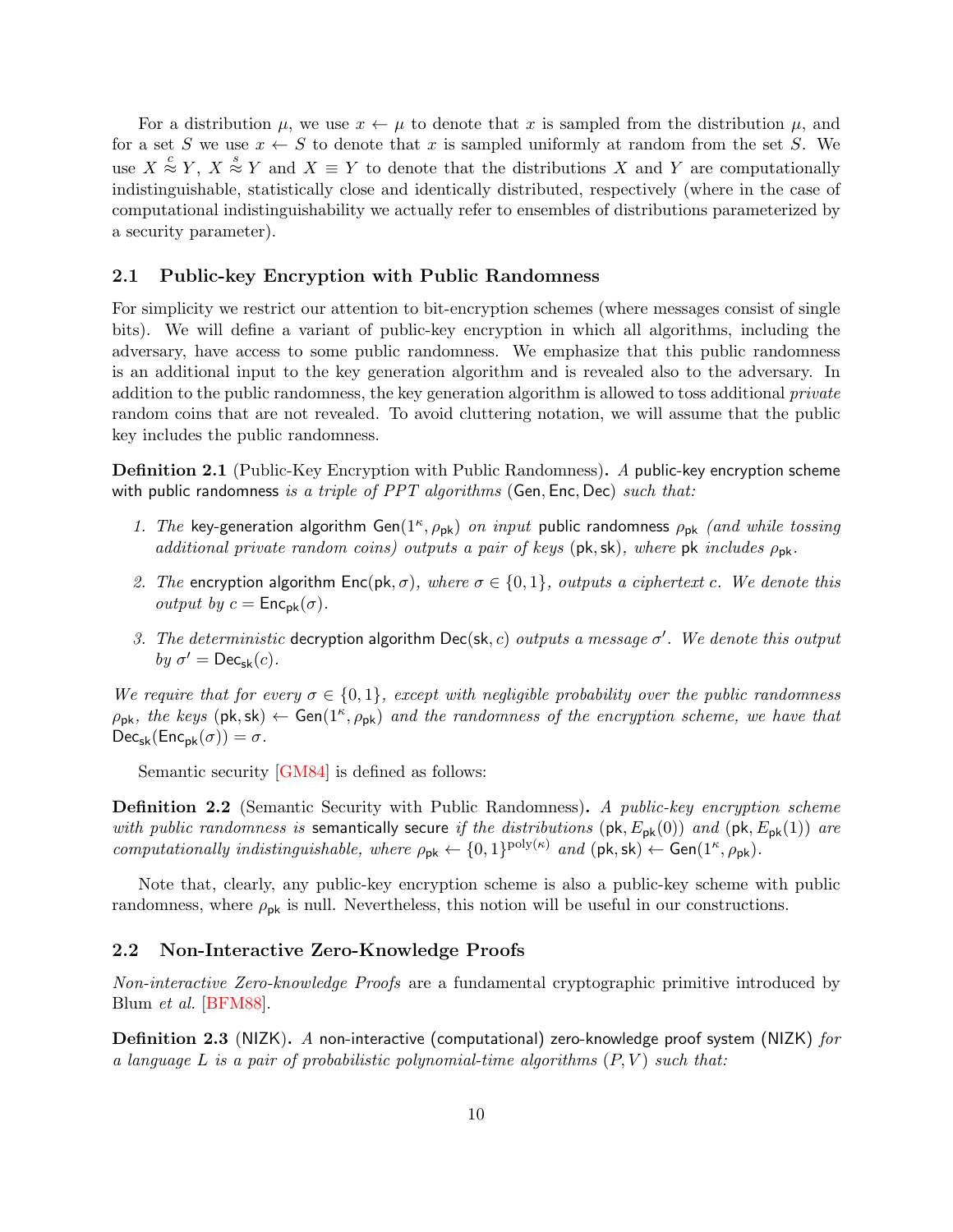• Completeness: For every  $x \in L$  and witness w for x, we have

$$
\Pr_R \left[ V(x, R, P(x, R, w)) = 1 \right] > 1 - \text{negl}(|x|)
$$

where  $R \leftarrow \{0,1\}^{\text{poly}(|x|)}$ . If the foregoing condition holds with probability 1, then we say that the NIZK has perfect completeness.

• Soundness: For every  $x \notin L$  and every (possibly inefficient) cheating prover  $P^*$ , we have

$$
\Pr_R\big[V(x,R,P^*(x,R))=1\big]<{\rm negl}(|x|)
$$

where  $R \leftarrow \{0, 1\}^{\text{poly}(|x|)}$ .

• Zero-Knowledge: There exists a probabilistic polynomial-time simulator  $S$  such that the ensembles  $\{(x, R, P(x, R, w))\}_{x \in L}$  and  $\{S(x)\}_{x \in L}$  are computationally indistinguishable, where  $R \leftarrow \{0, 1\}^{\text{poly}(|x|)}.$ 

The random input R received by both P and V is referred to as the common random string or CRS.

We extend the definition of NIZK to *promise problems* in the natural way.

We can further define a NIZK proof system with adaptive soundness by allowing the cheating prover to specify the input  $x$  as well as the purported witness  $w$ .

**Definition 2.4** (Adaptive Soundness for NIZK). A NIZK proof system  $(P, V)$  is adaptively sound if it satisfies the following property. For any  $\kappa \in \mathbb{N}$  and any (possibly inefficient) cheating prover  $P^*$  producing output  $(x, w) \in \{0, 1\}^{\kappa}$ , we have

$$
\Pr_{\substack{R,\\(x,w)\leftarrow P^*(1^{\kappa},R)}}\left[V(x,R,w)=1\ and\ x\notin L\right]<\mathop{\rm negl}(\kappa)\ .
$$

<span id="page-10-0"></span>Remark 2.5 (Achieving Adaptive Soundness). By standard amplification techniques, any ordinary NIZK proof may be transformed into one which is adaptively sound (see, e.g.  $[Gold1, Chapter 4]$ ).

#### 2.2.1 The Hidden Bits Model

The hidden-bits model was introduced by Goldreich [\[Gol01,](#page-32-12) Section 4.10.2] as an appealing abstraction of the NIZK proof system of Feige, Lapidot and Shamir [\[FLS99\]](#page-31-6).

**Definition 2.6** (Hidden Bits Proof-System). A hidden-bits proof system for a language L is a pair of PPT algorithms  $(P, V)$  such that the following conditions hold:

• (Completeness) For all  $x \in L$  and witnesses w for x,

$$
Pr[V(x, R_I, I, \pi) = 1] > 1 - negl(|x|),
$$

where R is a uniformly random string of bits (of length poly $(|x|)$ ),  $(I,\pi) \leftarrow P(x,R,w)$  for I a subset of the indices of R, and  $R_I$  is the substring of R corresponding to the indices in I.

• (Soundness) For all  $x \notin L$  and any computationally unbounded cheating prover  $P^*$ , we have

$$
\Pr[V(x, R_I, I, \pi) = 1] < \text{negl}(|x|)
$$

where R again is a uniformly random string of bits and  $(I, \pi) \leftarrow P^*(x, R)$ .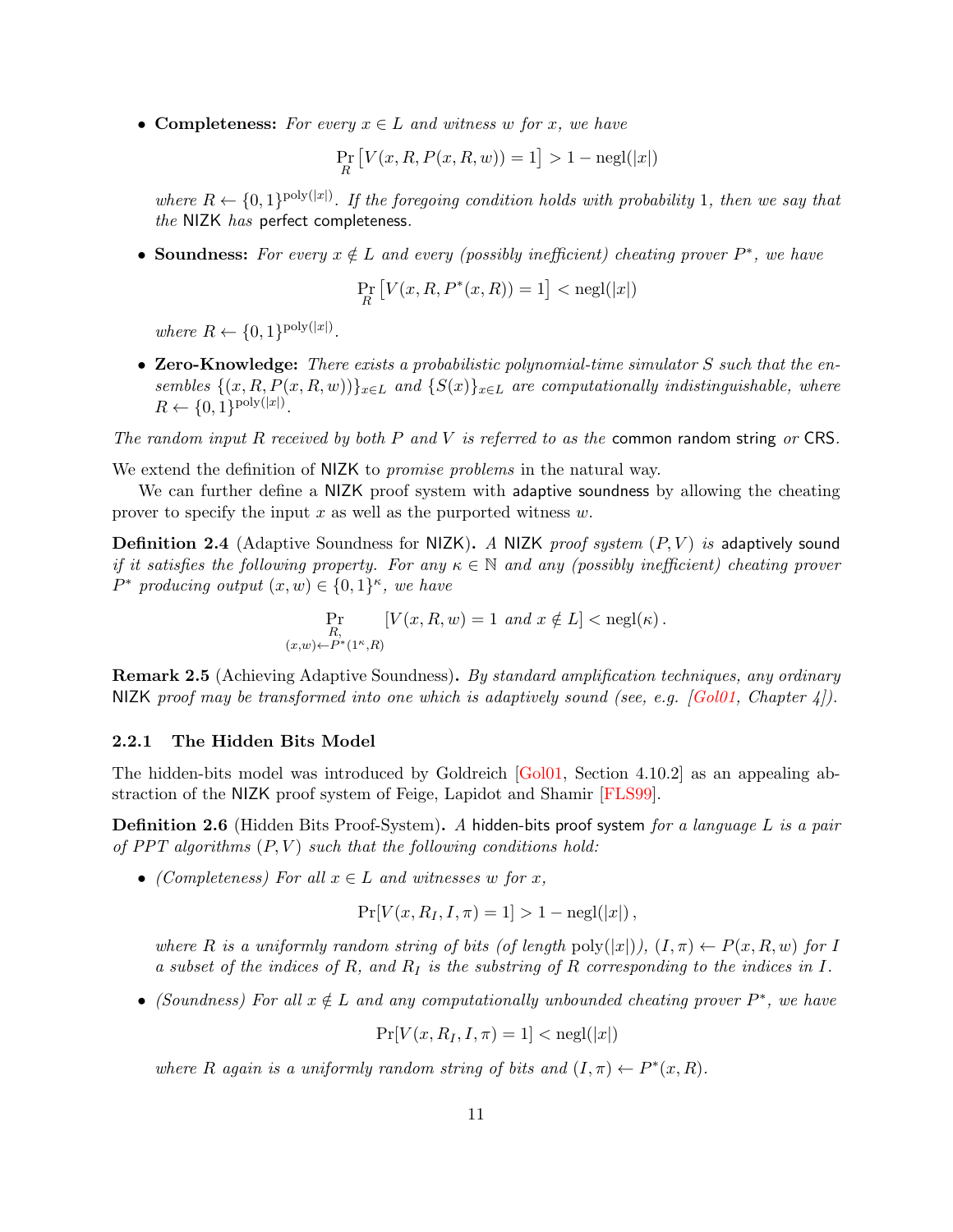• (Zero-knowledge) There exists a probabilistic polynomial-time simulator S such that the ensembles  $\{(x, R_I, I, \pi)\}_{x \in L}$  and  $\{S(x)\}_{x \in L}$  are computationally indistinguishable, where R is a uniformly random string of bits and  $(I, \pi) \leftarrow P(x, R)$ .

Feige et al. [\[FLS99\]](#page-31-6) and Goldreich [\[Gol01\]](#page-32-12) showed that *every* **NP** language has a hidden-bits proof system unconditionally (where the hidden-bits string is of polynomial length and the prover strategy is implemented efficiently given the **NP** witness).

<span id="page-11-2"></span>**Lemma 2.7** (See [\[Gol01,](#page-32-12) Section 4.10.2]). For any language  $L \in NP$ , there exists a zero-knowledge hidden-bits proof system for L. Moreover, the proof-system has perfect completeness.

## <span id="page-11-0"></span>2.3 Lattices and Learning With Errors

In this section we give some basic definitions and lemmata about lattices and the Learning With Errors (LWE) assumption.

**Standard Notation.** We let the elements of the ring  $\mathbb{Z}_q$  be identified with the representatives  $\{-\mid \frac{q}{2}$  $\frac{q}{2}$ ],...,  $\lceil \frac{q}{2}$  $\frac{q}{2}$  | -1}.

We denote by  $[x, y]$  the concatenation of vectors or matrices. For example, if  $\mathbf{x} \in \mathbb{Z}_q^n$  and  $y \in \mathbb{Z}_q$ , then  $[\mathbf{x}, y]$  is a vector in  $\mathbb{Z}_q^{n+1}$ , whose first n components correspond to the n components of **x** and whose last component is y. Similarly, if  $\mathbf{X} \in \mathbb{Z}_q^{n \times m}$  and  $\mathbf{y} \in \mathbb{Z}_q^n$ , then  $[\mathbf{X}, \mathbf{y}]$  is a matrix in  $\mathbb{Z}_q^{n \times (m+1)}$ , whose last column is **y**.

 $\left[0,\left|\frac{q}{2}\right.\right]$  $\left[\frac{q}{2}\right]$  such that  $|x| = x$  if  $x < q/2$  and  $|x| = q - x$  otherwise. Namely,  $|x|$  is the distance from 0 in  $\mathbb{Z}_q$ . Similarly, for  $\mathbf{x} \in \mathbb{Z}_q^n$  we denote by  $\|\mathbf{x}\|$  the  $\ell_2$  norm, namely  $\|\mathbf{x}\| = \sqrt{\sum |x_i|^2}$ , where  $x_i$ are the coordinates of  $x$  and  $|\cdot|$  is as defined above.

Lastly, we denote by  $\lfloor \cdot \rceil_q : \mathbb{Z}_q \to \{0, 1\}$  the function:

$$
\lfloor x \rceil_q = \begin{cases} 0 & \text{if } x \in [-\lfloor q/4 \rfloor, \lceil q/4 \rceil] \\ 1 & \text{otherwise} \end{cases}.
$$

#### 2.3.1 Lattices

We start by giving some definitions and standard facts about lattices.

A lattice  $\Lambda$  is an additive subgroup of  $\mathbb{Z}^m$ . Every lattice is finitely generated as all integer linear combinations of a set of *linearly independent row vectors*<sup>[8](#page-11-1)</sup> **B**. We call this set a basis for the lattice and its cardinality the rank of the lattice.

We will denote by  $\Lambda(A)$  the lattice that is generated by the rows of A (which might or might not be a basis) and by  $B(A)$  a basis of the lattice  $\Lambda(A)$ .

We denote by  $\lambda_1(\Lambda)$  the length of the shortest nonzero lattice vector:

$$
\lambda_1(\Lambda) = \min_{\mathbf{x} \in \Lambda \setminus \{\mathbf{0}\}} \|\mathbf{x}\|.
$$

<span id="page-11-1"></span>We note the following standard lemma about lattice bases.

<sup>&</sup>lt;sup>8</sup>In the literature, typically **B** is defined as a set of column vectors. However, for our applications it will be more convenient to use row vectors.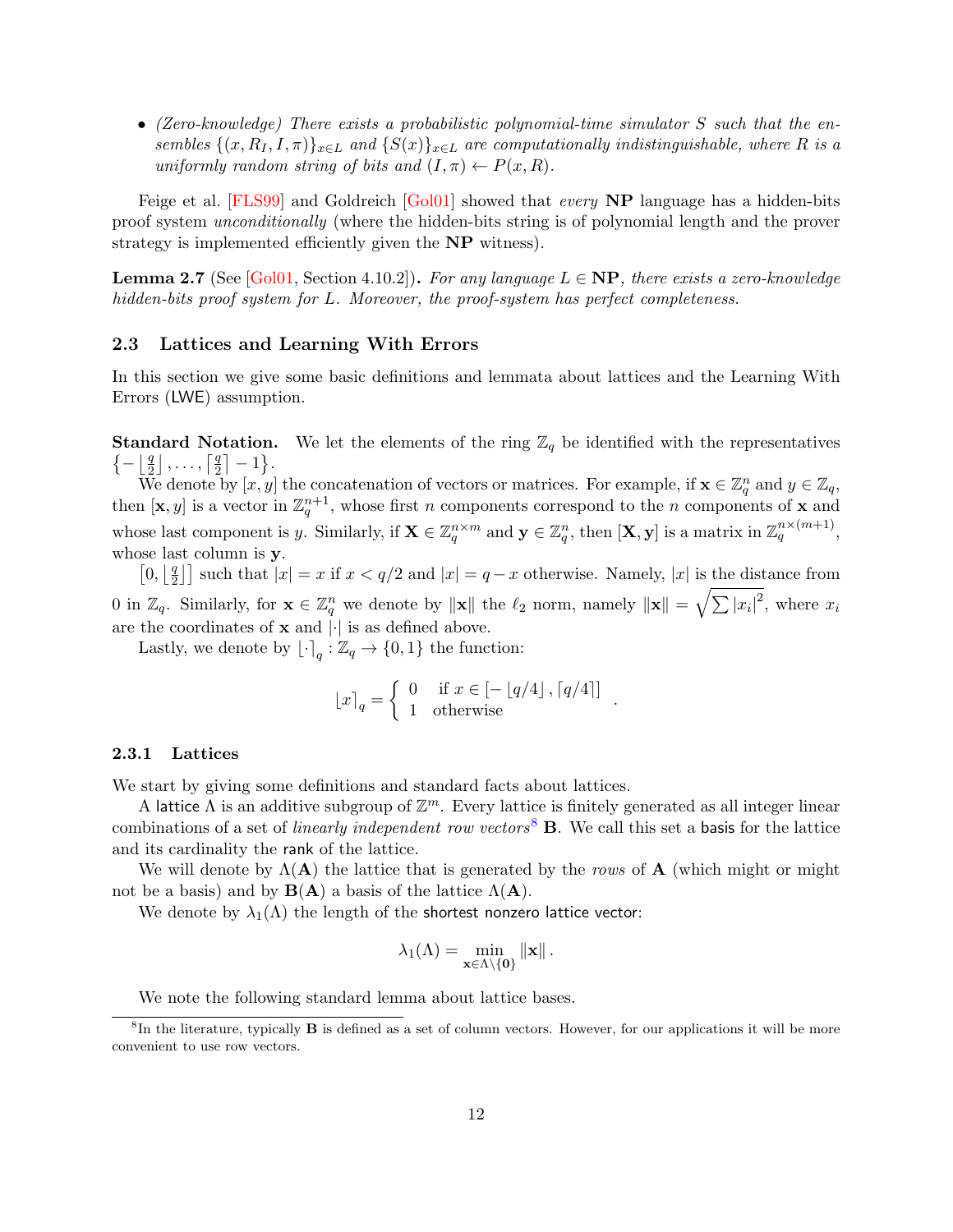**Lemma 2.8.** Let  $A \in \mathbb{Z}^{n \times m}$  with  $m \geq n$ , there is an efficient algorithm to compute  $B(A)$ . Namely, given a generating set of a lattice, we can efficiently compute a basis for the same lattice.

For the rest of the paper, we will need the generalization of the above definitions over  $\mathbb{Z}_q$ .

**Definition 2.9.** A lattice  $\Lambda$  is called a q-ary lattice if  $q\mathbb{Z}^m \subseteq \Lambda$ . This means that  $\Lambda$  is q-ary if it holds that  $\mathbf{x} \in \Lambda$  if and only if  $(\mathbf{x} \mod q) \in \Lambda$ .

We denote a q-ary lattice by  $\Lambda_q$ . More specifically, if  $\mathbf{A} \in \mathbb{Z}_q^{n \times m}$  then we denote by  $\Lambda_q(\mathbf{A})$  the lattice:

$$
\Lambda_q(\mathbf{A}) = \{ \mathbf{y} \in \mathbb{Z}^m : \exists \mathbf{s} \in \mathbb{Z}_q^n \ s.t. \ \mathbf{y}^T = \mathbf{s}^T \mathbf{A} \} + q \mathbb{Z}^m.
$$

The length of the shortest nonzero vector over  $\mathbb{Z}_q$  for q-ary lattices similarly to the above definitions.

#### 2.3.2 Decisional Bounded Distance Decoding Problem

In this section, we formally define some well-studied lattice problems as well as the *decisional* Bounded Distance Decoding (dBDD) variant which we use extensively in this work. We will also present a reduction from dBDD to the GapSVP problem, showing that dBDD is (up to polynomial loss in the parameters) at most as hard as GapSVP.

**Definition 2.10.** For a given parameter  $\gamma > 1$ , the promise problem GapSVP<sub> $\gamma$ </sub> = (YES, NO) is defined as follows. An input to the problem consists of a basis  $\mathbf{B} \in \mathbb{Z}^{n \times m}$  and parameter  $r > 0$  and

- $(B, r) \in \text{YES}$  if  $\lambda_1(\Lambda(\mathbf{B})) < r$ , and
- $(B, r) \in \text{NO}$  if  $\lambda_1(\Lambda(\mathbf{B})) > \gamma r$ .

**Definition 2.11.** For a given parameter  $\alpha \geq 1$ , the promise search problem BDD<sub> $\alpha$ </sub> is defined as follows: Given a basis  $\mathbf{B} \in \mathbb{Z}^{n \times m}$ , a target vector  $\mathbf{t} \in \mathbb{R}^m$  such that  $\text{dist}(\Lambda(\mathbf{B}), \mathbf{t}) < \frac{\lambda_1(\mathbf{B})}{\alpha}$  $\frac{(\mathbf{B})}{\alpha}$ , output a *lattice vector*  $\mathbf{v} \in \Lambda(\mathbf{B})$  *such that*  $\|\mathbf{t} - \mathbf{v}\| = \text{dist}(\Lambda(\mathbf{B}), \mathbf{t}).$ 

Now, we define the computational problem dBDD that we use in this work.

**Definition 2.12.** For two given parameters  $\alpha \geq 1$  and  $\gamma > 1$ , the promise problem  $dBDD_{\alpha,\gamma} =$ (YES, NO) is defined as follows. The input to the problem is a basis  $\mathbf{B} \in \mathbb{Z}^{n \times m}$ , a target vector  $\mathbf{t} \in \mathbb{R}^m$ , and  $r \in \mathbb{Q}$ , and

- $(\mathbf{B}, \mathbf{t}, r) \in \mathsf{YES}$  if dist $(\mathbf{t}, \Lambda(\mathbf{B})) \leq \frac{\lambda_1(\Lambda(\mathbf{B}))}{\alpha}$  $\frac{\mathbf{A}(\mathbf{B})}{\alpha}$ ; and
- $(\mathbf{B}, \mathbf{t}, r) \in \text{NO}$  if  $dist(\mathbf{t}, \Lambda(\mathbf{B})) > \gamma \cdot \frac{\lambda_1(\Lambda(\mathbf{B}))}{\alpha}$  $\frac{\mathbf{A}(\mathbf{B})}{\alpha}$ .

We conclude this section with a reduction from dBDD to GapSVP.

<span id="page-12-0"></span>**Proposition 2.13.** The problem  $\text{dBDD}_{\alpha,\gamma}$  is Cook-reducible to  $\text{GapSVP}_{\text{min}(\sqrt{\gamma}, \alpha/2)}$  where  $\gamma$  and  $\alpha$ are polynomially-bounded.

*Proof.* Let  $(\mathbf{B}, \mathbf{t})$  be an input of  $dBDD_{\alpha,\gamma}$ . First, using binary search and a GapSVP<sub> $\sqrt{\gamma}$ </sub> oracle, we compute an r such that  $\frac{\lambda_1(\mathbf{B})}{\sqrt{\gamma}} \leq r \leq \sqrt{\gamma} \cdot \lambda_1(\mathbf{B}).$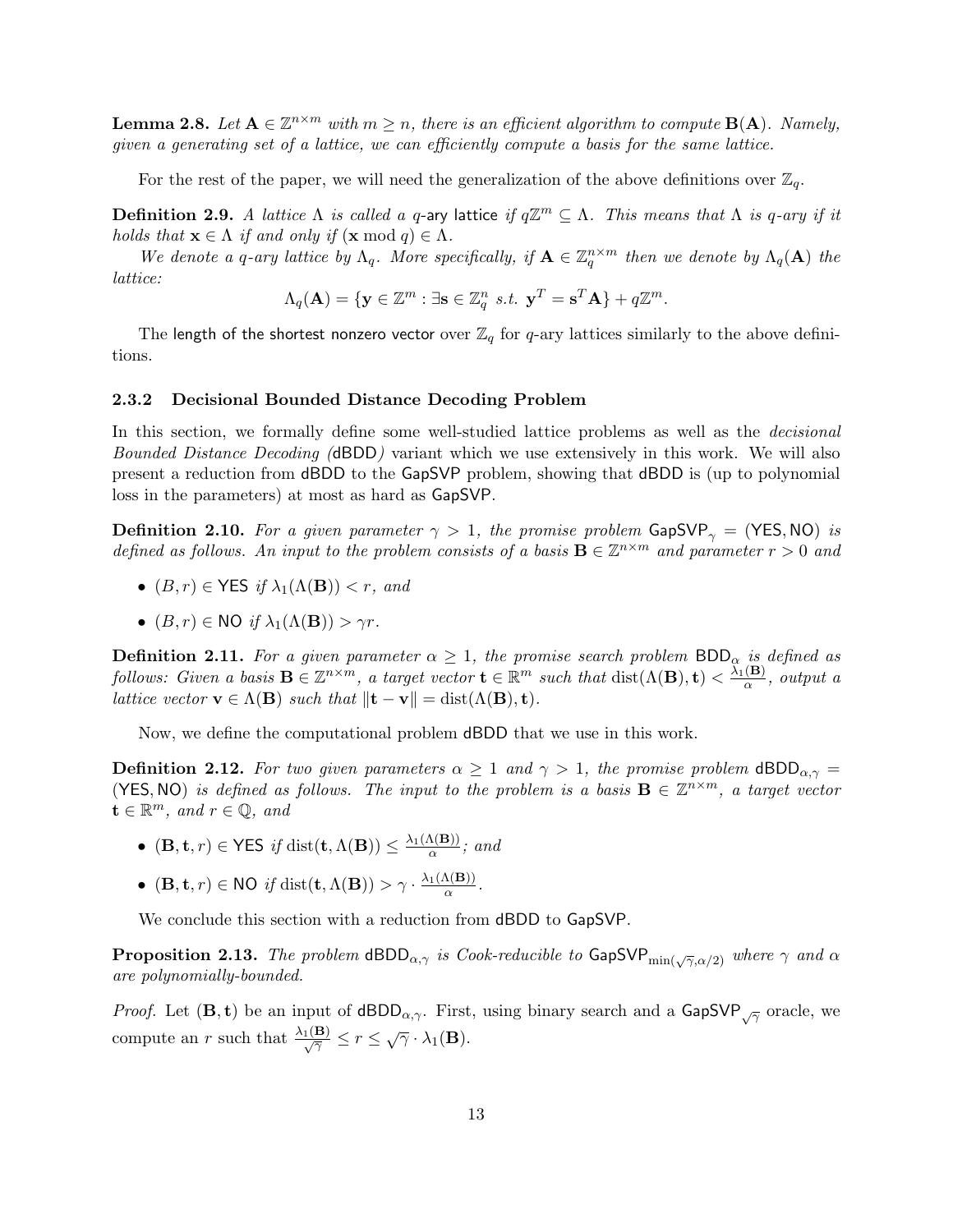From [\[LM09\]](#page-32-5) we know that  $\mathsf{BDD}_\alpha$  is reducible to  $\mathsf{GapSVP}_{\alpha/2}$ , where  $\alpha$  is polynomially-bounded. So, using this reduction and our oracle access to GapSVP, we can find an alleged closest vector, v, to **t**. If  $\mathbf{v} \in \Lambda(\mathbf{B})$  and  $\|\mathbf{t} - \mathbf{v}\| \leq \sqrt{\gamma} \cdot \frac{r}{\alpha}$  $\frac{r}{\alpha}$ , then we output 1. Else, we output 0.

Indeed, if  $dBDD_{\alpha,\gamma}(\mathbf{B},\mathbf{t}) \in \mathsf{YES},$  then there is a vector  $\mathbf{v} \in \Lambda(\mathbf{B})$  such that  $\|\mathbf{t} - \mathbf{v}\| \leq \frac{\lambda_1(\mathbf{B})}{\alpha} \leq$  $\gamma \cdot \frac{r}{\alpha}$  $\frac{r}{\alpha}$  and BDD will return this vector. On the other hand, if  $dBDD_{\alpha,\gamma}(\mathbf{B}, \mathbf{t}) \in \mathsf{NO}$ , then for every vector  $\mathbf{v} \in \Lambda(\mathbf{B})$  it holds that  $\|\mathbf{t} - \mathbf{v}\| > \gamma \cdot \frac{\lambda_1(\mathbf{B})}{\alpha} \geq \sqrt{\gamma} \cdot \frac{r}{\alpha}$  $\frac{r}{\alpha}$ , so there is no vector **v** for which we output 1.  $\Box$ 

We remark that even though we have a reduction from **dBDD** to **GapSVP**, a NIZK proof system for GapSVP does not automatically imply a NIZK proof system for dBDD since it is a Cook reduction (rather than a Karp reduction). In particular, we do not know whether a NIZK for GapSVP implies a NIZK for dBDD.

#### 2.3.3 Learning with Errors

We proceed to define the main cryptographic assumption we use: Learning With Errors (LWE). First, we define the (one-dimensional) discrete Gaussian distribution:

<span id="page-13-2"></span>**Definition 2.14.** For  $q \in \mathbb{N} \setminus \{0\}$  and parameter  $\beta > 0$ , the discrete Gaussian probability distribution  $\chi_{\beta}$  is simply the Gaussian distribution restricted to  $\mathbb{Z}_q$ :

$$
\chi_{\beta}(x) \propto \begin{cases} \exp(-\pi |x|^2/(\beta q)^2) & \text{if } x \in [-\lfloor q/2 \rfloor, \lceil q/2 \rceil] \cap \mathbb{Z} \\ 0 & \text{otherwise} \end{cases}
$$

With the definition of the Discrete Gaussian distribution in hand, we are ready to define LWE:

**Definition 2.15.** The (Decisional) Learning With Error (LWE) assumption with parameters n, q,  $\beta$ , denoted by  $LWE_{n,q,\beta}$ , states that:

$$
(\mathbf{A},\mathbf{b}) \stackrel{c}{\approx} (\mathbf{A},\mathbf{r})
$$

where  $\mathbf{A} \leftarrow \mathbb{Z}_q^{n \times m}$  where  $m = \text{poly}(n, \log(q)), \mathbf{b}^T = \mathbf{s}^T \mathbf{A} + \mathbf{e}^T$ , with  $\mathbf{s}$  sampled uniformly from  $\mathbb{Z}_q^n$ , each coordinate of e sampled independently from  $\chi_{\beta}$ , and r sampled uniformly from  $\mathbb{Z}_q^m$ .

In our proof, we use the fact that if  $\mathbf{A} \leftarrow \mathbb{Z}_q^{n \times m}$  with m large enough, then there is a unique **s** such that  $\mathbf{b}^T \approx \mathbf{s}^T \mathbf{A}$ . We can show this by bounding the shortest vector in the lattice, since if  $\mathbf{s}_1, \mathbf{s}_2$  are such that  $\mathbf{s}_1^T \mathbf{A} \approx \mathbf{s}_2^T \mathbf{A}$ , then  $(\mathbf{s}_1^T - \mathbf{s}_2^T) \mathbf{A} \approx \mathbf{0}$ . The following lemma can be shown by a standard argument with a union bound over all nonzero vectors  $\mathbf{s} \in \mathbb{Z}_q^n$ .

<span id="page-13-1"></span>**Lemma 2.16.** Let  $n, q \in \mathbb{N}$ , and  $m \geq 2n \log(q)$ . Then

$$
\Pr_{\mathbf{A}\leftarrow \mathbb{Z}_q^{n\times m}}\left[\lambda_1(\Lambda_q(\mathbf{A})) \le q/4\right] \le q^{-n}.
$$

# <span id="page-13-0"></span>3 From Prover-Assisted Oblivious Sampling to NIZKs

In this section we introduce the abstraction of a prover-assisted procedure for oblivious ciphertext sampling (POCS) for a public-key encryption scheme (as outlined in the introduction), and show how to combine this notion with NIZK proofs of the validity of public keys and plaintext values to obtain NIZK proofs for any NP language.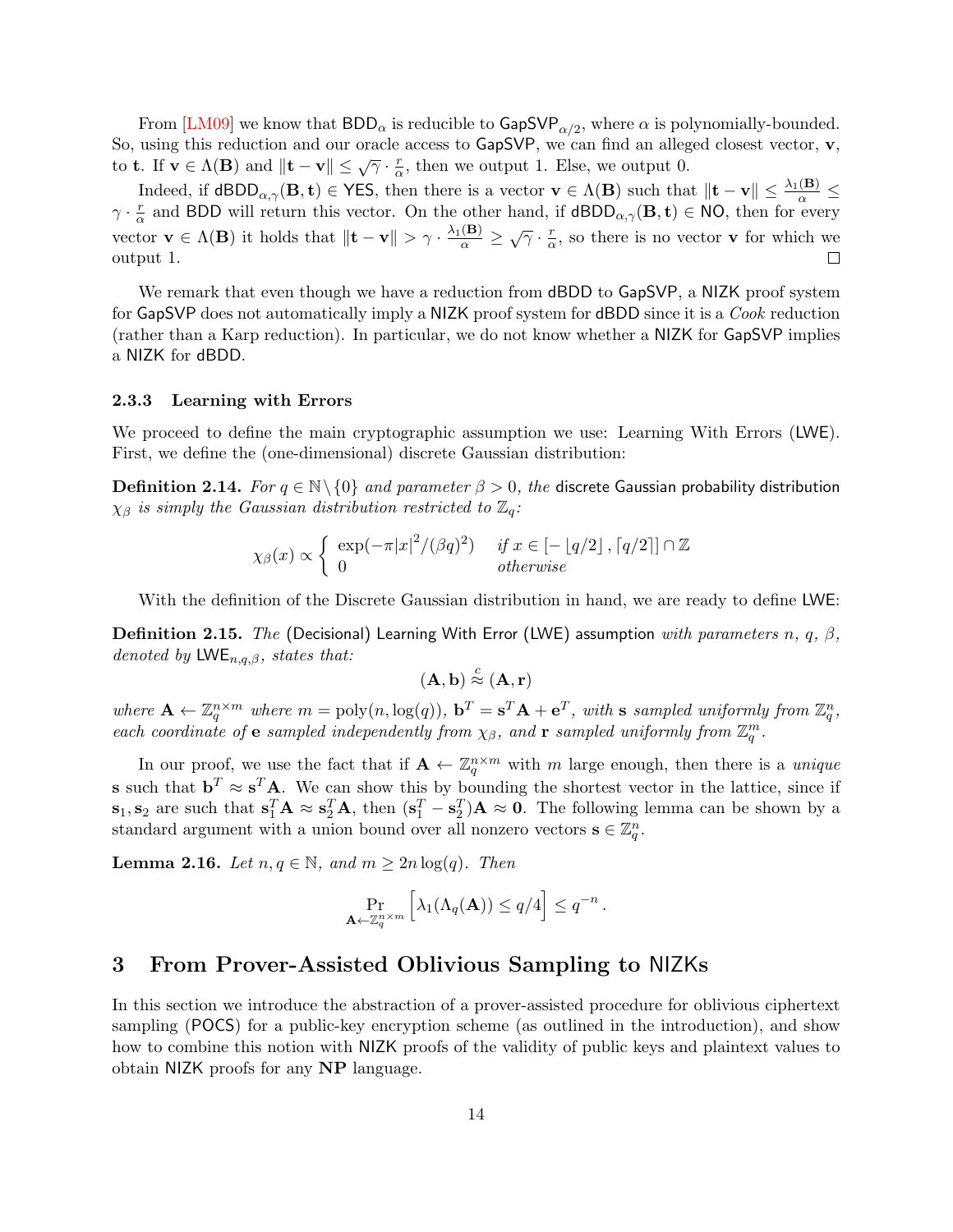## <span id="page-14-0"></span>3.1 Definitions: Valid Public Keys, Ciphertexts and POCS

The first definition we will consider is the notion of a *valid* set  $\mathcal{PK}$  of public keys. Intuitively, we would like this set to correspond precisely to public keys in the support of the key-generation algorithm. However, due to specifics of our instantiation with LWE, we will need to be more lenient and allow public keys that are not quite in the support of the key-generation algorithm but are nevertheless sufficiently well-formed (e.g., keys with a higher level noise).

Loosely speaking, a *valid* public key pk is associated with two sets  $C_{\mathsf{pk}}^{(0)}$  and  $C_{\mathsf{pk}}^{(1)}$ , which correspond to "valid" ciphertexts with respect to that key of messages 0 and 1, respectively. We first require that honestly sampled public keys be valid. We further require that for all valid public keys (i.e., even those not in the support of the key generation algorithm), the associated sets  $C_{\rm pk}^{(0)}$  and  $C_{\mathsf{pk}}^{(1)}$  are disjoint (i.e. no ciphertext is a valid encryption both of 0 and of 1).<sup>[9](#page-14-1)</sup>

<span id="page-14-2"></span>**Definition 3.1** (Valid Public Keys). Let (Gen, Enc, Dec) be a public-key encryption scheme with public randomness. For a given security parameter  $\kappa$ , let  $VPK = (VPK_{\kappa})_{\kappa \in \mathbb{N}}$  be an ensemble of sets, where for each  $\kappa \in \mathbb{N}$ , each  $\mathsf{pk} \in \mathcal{VPK}_\kappa$  is associated with a pair of sets  $(C^{(0)}_{\mathsf{pk}}, C^{(1)}_{\mathsf{pk}})$  and public randomness  $\rho_{\rm pk}$ . We say that VPK is valid if it satisfies the following properties.

- 1. For all  $(\mathsf{pk}, \mathsf{sk}) \in \mathsf{Gen}(1^{\kappa}, \cdot),$  we have  $\mathsf{pk} \in \mathcal{VPE}_{\kappa}$ .
- 2. For every  $b \in \{0,1\}$  we have that  $c_b \in C_{\mathsf{pk}}^{(b)}$  with all but negligible probability over the choice of public randomness  $\rho_{\rm pk}$ , keys (pk, sk)  $\leftarrow$  Gen(1<sup> $\kappa$ </sup>,  $\rho_{\rm pk}$ ), and ciphertext  $c_b \leftarrow$  Enc<sub>pk</sub>(b).
- 3. With all but negligible probability over the public randomness  $\rho_{\rm pk}$ , we have that for all  $\mathsf{pk} \in$  $VPK_{\kappa}$  with public randomness  $\rho_{\rm pk}$ , it holds that  $C_{\rm pk}^{(0)} \cap C_{\rm pk}^{(1)} = \emptyset$ .

We next formalize the notion of a *prover-assisted oblivious ciphertext sampler* (POCS). This is an extension of oblivious ciphertext samplers (OCS), which (to the best of our knowledge) were introduced by Gertner *et al.* [\[GKM](#page-32-13)<sup>+</sup>00]. An OCS procedure allows one to sample a ciphertext so that the underlying plaintext remains hidden. In this work we introduce a relaxation of this notion in which the sampling is assisted by an untrusted prover.

More specifically, a POCS protocol consists of two procedures, a *sampler* and a *checker*, which both have access to a shared random string  $\rho$ . The sampler also receives as input the secret-key of the scheme and generates a ciphertext c. The checker receives c, as well as the random string  $\rho$  and the public-key (but not the secret-key) and performs a test to ensure that  $c$  encodes an unbiased bit depending on the randomness  $\rho$ . Jumping ahead, we remark that the role of the sampler will be played by the prover in our NIZK, whereas the role of the checker is played by the verifier.

We require that the **POCS** procedure satisfy the following loosely stated properties:

- 1. For honestly sampled ciphertexts c, the checker should accept with overwhelming probability.
- 2. Given pk,  $\rho$  and an honestly sampled ciphertext c, the corresponding plaintext bit  $\text{Dec}_{\text{sk}}(c)$  is computationally hidden.

<span id="page-14-1"></span><sup>&</sup>lt;sup>9</sup>Note that in the actual definition we only require the latter to hold with high probability over the choice of the public randomness for every valid public key. The notion of encryption schemes with public randomness is discussed in Section [2.1.](#page-9-0)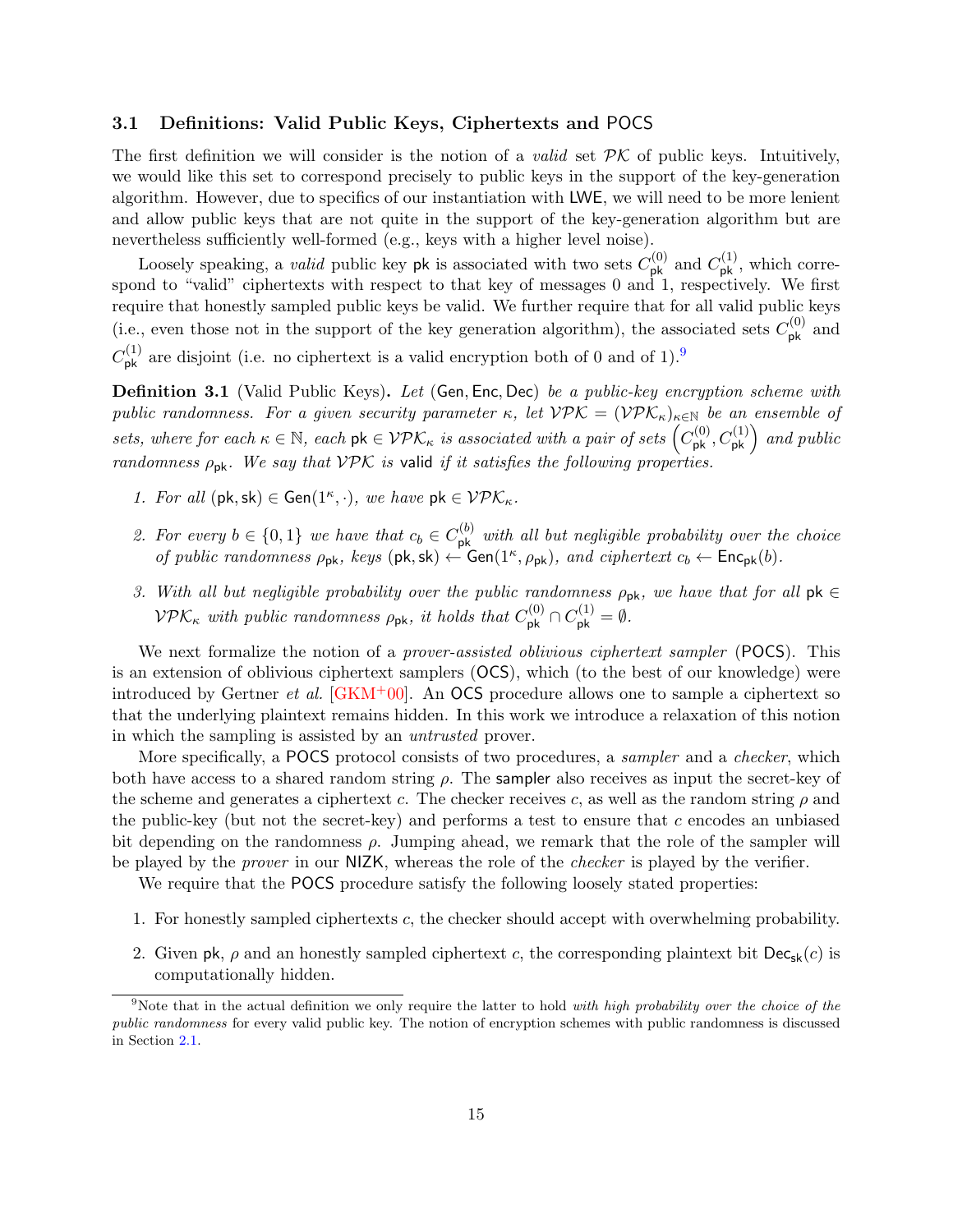- 3. For a given random string  $\rho$ , there should not exist both an encryption  $c_0$  of 0 and an encryption  $c_1$  of 1 that pass the checker's test. Thus, for any given ciphertext (even a maliciously generated one) that passes the test, the corresponding plaintext bit is fully determined.
- 4. The sampled plaintext bit should be (close to) unbiased. The latter should hold even with respect to a *malicious* sampler. In our actual instantiation of **POCS** (via LWE, see Section [4\)](#page-21-0), the plaintext bit will have a small but noticeable (i.e., inverse polynomial) bias. Thus, our definition of POCS leaves the bias as a parameter, which we denote by  $\epsilon$ .
- 5. The procedure satisfies the following "zero-knowledge like" simulation property: given only the public-key pk and plaintext bit  $\sigma$ , it should be possible to generate the distribution  $(\rho, c)$ of the sampling procedure, conditioned on  $\mathsf{Dec}_{\mathsf{sk}}(c) = \sigma$ .

In our actual formalization we only require that this property holds in a computational sense (i.e., the simulated distribution should only be computationally indistinguishable from the actual sampling procedure). While a statistical requirement may seem like a more natural choice here, we use a computational notion due to a technical consideration in the LWE instantiation. See Section [4.3](#page-25-0) for details.

We proceed to the formal definition of a POCS encryption scheme.

<span id="page-15-0"></span>**Definition 3.2** (Prover-assisted Oblivious Ciphertext Sampler (POCS)). For a parameter  $\epsilon$  =  $\epsilon(\kappa) \in [0,1], a (1-\epsilon(\kappa))$ -binding prover-assisted oblivious ciphertext sampler (POCS), with respect to a valid set of public keys  $VPK = \{VPK_{\kappa}\}_{{\kappa} \in {\mathbb N}}$  for an encryption scheme (Gen, Enc, Dec) with public randomness, is a triple of PPT algorithms Sample, Check, and EncryptAndExplain satisfying the following properties:

• Complete:

$$
\Pr_{\substack{\rho_{\sf pk}, \rho \leftarrow \{0,1\}^{\sf poly}(\kappa) \\ (\sf pk, sk) \leftarrow \mathsf{Gen}(1^{\kappa}, \rho_{\sf pk})}} \left[ \mathsf{Check}(\sf pk, \rho, \mathsf{Sample}(\sf sk, \rho)) = 1 \right] > 1 - {\sf negl}(\kappa).
$$

• Unbiased: For any  $\kappa \in \mathbb{N}$ ,  $\mathsf{pk} \in \mathcal{VPL}_\kappa$  and any  $b \in \{0,1\}$ , we have that:

$$
\Pr_{\rho \leftarrow \{0,1\}^{\mathrm{poly}(\kappa)}}\left[\exists c \in C^{(b)}_{\mathsf{pk}} \textit{ such that} \ \mathsf{Check}(\mathsf{pk},\rho,c) = 1\right] \geq 1/2 - {\mathrm{negl}}(\kappa).
$$

• Statistically binding: With probability  $1-\text{negl}(\kappa)$  over the public randomness  $\rho_{\text{pk}}$ , we have for all  $pk \in VPK_{\kappa}$  with public randomness  $\rho_{pk}$  that

$$
\Pr_{\rho \leftarrow \{0,1\}^{\text{poly}(\kappa)}}\left[\exists c_0 \in C^{(0)}_{\sf pk}, c_1 \in C^{(1)}_{\sf pk} \text{ such that Check}(\text{pk}, \rho, c_0) = 1 \text{ and Check}(\text{pk}, \rho, c_1) = 1\right] < \epsilon(\kappa).
$$

We emphasize that  $\epsilon(\kappa)$  is a parameter and is not necessarily negligible.

• Simulatable: For every  $N = \text{poly}(\kappa)$  it holds that:

$$
\Big(\text{pk}, (\rho_i)_{i=1}^N, (c_i)_{i=1}^N, (\sigma_i)_{i=1}^N\Big) \stackrel{c}{\approx} \Big(\text{pk}, (\rho'_i)_{i=1}^N, (c'_i)_{i=1}^N, (\sigma'_i)_{i=1}^N\Big),
$$

where  $\rho_{\rm pk} \leftarrow \{0,1\}^{\text{poly}(\kappa)}$ ,  $(\text{pk}, \text{sk}) \leftarrow \text{Gen}(1^{\kappa}, \rho_{\text{pk}})$ , and for  $i \in [N]$ , it holds that  $\rho_i \leftarrow$  $\{0,1\}^{\text{poly}(\kappa)}, c_i \leftarrow \text{Sample}(\textsf{sk}, \rho_i), \text{ and } \sigma_i = \text{Dec}_{\textsf{sk}}(c_i), \sigma'_i \leftarrow \{0,1\} \text{ and } (\rho'_i, c'_i) \leftarrow \text{EncryptAndExplain}(\textsf{pk}, \sigma').$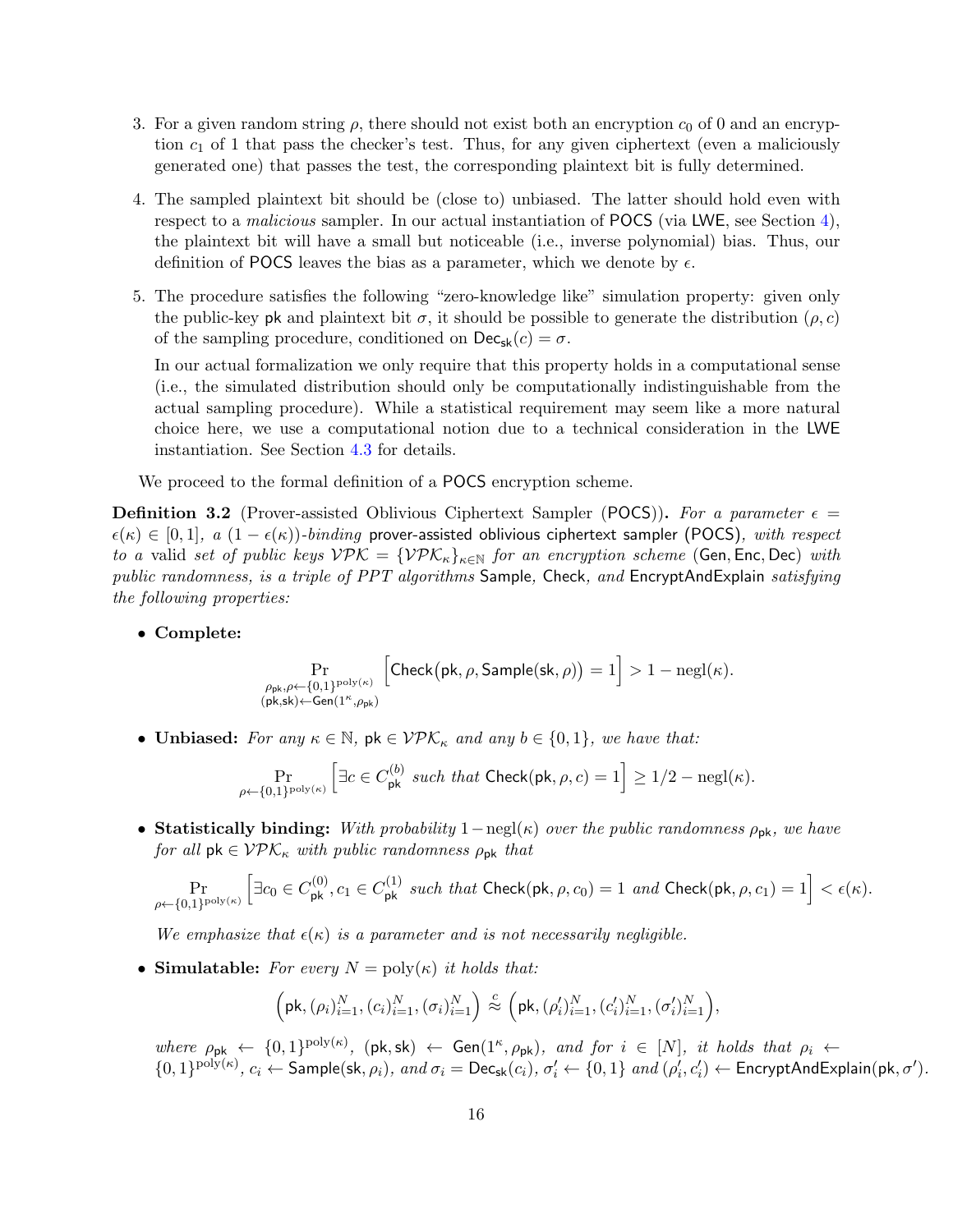• Computationally hiding: Let  $\rho_{pk}$ ,  $\rho \leftarrow \{0,1\}^{poly(\kappa)},$   $(\mathsf{pk}, \mathsf{sk}) \leftarrow \mathsf{Gen}(1^{\kappa}, \rho_{pk}),$  and  $c \leftarrow$ Sample(sk,  $\rho$ ). Then, for all probabilistic polynomial-time adversaries  $\mathcal{A}$ ,

$$
\Pr\left[\mathcal{A}(\mathsf{pk},\rho,c) = \mathsf{Dec}_{\mathsf{sk}}(c)\right] \le \frac{1}{2} + \mathsf{negl}(\kappa).
$$

Remark 3.3 (Relaxing the Hiding Property). We remark that for our construction of NIZK a weaker hiding property suffices, in which the adversary is only given the random string  $\rho$  (but not the ciphertext c). Although this definition is strictly weaker, we find it less natural and choose to define the hiding property as specified above.

We next prove two useful propositions showing that the computational hiding property of the POCS implies a hiding property resembling semantic security for the EncryptAndExplain sampling algorithm. Specifically, we show that the encrypted bit remains hidden given both the ciphertext and the explaining randomness produced by the EncryptAndExplain algorithm. The intuition is analogous to the usage of the double enhancement property of trapdoor permutations in the construction of NIZKs (see, e.g., [\[GR13\]](#page-32-14)).

<span id="page-16-0"></span>**Proposition 3.4.** Suppose (Gen, Enc, Dec) has a  $(1-\epsilon)$ -binding POCS with respect to an ensemble of valid public keys  $V\mathcal{P}\mathcal{K}$ . Then, for all probabilistic polynomial-time adversaries  $\mathcal{A}$ ,

$$
\Pr\left[\mathcal{A}(\mathsf{pk},\rho,c) = \sigma\right] \le \frac{1}{2} + \text{negl}(\kappa),
$$

where  $\rho_{\mathsf{pk}}, \rho \leftarrow \{0, 1\}^{\text{poly}(\kappa)}, (\mathsf{pk}, \mathsf{sk}) \leftarrow \mathsf{Gen}(1^{\kappa}, \rho_{\mathsf{pk}}), \sigma \in \{0, 1\}, \text{ and } (\rho, c) \leftarrow \mathsf{EncryptAndExplain}(\mathsf{pk}, \sigma)$ .

Proof. This follows immediately from the simulatable and computationally hiding properties of the POCS.  $\Box$ 

<span id="page-16-1"></span>**Proposition 3.5.** Suppose (Gen, Enc, Dec) has a  $(1-\epsilon)$ -binding POCS with respect to an ensemble of public keys  $VPK$ . It holds that

$$
(\mathsf{pk}, \rho_0, c_0) \stackrel{c}{\approx} (\mathsf{pk}, \rho_1, c_1),
$$

 $where \rho_{\textsf{pk}} \leftarrow \{0,1\}^{\textnormal{poly}(\kappa)}, (\textsf{pk},\textsf{sk}) \leftarrow \textsf{Gen}(1^{\kappa},\rho_{\textsf{pk}}), (\rho_0,c_0) \leftarrow \textsf{EncryptAndExplain}(\textsf{pk},0) \textit{ and } (\rho_1,c_1) \leftarrow \{0,1\}^{\textnormal{poly}(\kappa)}, (\textsf{pk},\textsf{sk}) \leftarrow \textsf{Gen}(1^{\kappa},\rho_{\textsf{pk}}), (\rho_0,c_0) \leftarrow \textsf{EncryptAndExplain}(\textsf{pk},0) \textit{ and } (\rho_1,c_1) \leftarrow \{0,1$ EncryptAndExplain(pk, 1).

Proof. This follows from Proposition [3.4](#page-16-0) by a standard argument, similar to the equivalence of semantic security and indistinguishability of encryptions (see, e.g. [\[Gol04\]](#page-32-16)).  $\Box$ 

We now define two promise problems for which we will later assume the existence of suitable NIZKs. The first problem that we consider is that of distinguishing public keys which are in the support of the key-generation algorithm (i.e., were honestly generated) from ones which are invalid (i.e., not in the set of valid public keys).

Let (Gen, Enc, Dec) be a public-key encryption scheme and let  $V\mathcal{P}\mathcal{K}$  be an ensemble of valid public-keys. We define the promise problem  $GoodPK = (GoodPK<sub>Yes</sub>, GoodPK<sub>No</sub>)$  where:

$$
\text{GoodPK}_{\text{Yes}} = \left\{ \text{pk} : \text{pk} \in \bigcup_{\kappa} \text{Gen}(1^{\kappa}) \right\}
$$

$$
\text{GoodPK}_{\text{No}} = \left\{ \text{pk} : \text{pk} \notin \bigcup_{\kappa} \mathcal{VPL}_{\kappa} \right\}.
$$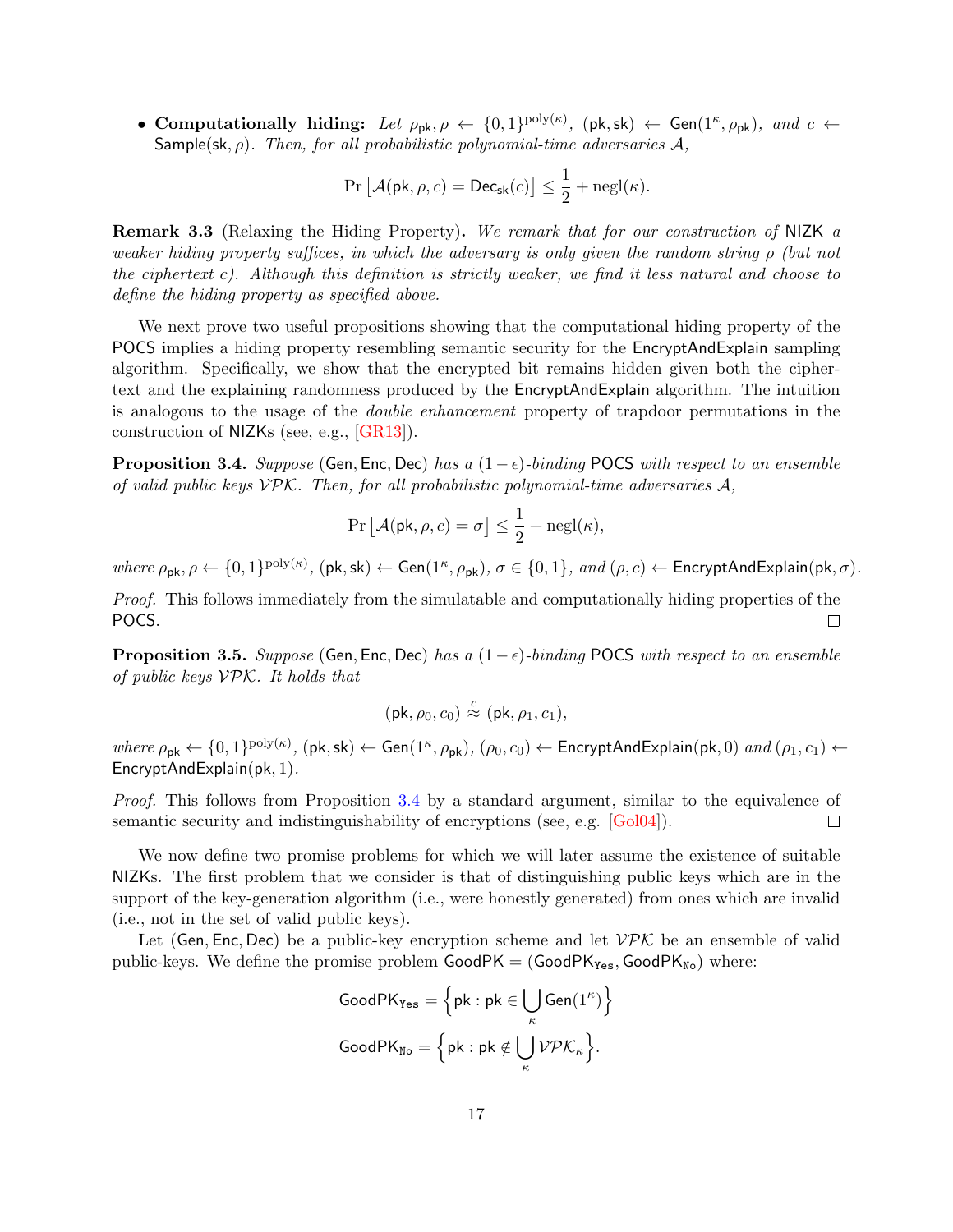We also define a related promise problem GoodCT, which corresponds to triplets containing a public key, ciphertext and a single-bit message. Formally, the problem is defined as  $GoodCT =$  $(GoodCT_{Yes}, GoodCT_{No}),$  where:

$$
\text{GoodCT}_{\text{Yes}} = \left\{ (\mathsf{pk}, c, b) : \mathsf{pk} \in \bigcup_{\kappa} \text{Gen}(1^{\kappa}) \text{ and } c \in \text{Enc}_{\textsf{pk}}(b) \right\}
$$

$$
\text{GoodCT}_{\text{No}} = \left\{ (\mathsf{pk}, c, b) : \mathsf{pk} \in \bigcup_{\kappa} \mathcal{VPL}_{\kappa} \text{ and } c \notin C_{\textsf{pk}}^{(b)} \right\}.
$$

## <span id="page-17-0"></span>3.2 From POCS to NIZK

In this section we state and prove our transformation of encryption schemes that support POCS and suitable NIZKs for GoodPK and GoodCT, to general purpose NIZKs for NP. This is captured by the following lemma:

<span id="page-17-2"></span>Lemma 3.6. Let (Gen, Enc, Dec) be a public-key encryption scheme with public randomness, and  $VPK$  be a valid set of public keys (as in Definition [3.1\)](#page-14-2). Suppose the following conditions hold.

- (Gen, Enc, Dec) has a  $(1 \epsilon)$ -binding POCS with respect to  $VPK$ , for some sufficiently small  $\epsilon = 1/\text{poly}(\kappa)$ .
- There is a NIZK for GoodPK.
- *There is a* NIZK for GoodCT.

Then, there exists a NIZK for every language  $L \in \mathbf{NP}$ .

*Proof.* Let  $L \in NP$ . By Lemma [2.7,](#page-11-2) there exists a hidden-bits zero knowledge proof system  $(P_{\text{hb}}, V_{\text{hb}})$  for L (with perfect completeness). We shall use this proof-system to construct a NIZK for L, using the assumptions in the theorem's statement.

We first give a proof system satisfying a weak notion of soundness. Specifically, we shall weaken soundness by assuming that the cheating prover is constrained to choose a public-key pk before reading the CRS. To be more precise, since the public randomness of the pk comes from the CRS, the prover must choose the public key pk before reading any other part of the CRS. Also, the verifier is only required to reject inputs  $x \notin L$  only with inverse polynomial probability (rather than with all but negligible probability). Using standard amplification techniques, we will subsequently transform this into a full-fledged NIZK (achieving the standard notion of soundness).

We assume without loss of generality that the NIZK proof systems that we have for GoodPK and GoodCT have adaptive soundness (see Remark [2.5\)](#page-10-0). Our base NIZK protocol, achieving only the aforementioned weak soundness notion, is given in Protocol [1.](#page-17-1)

<span id="page-17-1"></span>**Protocol 1.** Let  $L \in \mathbf{NP}$ . Let  $(P_{\mathsf{pk}}, V_{\mathsf{pk}})$  and  $(P_{\mathsf{ct}}, V_{\mathsf{ct}})$  be adaptively sound NIZK proof systems for the promise problems GoodPK and GoodCT, respectively, and let  $(P_{hb}, V_{hb})$  be a hidden-bits proof system for L that uses  $N = N(n)$  hidden bits for inputs of length  $n \in \mathbb{N}$ . Consider the following non-interactive proof system.

- Input  $x \in \{0,1\}^n$ .
- Common random string  $\rho = (\rho_{\rm pk}, r_{\rm pk}, \rho_1, \ldots, \rho_N, r_1, \ldots, r_N)$ .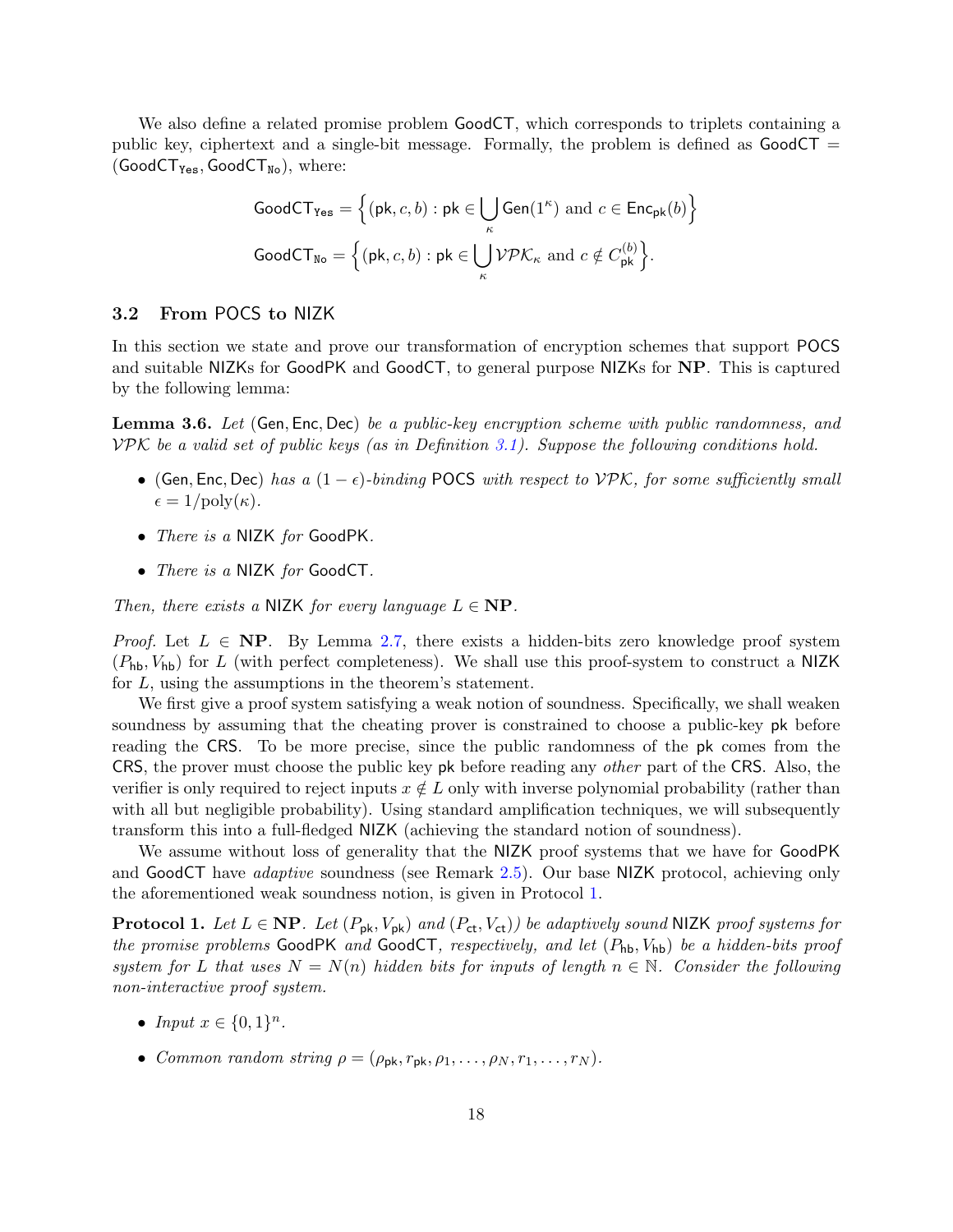- Prover's witness  $w \in \{0,1\}^{\text{poly}(n)}$ .
- <span id="page-18-2"></span>• Prover P, given x, w and  $\rho$ , performs the following:
	- 1. Let  $(\mathsf{pk}, \mathsf{sk}) \leftarrow \mathsf{Gen}(1^n, \rho_{\mathsf{pk}}).$
	- 2. Let  $\pi_{\text{pk}} \leftarrow P_{\text{pk}}(\text{pk}, r_{\text{pk}}, \text{sk}).$
	- 3. For  $i \in [N]$ , let  $c_i \leftarrow$  Sample(sk,  $\rho_i$ ) and let  $b_i = \textsf{Dec}_{\textsf{sk}}(c_i)$ .<sup>[10](#page-18-0)</sup>
	- 4. Let  $(I, \pi_{\text{hb}}) \leftarrow P_{\text{hb}}(x, (b_1, \ldots, b_m), w)$ .
	- 5. For  $i \in I$ , let  $\pi_i \leftarrow P_{\text{ct}}((\text{pk}, c_i, b_i), r_i, \text{sk}).$
	- 6. Let  $c_I = (c_i)_{i \in I}$ ,  $b_I = (b_i)_{i \in I}$ ,  $\pi_I = (\pi_i)_{i \in I}$ .
	- 7. Output  $\pi = (\mathsf{pk}, I, \pi_{\mathsf{pk}}, \pi_{\mathsf{hb}}, c_I, b_I, \pi_I)$ .
- <span id="page-18-3"></span>• Verifier V performs the following:
	- 1. Verify NIZK proofs by running  $V_{\mathsf{pk}}(\mathsf{pk}, r_{\mathsf{pk}}, \pi_{\mathsf{pk}})$  and  $V_{\mathsf{ct}}((\mathsf{pk}, c_i, b_i), r_i, \pi_i)$  for every  $i \in I$ . Reject if any of these tests rejects.
	- 2. Check that Check( $pk, \rho_i, c_i$ ) = 1 for every  $i \in I$ . Reject if any of these checks fail.
	- 3. Invoke  $V_{\text{hb}}(x, b_I, I, \pi_{\text{hb}})$ , and accept if and only if it accepts.

Observe that both the verifier and prover are PPT algorithms. Thus, to show that Protocol [1](#page-17-1) is a (weak) NIZK, we need to establish completeness, (weak) soundness and zero-knowledge.

**Completeness.** From the completeness of the NIZKs  $(P_{\mathsf{pk}}, V_{\mathsf{pk}})$  and  $(P_{\mathsf{ct}}, V_{\mathsf{ct}})$ , we have that the verifiers  $V_{\text{pk}}$  and  $V_{\text{ct}}$  (for each  $i \in [N]$ ) accept with all but negligible probability. By the completeness property of the POCS, we have that with all but negligible probability, the verifier's invocation of Check outputs 1 for each  $i \in I$ .

By the perfect completeness of the hidden-bits proof system, verifier  $V_{\text{hb}}$  accepts for  $x \in L$ .<sup>[11](#page-18-1)</sup> Consequently, with probability  $1 - neg(n)$ , all of the verifier's tests pass for  $x \in L$  and a proof produced by the honest prover.

**Zero-Knowledge.** We first define the simulator S. Let  $S_{\text{hb}}$  be the simulator for the hidden bits proof-system  $(P_{\text{hb}}, V_{\text{hb}})$ , let  $S_{\text{pk}}$  be the simulator for the NIZK  $(P_{\text{pk}}, V_{\text{pk}})$ , and let  $S_{\text{ct}}$  be the simulator for the NIZK  $(P_{\text{ct}}, V_{\text{ct}})$ . On input  $x \in \{0, 1\}^n$ , simulator S performs the following.

- 1. Sample public randomness  $\rho_{\rm pk}$ , and let  $(\mathsf{pk}, \mathsf{sk}) \leftarrow \mathsf{Gen}(1^n, \rho_{\rm pk})$ .
- 2. Sample  $(\pi_{\mathsf{pk}}, r_{\mathsf{pk}}) \leftarrow S_{\mathsf{pk}}(\mathsf{pk})$  (recall that  $\pi_{pk}$  is the simulated proof string and  $r_{\mathsf{pk}}$  is the simulated CRS).
- 3. Sample  $(I, \pi_{\text{hb}}, b_I) \leftarrow S_{\text{hb}}(x)$ , where  $b_I = (b_i)_{i \in I}$ . Set  $b_i = 0$  for every  $i \in [N] \setminus I$ .
- <span id="page-18-0"></span>4. For  $i \in [N]$ , sample  $(\rho_i, c_i) \leftarrow$  EncryptAndExplain(pk,  $b_i$ ).

 $^{10}$ Jumping ahead, we note that for our final NIZK protocol, achieving standard soundness, we will need to repeat steps [3](#page-18-2)[–6](#page-18-3) for  $\ell = \text{poly}(\kappa)$  times for the same pk to amplify soundness.

<span id="page-18-1"></span> $11$ Here we are utilizing the fact that the hidden-bits proof-system has *perfect* completeness to save us the effort of arguing that the hidden bits are indeed (sufficiently) unbiased.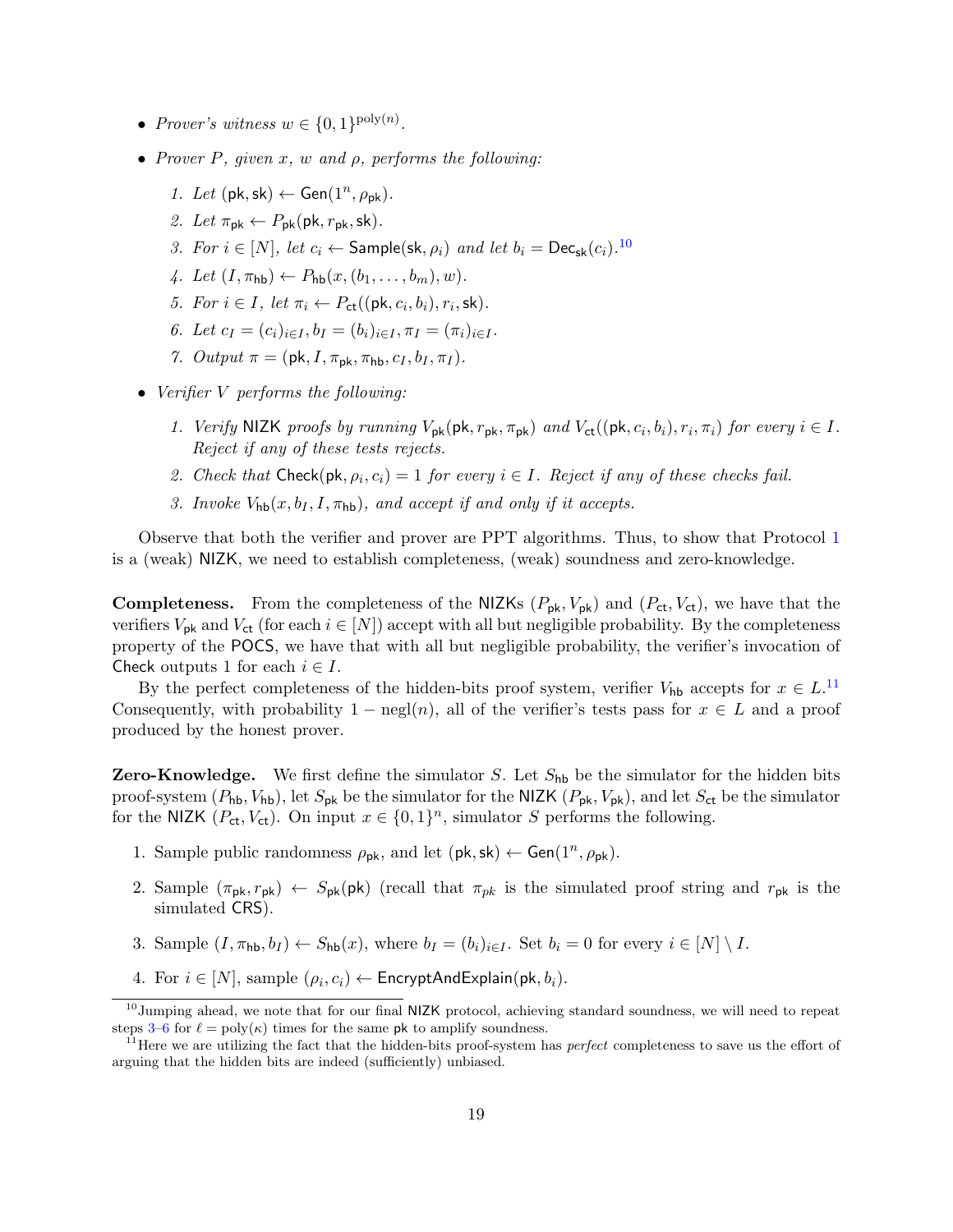- 5. For  $i \in I$ , sample  $(\pi_i, r_i) \leftarrow S_{\text{ct}}(\text{pk}, c_i, b_i)$ .
- 6. For  $i \in [N] \setminus I$ , let  $r_i \leftarrow \{0, 1\}^{\text{poly}(n)}$ .
- 7. Let  $c_I = (c_i)_{i \in I}$ ,  $\pi_I = (\pi_i)_{i \in I}$
- 8. Output simulated proof  $\pi = (\mathsf{pk}, I, \pi_{\mathsf{pk}}, \pi_{\mathsf{hb}}, c_I, b_I, \pi_I)$  and simulated common random string  $\rho = (\rho_{\rm pk}, r_{\rm pk}, \rho_1, \ldots, \rho_N, r_1, \ldots, r_N).$

Let  $x \in L$  and fix a witness w. We now show that the simulated proof and CRS are computationally indistinguishable from those in a real interaction with the honest prover. We do so via a sequence of hybrids:

- <span id="page-19-0"></span>**Hybrid 1.** Sample CRS  $\rho$  randomly and proof  $\pi = (\mathsf{pk}, I, \pi_{\mathsf{pk}}, \pi_{\mathsf{hb}}, c_I, b_I, \pi_I) \leftarrow P(x, w; \rho)$  using the honest prover. Note that this corresponds to the real protocol.
- <span id="page-19-1"></span>**Hybrid 2.** As in Hybrid [1,](#page-19-0) but sample  $(\pi_{\mathsf{pk}}, r_{\mathsf{pk}}) \leftarrow S_{\mathsf{pk}}(\mathsf{pk}).$
- <span id="page-19-2"></span>**Hybrid 3-**(j) (for  $j \in \{0, ..., N\}$ ). As in Hybrid [2,](#page-19-1) but sample  $(\pi_i, r_i) \leftarrow S_{\text{ct}}(\text{pk}, c_i, b_i)$  for each  $i \in I$  with  $i \leq j$ .
- <span id="page-19-3"></span>**Hybrid 4.** As in Hybrid [3-](#page-19-2)(N), but for each  $i \in [N]$ , sample  $b_i \leftarrow \{0,1\}$  and  $(\rho_i, c_i) \leftarrow$  EncryptAndExplain(pk,  $b_i$ ).

 $\Box$ 

- <span id="page-19-4"></span>**Hybrid 5** As in Hybrid [4,](#page-19-3) but resample  $(\rho_i, c_i) \leftarrow$  EncryptAndExplain(pk, 0) after running P for each  $i \in [N] \setminus I$ .
- <span id="page-19-5"></span>**Hybrid 6.** As in Hybrid [5,](#page-19-4) but sample  $(I, \pi_{\text{hb}}, b_I = (b_i)_{i \in I}) \leftarrow S_{\text{hb}}(x)$ . This is exactly the behavior of the simulator S.

Claim 3.6.[1](#page-19-0). Hybrids 1 and [2](#page-19-1) are computationally indistinguishable.

*Proof.* Follows directly from the zero knowledge of  $(P_{\rm pk}, V_{\rm pk})$ .

Claim 3.6.2. For  $j \in [N]$ , Hybrids  $3-(j-1)$  $3-(j-1)$  and  $3-(j)$  are computationally indistinguishable.

*Proof.* This follows from the zero knowledge of the NIZK ( $P_{ct}$ ,  $V_{ct}$ ). If  $j \in I$ , the distributions of the two hybrids are indistinguishable by the zero knowledge of  $(P_{ct}, V_{ct})$ . If  $j \notin I$ , the two distributions are identical.  $\Box$ 

Claim 3.6.3. Hybrids  $3-(N)$  $3-(N)$  and  $4$  are computationally indistinguishable.

| <i>Proof.</i> This follows from the simulatable property of the POCS. |
|-----------------------------------------------------------------------|
|-----------------------------------------------------------------------|

**Claim 3.6.[4](#page-19-3).** Hybrids  $\downarrow$  and [5](#page-19-4) are computationally indistinguishable.

 $\Box$ Proof. This follows from Proposition [3.5](#page-16-1) and a straightforward hybrid argument.

**Claim 3.6.[5](#page-19-4).** Hybrids 5 and [6](#page-19-5) are computationally indistinguishable.

 $\Box$ *Proof.* This follows from the zero knowledge of the hidden bits proof system  $(P_{\mathsf{hb}}}, V_{\mathsf{hb}})$ .

Note that Hybrid [2](#page-19-1) is identical to Hybrid [3-](#page-19-2)(0). Consequently, it follows that the real and simulated worlds are computationally indistinguishable, so the protocol is zero knowledge.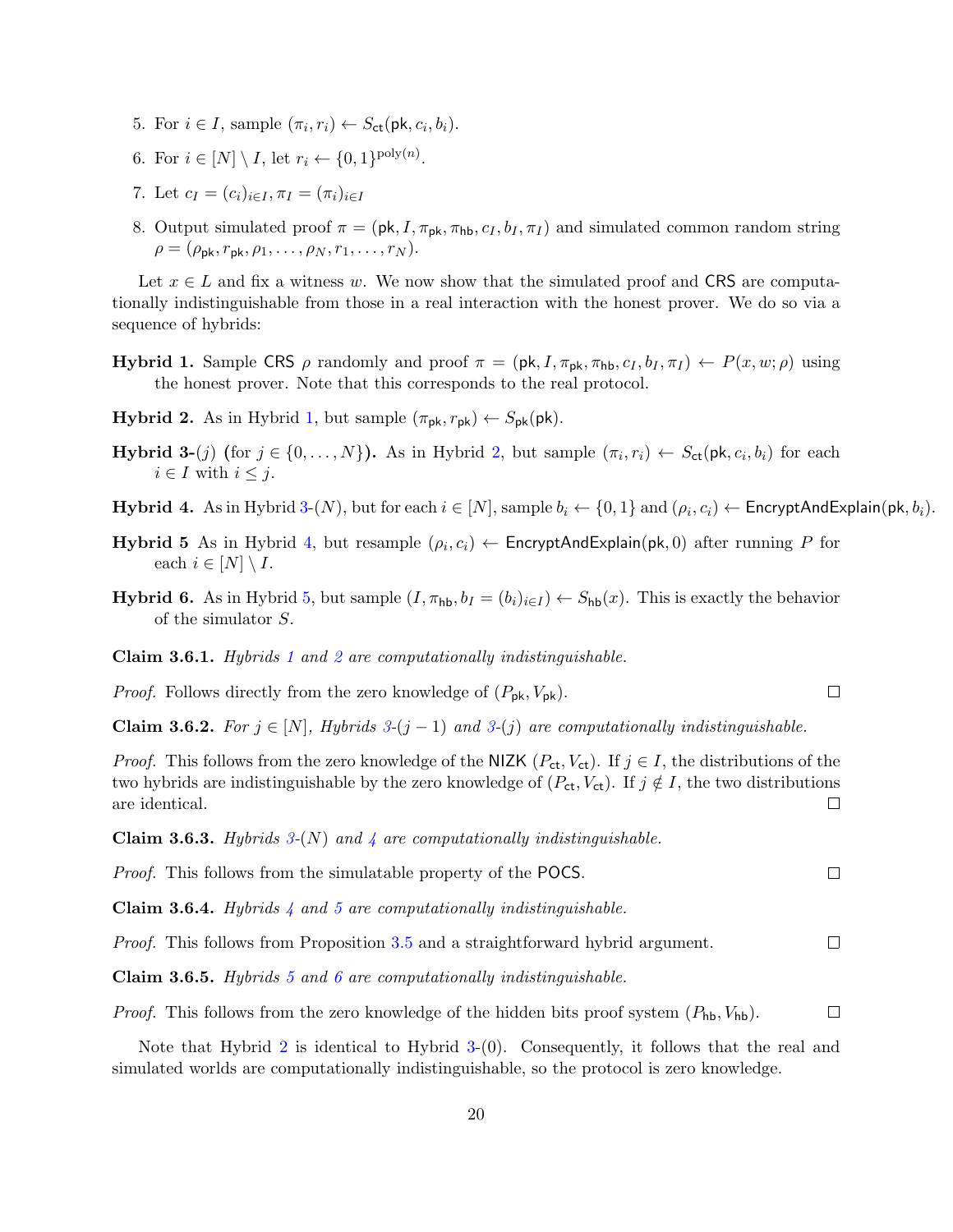Weak soundness. We first prove a weak notion of soundness with respect to provers that are constrained to choose the public key pk before reading the CRS, other than the public randomness for generating the public-key. Subsequently we will apply an amplification argument to achieve full soundness.

Fix  $x \notin L$  and a cheating prover  $P^*$ , and sample a CRS  $\rho = (\rho_{\rm pk}, r_{\rm pk}, \rho_1, \ldots, \rho_N, r_1, \ldots, r_N)$ . Let  $\pi = (\mathsf{pk}, I, \pi_{\mathsf{pk}}, \pi_{\mathsf{hb}}, c_I, b_I, \pi_I)$  be the proof produced by  $P^*$  on input  $\rho$ , where  $P^*$  is first given only  $\rho_{\rm pk}$  and produces pk, and subsequently is given the full CRS  $\rho$  and produces the rest of the proof  $\pi$ . By the adaptive soundness of the NIZKs  $(P_{\mathsf{pk}}, V_{\mathsf{pk}})$  and  $(P_{\mathsf{ct}}, V_{\mathsf{ct}})$ , unless  $\mathsf{pk} \in \mathcal{VPK}$  and  $c_i \in C_{\mathsf{pk}}^{(b_i)}$  for each  $i \in I$ , the verifier V will reject with all-but-negligible probability. Additionally, with all-but-negligible probability, the public randomness  $\rho_{pk}$  in the CRS is such that the statistical binding property of the POCS holds. In the sequel we condition on these events occurring.

For a given valid public key  $\mathsf{pk} \in \mathcal{VPK}$  and  $\sigma \in \{0,1\}$ , define  $U_{\mathsf{pk}}^{(\sigma)}$  to be the set of randomnesses  $\rho$  (for the POCS procedure) that correspond to a ciphertext  $c \in C_{\mathsf{pk}}^{(\sigma)}$  but no ciphertext in  $C_{\mathsf{pk}}^{(1-\sigma)}$ . That is,

$$
U_{\mathsf{pk}}^{(\sigma)} = \left\{ \rho \in \{0,1\}^{\text{poly}(\kappa)} : \exists c \in C_{\mathsf{pk}}^{(\sigma)} \text{ s.t. } \mathsf{Check}(\mathsf{pk}, \rho, c) = 1 \text{ and } \forall c' \in C_{\mathsf{pk}}^{(1-\sigma)}, \mathsf{Check}(\mathsf{pk}, \rho, c') = 0 \right\}.
$$

The set  $U_{\mathsf{pk}}^{(\sigma)}$  consists of randomness that can be uniquely interpreted as an encryption of  $\sigma$  and not of  $1-\sigma$ . Consequently, we have that  $U_{\mathsf{pk}}^{(0)} \cap U_{\mathsf{pk}}^{(1)} = \emptyset$ . By the unbiased and stastically binding properties of the POCS, we have that

$$
\Pr_{\rho} \left[ \rho \in U_{\mathsf{pk}}^{(\sigma)} \right] \ge 1/2 - \epsilon - \operatorname{negl}(\kappa),
$$

where  $\epsilon = \epsilon(\kappa)$  is the binding parameter of the POCS.

Note that  $U_{\mathsf{pk}}^{(0)} \cap U_{\mathsf{pk}}^{(1)} = \emptyset$ . Arbitrarily fix a set  $U_{\mathsf{pk}}$  consisting half of elements of  $U_{\mathsf{pk}}^{(0)}$  and half of elements of  $U_{\mathsf{pk}}^{(1)}$  such that

$$
\Pr_{\rho}[\rho \in U_{\mathsf{pk}}] \ge 1 - 2\epsilon - \operatorname{negl}(\kappa).
$$

Recall that we first constrain the prover to choosing pk before reading any part of the CRS other than the public randomness  $\rho_{\rm pk}$ . Let  $U_{\rm pk}$  be the set defined above. Then, with probability  $1-2\epsilon N$  the strings  $\rho_1,\ldots,\rho_N$  are all in  $U_{\rm pk}$  Conditioning on this event, we have that the sequence  $b_1, \ldots, b_N$  is unbiased and uniquely determined by  $\rho_1, \ldots, \rho_N$ . Consequently, by the soundness of the hidden bits proof system  $(P_{\text{hb}}, V_{\text{hb}})$  we have that with all but negligible probability, in this event V<sub>hb</sub> will reject since  $x \notin L$ . Therefore, it follows that the verifier V will reject with probability at least  $1 - 2\epsilon N - \text{negl}(n)$ . Weak soundness follows by setting  $\epsilon = 1/N^2$ .

Amplification. We will now transform Protocol [1](#page-17-1) into a protocol with full soundness.

We modify Protocol [1](#page-17-1) as follows. After choosing the public key pk, the prover runs steps [3](#page-18-2)[–6](#page-18-3) of Protocol  $1 \ell = \text{poly}(n)$  $1 \ell = \text{poly}(n)$  times on different portions of the CRS, generating  $\ell$  independently sampled  $(I, \pi_{\text{hb}}, C_I, b_I, \pi_I)$ . The verifier checks each of these separately, rejecting if any test fails.

Completeness and zero-knowledge of the new protocol follow immediately from the same argument as before. It remains to prove (full-fledged) soundness. As before, we have that the verifier will reject with probability 1 – negl(n) unless  $pk \in VPK$  and the public randomness  $\rho_{pk}$  in the CRS satisfies the statistical binding property of the POCS, so we can condition on these events.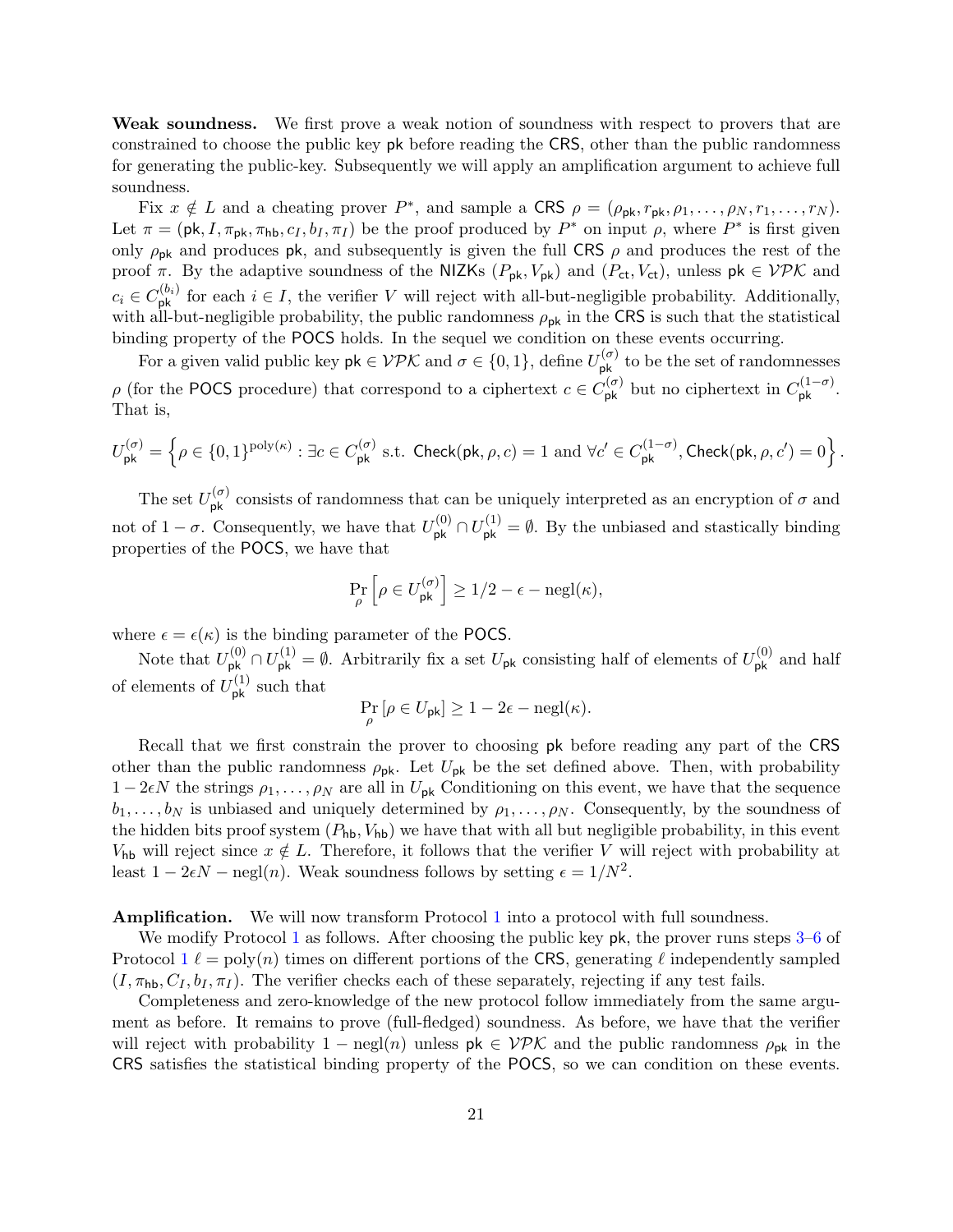For a fixed pk, we have from the soundness of Protocol [1](#page-17-1) that on a single iteration of steps [3–](#page-18-2)[6,](#page-18-3) the verifier will reject with probability at least  $1/3 - \text{negl}(n)$  on  $x \notin L$ . Since the public key pk has polynomial size, applying a union bound over public keys, we can take  $\ell = \text{poly}(n)$  sufficiently large that with probability  $1 - \text{negl}(n)$ , the verifier will reject for every public key.<sup>[12](#page-21-3)</sup> Consequently soundness holds in the amplified protocol.  $\Box$ 

# <span id="page-21-0"></span>4 Instantiating with LWE

In this section we show that, assuming the hardness of LWE and the existence of a NIZK proof system for dBDD, Regev's [\[Reg09\]](#page-33-0) LWE-based encryption scheme satisfies the conditions of Lemma [3.6](#page-17-2) and therefore yields NIZK proof-systems for all of NP:

<span id="page-21-2"></span>**Theorem 2.** Let  $\kappa$  be the security parameter. Let  $n = n(\kappa) \in \mathbb{N}$ ,  $q = q(\kappa) \in \mathbb{N}$ ,  $\beta = \beta(\kappa)$ ,  $\alpha = \alpha(\kappa) \geq 1$  and  $\gamma = \gamma(\kappa) > 1$ , such that  $n = \text{poly}(\kappa)$  and  $\beta = o\left(\frac{1}{1+(\kappa) \alpha} \right)$  $\frac{1}{\log(\kappa)\max(\alpha,\gamma)\sqrt{n\log(q)}}$  . Assume that the following conditions hold:

- The LWE<sub>n,a,β</sub> assumption holds; and
- There exists a NIZK proof system for  $dBDD_{\alpha,\gamma}$ .

Then, there exists a NIZK proof system for every language  $L \in \mathbf{NP}$ .

Section Organization. In Section [4.1,](#page-21-1) we present Regev's [\[Reg09\]](#page-33-0) encryption scheme. In Section [4.2,](#page-24-0) we present the NIZK proof systems for certifying public keys and plaintext values for this encryption scheme (based on the NIZK proof system for dBDD in the hypothesis of Theorem [2\)](#page-21-2). In Section [4.3,](#page-25-0) we show that Regev's encryption has a POCS procedure. Finally, in Section [4.4,](#page-30-0) we use the tools developed in the prior subsections to prove Theorem [2.](#page-21-2)

## <span id="page-21-1"></span>4.1 Regev's Encryption Scheme

A public-key encryption scheme based on the LWE assumption was introduced in [\[Reg09\]](#page-33-0). We will present the scheme of [\[Reg09\]](#page-33-0), phrased as an encryption scheme with public randomness in the sense of Definition [2.1.](#page-9-2)

<span id="page-21-5"></span>**Construction 4.1.** Let  $\kappa$  be the security parameter. Let  $n = n(\kappa) \in \mathbb{N}$ ,  $q = q(\kappa) \in \mathbb{N}$ ,  $m =$  $2n \log(q)$ ,  $\beta = \beta(\kappa) \in [0,1]$  such that  $n = \text{poly}(\kappa)$  and  $\beta = o(1/\sqrt{m})$ . We define the encryption scheme (Gen, Enc, Dec) with public randomness as follows:

• Public Randomness: The public randomness is a matrix  $\mathbf{A} \leftarrow \mathbb{Z}_q^{n \times m}$ . We assume without loss of generality that  $\lambda_1(\mathbf{A}) > q/4$  <sup>[13](#page-21-4)</sup>.

<span id="page-21-3"></span><sup>&</sup>lt;sup>12</sup>The argument here resembles the standard argument for obtaining adaptively sound NIZKs from NIZKs that only have non-adaptive soundness.

<span id="page-21-4"></span><sup>&</sup>lt;sup>13</sup>From Lemma [2.16](#page-13-1) this happens with overwhelming probability.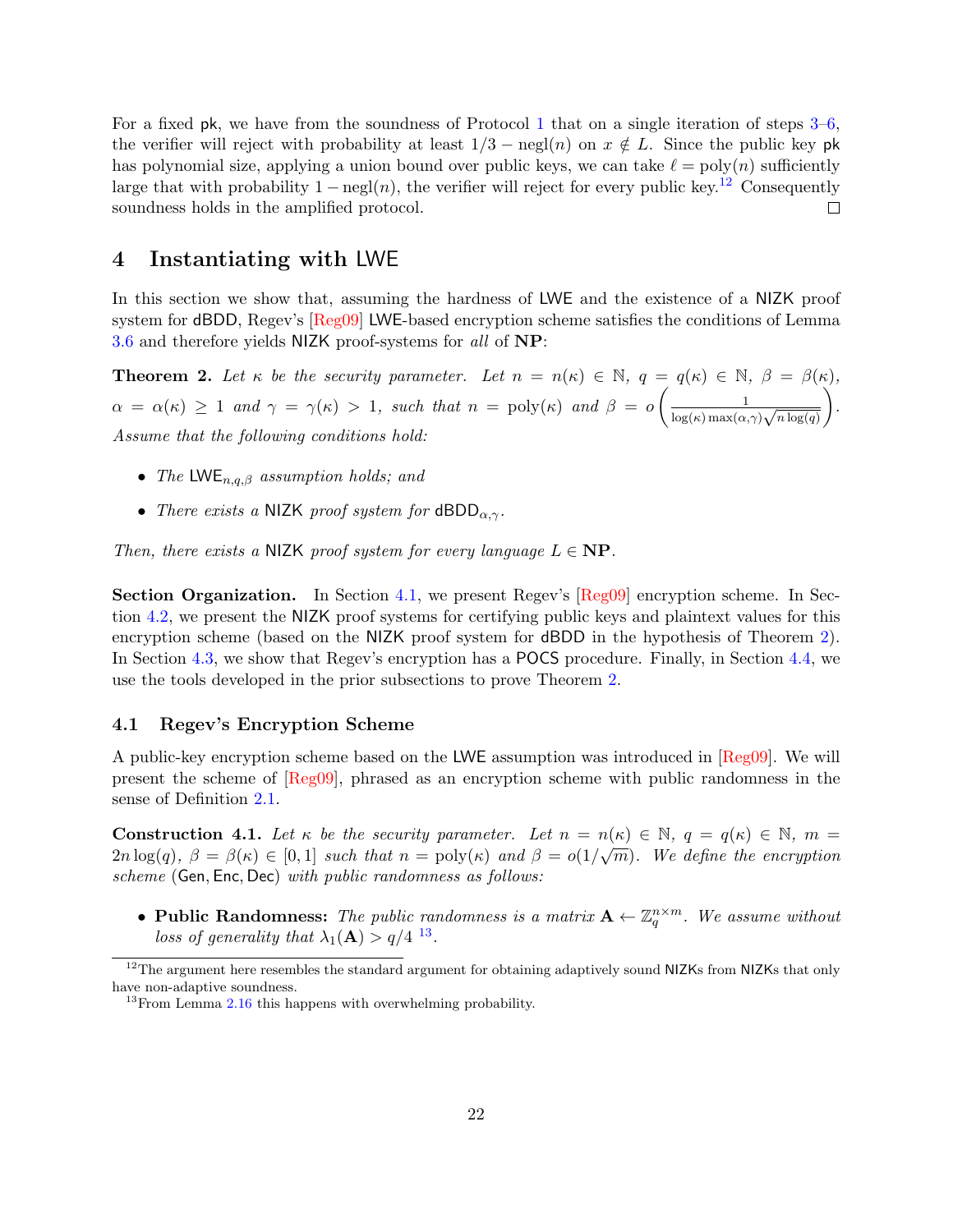- Key Generation Gen $(1^{\kappa}, \mathbf{A})$ : Sample  $\mathbf{s} \leftarrow \mathbb{Z}_q^n \setminus \{\mathbf{0}\}\$ , and  $\mathbf{e} \leftarrow \chi_{\beta}^m$ , where  $\chi_{\beta}$  is a discrete Gaussian with parameter  $\beta$  (see Definition [2.14\)](#page-13-2). Let  $\mathbf{b}^T = \mathbf{s}^T \cdot \mathbf{A} + \mathbf{e}^T$ . We assume without Gaussian with parameter  $p$  (see Definition 2.[14](#page-22-0)). Let  $\mathbf{b} = \mathbf{s} \cdot \mathbf{A} + \mathbf{e}$  . We as<br>loss of generality that  $\|\mathbf{s}^T \cdot \mathbf{A} - \mathbf{b}^T\| = \|\mathbf{e}^T\| \leq \ell \sqrt{m} \beta q$ , where  $\ell = \omega(\log(\kappa))$ .<sup>14</sup> Set the public key to be  $(A, b)$  and the secret key to be s.
- Encryption  $Enc_{(A,b)}(\sigma)$ : On input a message  $\sigma \in \{0,1\}$ , sample  $\mathbf{r} \leftarrow \{0,1\}^m$  and output  $(\mathbf{c}, \omega)$ , where  $\mathbf{c} = \mathbf{A} \cdot \mathbf{r}$  and  $\omega = \mathbf{b}^T \cdot \mathbf{r} + \sigma \cdot \left| \frac{q}{r} \right|$  $\frac{q}{2}$ ]. We assume without loss of generality<sup>[15](#page-22-1)</sup> that

$$
\left\|\mathbf{s}^T\cdot[\mathbf{A},\mathbf{c}]-\left[\mathbf{b},\left(\omega-\sigma\cdot\left\lfloor\frac{q}{2}\right\rfloor\right)\right]^T\right\|\leq 2\ell\sqrt{m}\beta q,
$$

where  $\ell = \omega(\log(\kappa)).$ 

• Decryption Dec<sub>s</sub>( $(c, \omega)$ ): Output  $\sigma = \lfloor s^T \cdot c - \omega \rfloor_q$ .

Regev [\[Reg09\]](#page-33-0) proved that the above scheme is semantically secure (under the LWE assumption).

**Proposition 4.2** (c.f. [\[Reg09\]](#page-33-0)). Let  $n = n(\kappa) \in \mathbb{N}$ ,  $q = q(\kappa) \in \mathbb{N}$  and  $\beta = \beta(\kappa) \in [0, 1]$  such that  $\beta = o(1/\sqrt{m})$  and  $n = \text{poly}(\kappa)$ . If the LWE<sub>n,q, $\beta$ </sub> assumption holds, then Construction [4.1](#page-21-5) is semantically secure.

In order to use the results of Section [3,](#page-13-0) we need to show that Construction [4.1](#page-21-5) admits a POCS procedure. As our first step, we define a valid set of public keys. Later, we shall show NIZK proofs for the related promise problems GoodPK and GoodCT as well as a POCS procedure for Construction [4.1.](#page-21-5)

Fix a security parameter  $\kappa$ . Let  $n = \text{poly}(\kappa)$ ,  $q = q(\kappa)$ , and  $\beta = \beta(\kappa)$  be parameters and set  $m = 2n \log(q)$ . In the sequel, we omit  $\kappa$  from the notation to avoid cluttering. In addition, we set  $m = 2n \log(q)$ . In the sequet, we omit  $\kappa$  from the hotation to avoid cluttering. In addition,  $\ell = \omega(\log(\kappa))$ ,  $e_{\max} = \ell \sqrt{m} \beta q$ ,  $1 \leq \alpha < \frac{q}{8e_{\max}}$  and  $\gamma > 1$ . We assume that the following hold:

• 
$$
\beta < \frac{1}{16\ell\gamma\sqrt{m}};
$$

- the LWE<sub>n,q, $\beta$ </sub> assumption holds; and
- there exists a NIZK proof system for  $dBDD_{\alpha,\gamma/4}$ .

Now, we define a set (of alleged public keys)  $V\mathcal{P}\mathcal{K}$  for (Gen, Enc, Dec). Later we will argue that it is in fact a valid set of public keys as per Definition [3.1.](#page-14-2) Let

<span id="page-22-2"></span>
$$
\mathcal{VPL} = \left\{ (\mathbf{A}, \mathbf{b}) \in \mathbb{Z}_q^{n \times m} \times \mathbb{Z}_q^m : \exists \, \mathbf{s} \in \mathbb{Z}_q^n \text{ such that } \left\| \mathbf{s}^T \cdot \mathbf{A} - \mathbf{b}^T \right\| \le \gamma \mathbf{e}_{\text{max}} \right\}. \tag{2}
$$

We note that the noise level allowed in Eq. [\(2\)](#page-22-2) is *larger* by a multiplicative  $\gamma$  factor than the noise level that exists in honestly generated public keys.

For each  $pk = (A, b) \in VPE$  and  $\sigma \in \{0, 1\}$ , define  $C_{pk}^{(\sigma)}$  as follows:

<span id="page-22-3"></span>
$$
C_{\mathsf{pk}}^{(\sigma)} = \left\{ (\mathbf{c}, \omega) \in \mathbb{Z}_q^n \times \mathbb{Z}_q \; : \; \exists \, \mathbf{s}' \in \mathbb{Z}_q^n \text{ such that } \left\| \mathbf{s}'^T \cdot [\mathbf{A}, \mathbf{c}] - \left[ \mathbf{b}, \left( \omega - \sigma \cdot \left\lfloor \frac{q}{2} \right\rfloor \right) \right]^T \right\| \leq 2\gamma \mathbf{e}_{\text{max}} \right\},\tag{3}
$$

<span id="page-22-0"></span><sup>&</sup>lt;sup>14</sup>Since the complementary event happens with negligible probability in  $\kappa$ , in case it does happen we choose the public-keys to have zero noise.

<span id="page-22-1"></span><sup>&</sup>lt;sup>15</sup>Again, the complementary event happens with negligible probability, in which case we can output a ciphertext with zero noise.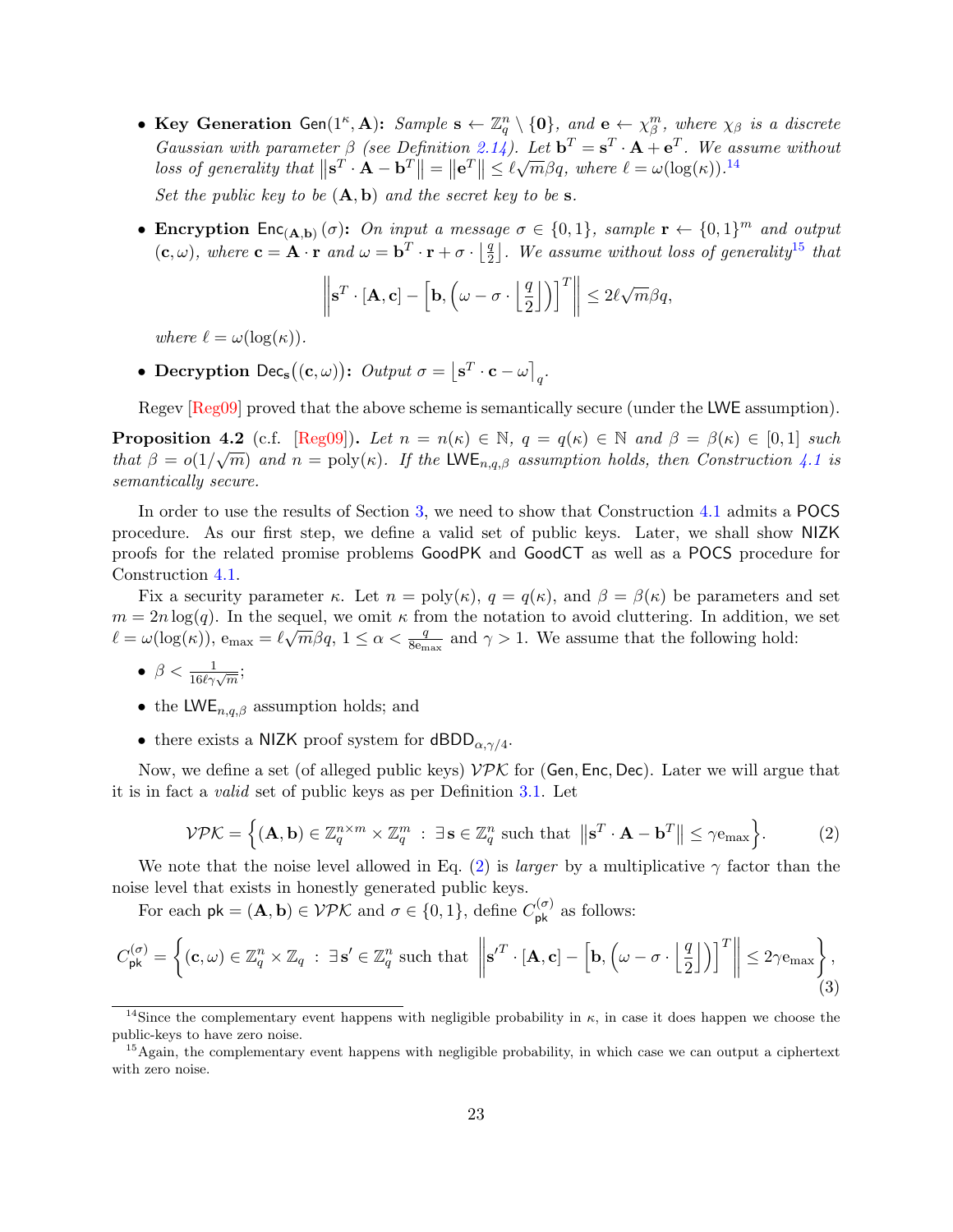The noise level allowed in Eq. [\(3\)](#page-22-3) is also *larger* by a multiplicative  $\gamma$  factor than the noise level that exists in honestly generated ciphertexts.

**Remark 4.3.** As noted in the introduction, we would have liked for  $VPK$  to contain only the honestly generated public keys and  $C_{\rm pk}^{(\sigma)}$  to contain only the honestly generated encryptions of  $\sigma$ with respect to pk. However, introducing a gap in the definitions allows us to rely on NIZKs for suitable approximation problems.

We conclude this section by showing that  $\mathcal{VPK}$  is indeed a valid set of public keys.

<span id="page-23-1"></span>**Proposition 4.4.** The set  $VPK$  is a valid set of public keys.

*Proof.* We show that the set  $VPK$  satisfies the three properties of Definition [3.1.](#page-14-2)

- 1. Honestly generated keys are in  $V\mathcal{P}\mathcal{K}$ : Let  $\mathbf{A} \leftarrow \mathbb{Z}_q^{n \times m}$  and  $((\mathbf{A}, \mathbf{b}), \mathbf{s}) \leftarrow \mathsf{Gen}(1^{\kappa}, \mathbf{A})$ , then as defined in Construction [4.1,](#page-21-5)  $\|\mathbf{s}^T \cdot \mathbf{A} - \mathbf{b}^T\| \leq e_{\text{max}}$ . Hence,  $(\mathbf{A}, \mathbf{b}) \in \mathcal{VPK}$ .
- 2. Honestly generated ciphertexts are in  $C_{\mathsf{pk}}^{(\sigma)}$ : Let  $\mathbf{A} \leftarrow \mathbb{Z}_q^{n \times m}$ ,  $((\mathbf{A}, \mathbf{b}), \mathbf{s}) \leftarrow \mathsf{Gen}(1^{\kappa}, \mathbf{A})$  and  $(c, \omega) \leftarrow \mathsf{Enc}_{(A, b)}(\sigma)$ . Then, from Construction [4.1,](#page-21-5) with probability 1, we have

$$
\left\|\mathbf{s}^T\cdot[\mathbf{A},\mathbf{c}]-\left[\mathbf{b},\left(\omega-\sigma\cdot\left\lfloor\frac{q}{2}\right\rfloor\right)\right]^T\right\|\leq 2e_{\text{max}}.
$$

3. Ciphertext sets do not intersect for valid keys: Let  $\mathbf{A} \leftarrow \mathbb{Z}_q^{n \times m}$  and b be such that  $(\mathbf{A}, \mathbf{b}) \in$ VPK. By our assumption on **A** it holds that  $\lambda_1(\mathbf{A}) > q/4$  and so, for all  $\mathbf{v} \in \mathbb{Z}_q^n \setminus \{\mathbf{0}\}\)$  it holds that

<span id="page-23-0"></span>
$$
\|\mathbf{v}^T\mathbf{A}\| > \frac{q}{4} > 4\gamma \ell \sqrt{m}\beta q = 4\gamma \mathbf{e}_{\text{max}}.\tag{4}
$$

Assume that there exists  $(c, \omega) \in C_{\rm pk}^{(0)} \cap C_{\rm pk}^{(1)}$ . Then, there exist  $s_1, s_2 \in \mathbb{Z}_q^n$  such that

$$
\left(\left\|\mathbf{s}_1^T\cdot[\mathbf{A},\mathbf{c}]-[\mathbf{b},\omega]^T\right\|\leq 2\gamma\mathbf{e}_{\text{max}}\right)\text{ and }\left(\left\|\mathbf{s}_2^T\cdot[\mathbf{A},\mathbf{c}]-\left[\mathbf{b},\left(\omega-\left\lfloor\frac{q}{2}\right\rfloor\right)\right]^T\right\|\leq 2\gamma\mathbf{e}_{\text{max}}\right).
$$

First, assume that  $s_1 \neq s_2$ . Then

$$
\|(\mathbf{s}_1 - \mathbf{s}_2)^T \mathbf{A}\| \le \left\| (\mathbf{s}_1 - \mathbf{s}_2)^T [\mathbf{A}, \mathbf{c}] - \left[ \mathbf{0}, \left[ \frac{q}{2} \right] \right]^T \right\|
$$
  
\n
$$
\le \left\| \mathbf{s}_1^T \cdot [\mathbf{A}, \mathbf{c}] - [\mathbf{b}, \omega]^T \right\| + \left\| \mathbf{s}_2^T \cdot [\mathbf{A}, \mathbf{c}] - \left[ \mathbf{b}, \left( \omega - \left[ \frac{q}{2} \right] \right) \right]^T \right\|
$$
  
\n
$$
\le 4\gamma e_{\text{max}},
$$

which contradicts Equation [\(4\)](#page-23-0). If  $s_1 = s_2$ , then

$$
\left\lfloor \frac{q}{2} \right\rfloor = \left\lVert \left( \mathbf{s}_1^T \cdot [\mathbf{A}, \mathbf{c}] - \left[ \mathbf{b}, \left( \omega - \left\lfloor \frac{q}{2} \right\rfloor \right) \right]^T \right) - \left( \mathbf{s}_1^T \cdot [\mathbf{A}, \mathbf{c}] - [\mathbf{b}, \omega]^T \right) \right\rVert \le 4\gamma \mathbf{e}_{\text{max}} = 4\gamma \ell \sqrt{m} \beta q.
$$

But, by assumption  $\beta < \frac{1}{16\ell\gamma\sqrt{m}}$ , so this is again a contradiction. Therefore, for  $(A, b) \in VPE$  it holds that  $C_{pk}^{(0)}$  and  $C_{pk}^{(1)}$  are disjoint.

 $\Box$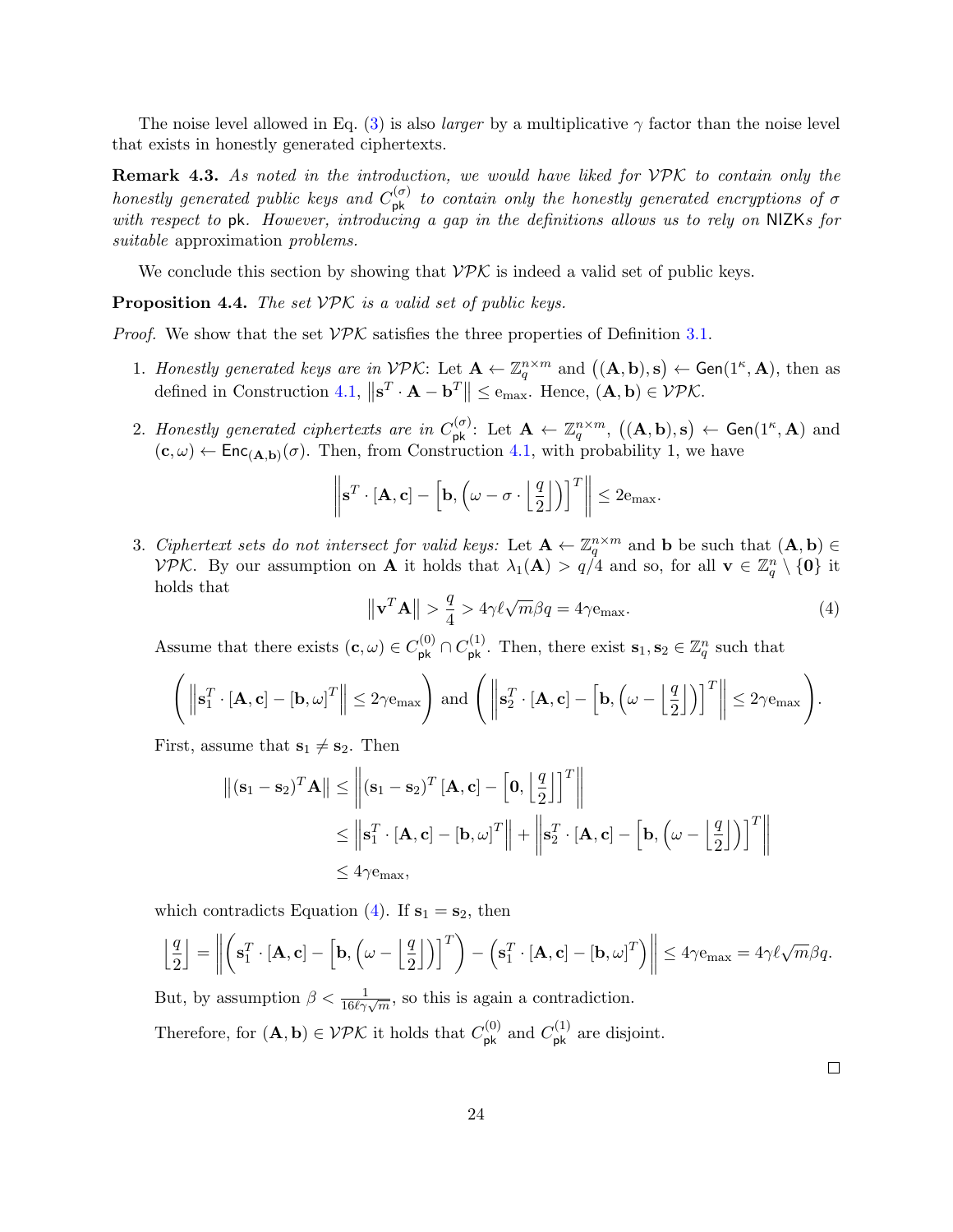# <span id="page-24-0"></span>4.2 NIZKs for Validating Keys and Ciphertexts

Now that we have defined a valid set of public keys  $\mathcal{VPL}$ , we prove that Construction [4.1](#page-21-5) satisfies the conditions of Lemma [3.6.](#page-17-2) To do so we will assume the existense of a NIZK proof system for dBDD. Using this NIZK, we obtain NIZK proof systems for the promise problems GoodPK and GoodCT (with respect to  $\mathcal{VPK}$ ).

<span id="page-24-1"></span>**Lemma 4.5.** Assume there exists a NIZK proof system for  $dBDD_{\alpha,\gamma/4}$ . Then, there exists a NIZK proof system for the promise problem GoodPK (with respect to  $VPK$ ).

*Proof.* We will show a Karp reduction from GoodPK to dBDD<sub> $\alpha$ ,γ</sub>. The reduction maps the input  $(\mathbf{A}, \mathbf{b})$  for GoodPK to the input  $(\mathbf{B}(\mathbf{A}), \mathbf{b})$  for dBDD<sub> $\alpha, \gamma/4$ </sub>.

Indeed, if  $((\mathbf{A}, \mathbf{b}), \mathbf{s}) \in \mathsf{Gen}(1^{\kappa}, \mathbf{A}), \text{ then}$ 

$$
\left\|\mathbf{s}^T\mathbf{A} - \mathbf{b}^T\right\| \leq e_{\text{max}} \leq \frac{q}{4\alpha} \leq \frac{\lambda_1}{\alpha},
$$

since  $\alpha < \frac{q}{8e_{\text{max}}}$ , and so  $\text{dBDD}_{\alpha,\gamma/4}(\textbf{B}(\textbf{A}),\textbf{b}) = 1$ . On the other hand, if  $(\textbf{A},\textbf{b}) \notin \mathcal{VPK}$ , then for every vector s

$$
\left\| \mathbf{s}^T \mathbf{A} - \mathbf{b}^T \right\| > \gamma \mathbf{e}_{\text{max}} = \gamma \frac{q}{4\alpha} \geq \gamma \frac{\lambda_1}{4\alpha}
$$

and so dBDD<sub> $\alpha, \gamma/4$ </sub>  $(B(A), b) = 0$ . Therefore, a NIZK proof system for dBDD $_{\alpha, \gamma/4}$  gives us a NIZK proof system for GoodPK. □

<span id="page-24-2"></span>**Lemma 4.6.** Assume there exists a NIZK proof system for  $dBDD_{\alpha,\gamma/4}$ . Then, there exists a NIZK proof system for the promise problem GoodCT (with respect to VPK).

*Proof.* Similarly to the previous proof, we show a Karp reduction from GoodCT to dBDD<sub> $\alpha$ , $\gamma$ /4. The</sub> reduction maps the input  $((\mathbf{A}, \mathbf{b}), (\mathbf{c}, \omega), \sigma)$  for GoodCT to the input  $(\mathbf{B}([\mathbf{A}, \mathbf{c}]), [\mathbf{b}, (\omega - \sigma \cdot ||_2^2))$  $\binom{q}{2}$ ))) for dBDD $_{\alpha,\gamma/4}.$ 

We need to show that

$$
\big((\mathbf{A},\mathbf{b}),( \mathbf{c},\omega),\sigma\big) \in \text{GoodCT}_{\text{Yes}} \implies \text{dBDD}_{\alpha,\gamma/4}\left(\mathbf{B}\big(\left[\mathbf{A},\mathbf{c}\right]\big),\left[\mathbf{b},\left(\omega-\sigma\cdot\left\lfloor\frac{q}{2}\right\rfloor\right)\right]\right)=1
$$

and

$$
\left( (\mathbf{A},\mathbf{b}), (\mathbf{c},\omega), \sigma \right) \in \text{GoodCT}_{\mathtt{No}} \implies \text{dBDD}_{\alpha, \gamma/4} \left( \mathbf{B} \big( \left[ \mathbf{A}, \mathbf{c} \right] \big), \left[ \mathbf{b}, \left( \omega - \sigma \cdot \left\lfloor \frac{q}{2} \right\rfloor \right) \right] \right) = 0.
$$

If  $((\mathbf{A}, \mathbf{b}), \mathbf{s}) \leftarrow \mathsf{Gen}(1^{\kappa}, \mathbf{A})$  and  $(\mathbf{c}, \omega) \in \mathsf{Enc}_{(\mathbf{A}, \mathbf{b})}(\sigma)$ , then

$$
\left\|\mathbf{s}^T\cdot[\mathbf{A},\mathbf{c}]-\left[\mathbf{b},\left(\omega-\sigma\cdot\left\lfloor\frac{q}{2}\right\rfloor\right)\right]^T\right\|\leq 2\mathbf{e}_{\text{max}}=\frac{q}{4\alpha}\leq \frac{\lambda_1}{\alpha},
$$

since  $\alpha = \frac{q}{8a}$  $\frac{q}{8 \rm{e_{max}}}$ , and so dBDD $_{\alpha,\gamma/4}$   $\left(\rm{B}(\,[A,c]\,), [\rm{b}, \left(\omega-\sigma\cdot\right[\frac{q}{2})\,]$  $\binom{q}{2}$ )  $\big]$  = 1.

Similarly, if  $(A, b) \in \mathcal{VPL}$  but  $(c, \omega) \notin C_{\mathsf{pk}}^{(\sigma)}$ , then for every vector s

$$
\left\|\mathbf{s}^T \cdot [\mathbf{A}, \mathbf{c}] - \left[\mathbf{b}, \left(\omega - \sigma \cdot \left\lfloor \frac{q}{2} \right\rfloor\right) \right]^T \right\| > 2\gamma \mathbf{e}_{\text{max}} = \gamma \frac{q}{4\alpha} \ge \gamma \frac{\lambda_1}{4\alpha}
$$

and so dBDD<sub> $\alpha$ , $\gamma$ /4</sub> (**B**([**A**, **c**]), [**b**, ( $\omega - \sigma \cdot \frac{1}{2}$  $\left[\frac{q}{2}\right]\big)\big]\big) = 0.$ 

 $\Box$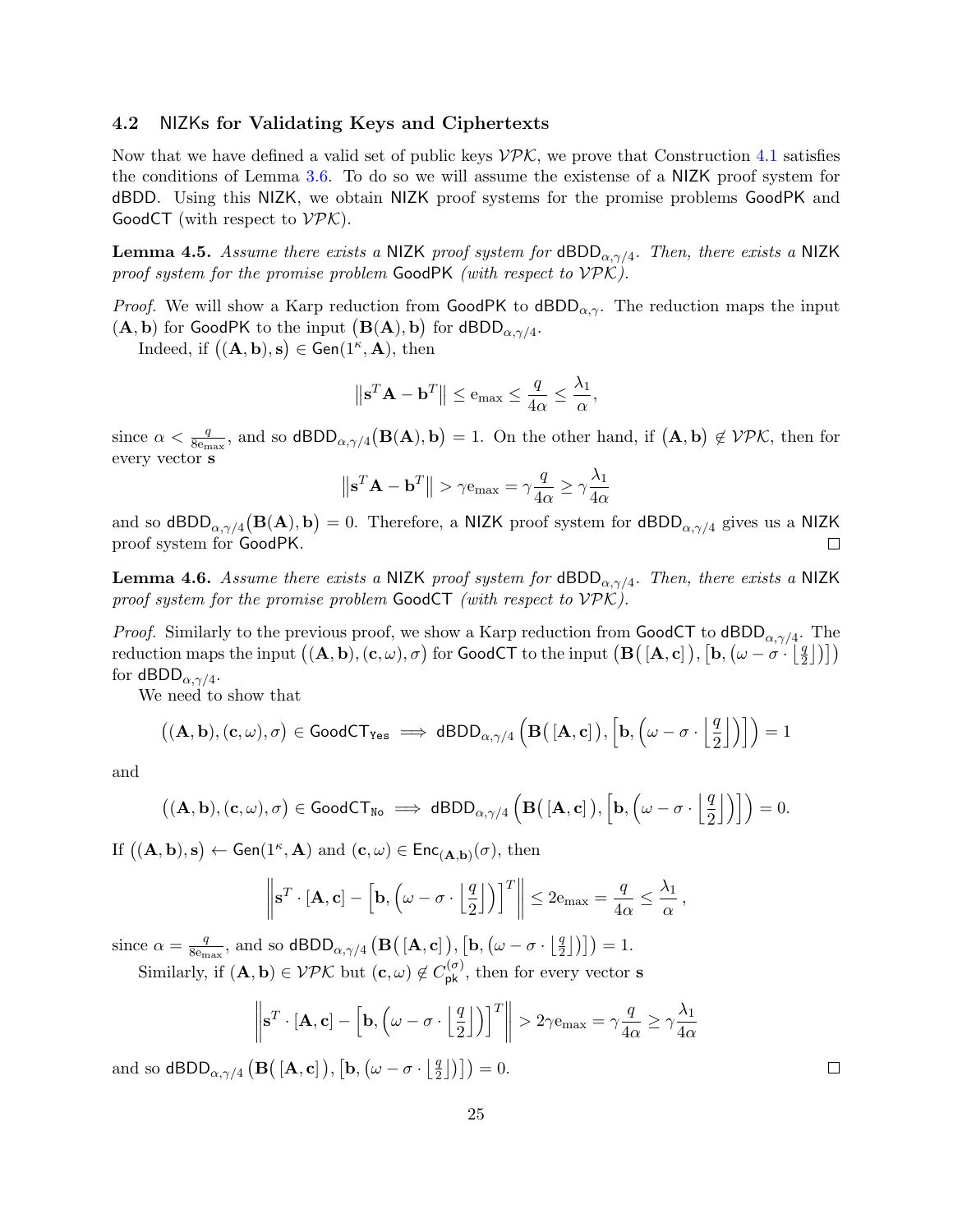# <span id="page-25-0"></span>4.3 A POCS Procedure for Regev's Scheme

The last and most challenging condition that we need is to prove that Construction [4.1](#page-21-5) has a POCS procedure.

<span id="page-25-1"></span>**Lemma 4.7.** Construction [4.1](#page-21-5) has a  $(1-4\gamma\ell\sqrt{m}\beta)$ -binding POCS procedure with respect to VPK.

The rest of Section [4.3](#page-25-0) is devoted to the proof of Lemma [4.7.](#page-25-1)

*Proof of Lemma [4.7.](#page-25-1)* For technical convenience and simplicity, we assume for now that  $q \equiv 2$ (mod 4). The case that  $q \neq 2 \pmod{4}$  adds some mild complications in order to avoid introducing a small, but noticeable bias (i.e., roughly  $1/q$ ) in the obliviously sampled bits. We describe how to extend our approach to general  $q$  in Section [4.3.1.](#page-29-0)<sup>[16](#page-25-2)</sup>

Let us first describe the algorithms Sample and Check. The Sample algorithm takes as input a secret key  $sk = s$  and randomness  $(\rho, \tau) \in \mathbb{Z}_q^n \times \mathbb{Z}_q$ , and outputs a ciphertext.

The algorithm Sample transforms a high noise ciphertext  $(\rho, \tau)$  into a valid Regev's ciphertext under the secret key s.

 $\mathsf{Sample}(\mathbf{s},(\boldsymbol{\rho},\tau))$ :

- 1. Sample  $e \leftarrow \chi_{\sqrt{m}\beta}$ . Let  $\omega_0 = \mathbf{s}^T \cdot \boldsymbol{\rho} + e$  and  $\omega_1 = \omega_0 + \left\lfloor \frac{q}{2} \right\rfloor$  $\frac{q}{2}$ .
- 2. If  $|\tau \omega_0| < |\tau \omega_1|$ , set  $\sigma = 0$ . Otherwise, set  $\sigma = 1$ .
- 3. Output  $(\rho, \omega_{\sigma})$ , which is a valid ciphertext for the message  $\sigma$ .

The Check algorithm takes as input a public key  $pk = (A, b)$ , randomness  $(\rho, \tau) \in \mathbb{Z}_q^n \times \mathbb{Z}_q$ , and an alleged ciphertext  $(\rho', \omega') \in \mathbb{Z}_q^n \times \mathbb{Z}_q$ , and outputs a single bit denoting acceptance or rejection. Check $(\mathsf{pk},(\boldsymbol{\rho},\tau),(\boldsymbol{\rho}',\omega'))$ :

If  $\rho' = \rho$  and  $|\omega' - \tau| \leq \frac{q}{4}$ , accept. Otherwise, reject.

Finally, we describe the EncryptAndExplain algorithm, which takes as input a public key  $pk =$  $(A, b)$  and a message  $\sigma \in \{0, 1\}$  and produces randomness and a ciphertext that are close to the distribution induced by Sample.

EncryptAndExplain $((\mathbf{A}, \mathbf{b}), \sigma)$ :

- 1. Sample  $\mathbf{r} \leftarrow \{0,1\}^m$ . Compute  $\rho' = \mathbf{A} \cdot \mathbf{r}$  and  $\omega' = \mathbf{b}^T \cdot \mathbf{r} + \sigma \cdot \left| \frac{\partial \mathbf{a}}{\partial \mathbf{r}} \right|$  $\left[\frac{q}{2}\right]$ . Note that  $(\boldsymbol{\rho}', \omega')$  is a fresh encryption of  $\sigma$ .
- 2. Sample  $\tau' \leftarrow \mathbb{Z}_q$  subject to  $|\tau' \omega'| < \frac{q}{4}$  $\frac{q}{4}.$
- 3. Output  $((\rho', \tau'), (\rho', \omega')).$

We now show that these algorithms satisfy each of the conditions of Definition [3.2.](#page-15-0)

<span id="page-25-2"></span><sup>&</sup>lt;sup>16</sup>Alternatively, we could reduce the bias to be negligible using Von Neumann's trick  $[VN61]$  for transforming a biased source to an almost unbiased source.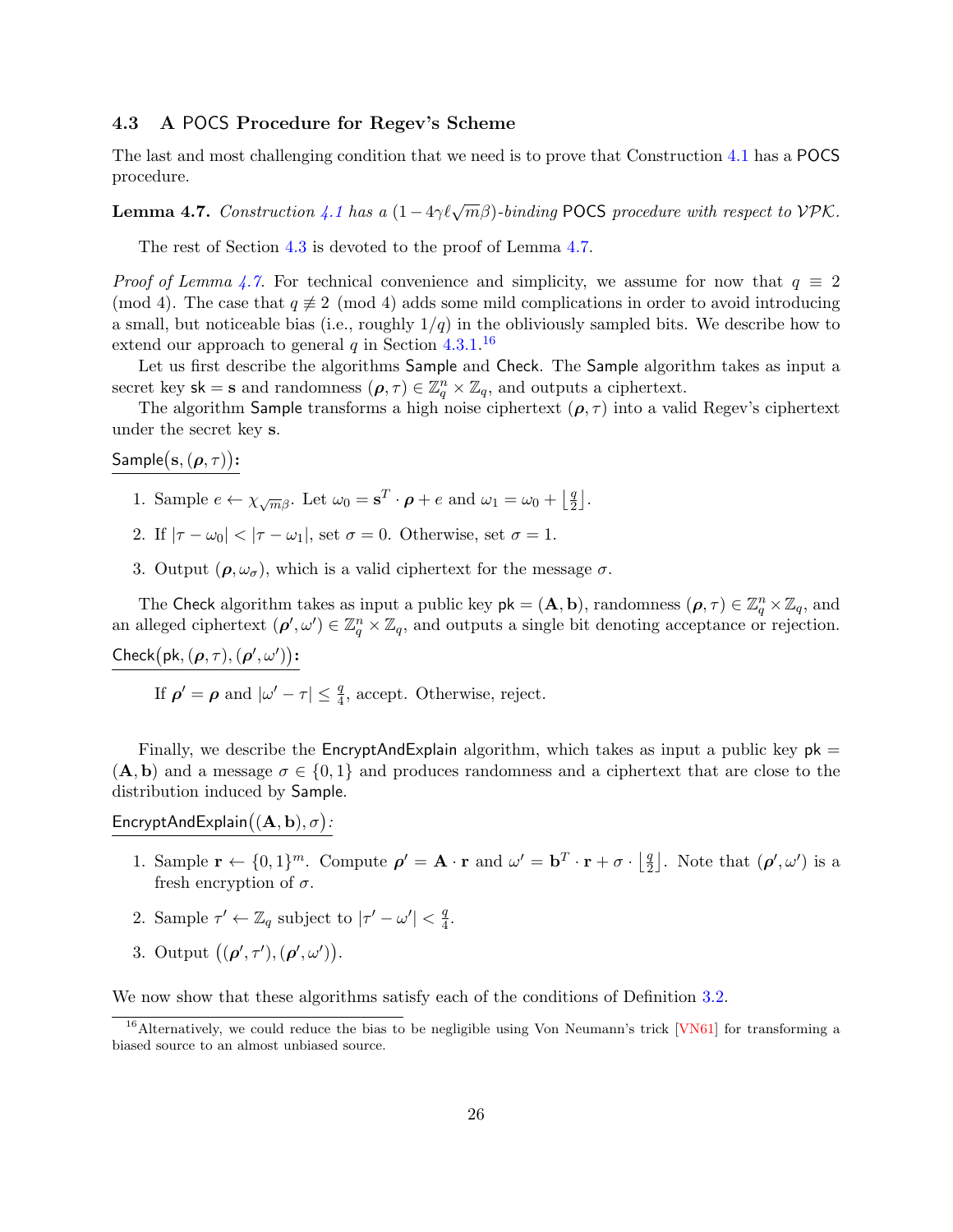**Complete.** Let  $(\rho, \tau) \leftarrow \mathbb{Z}_q^n \times \mathbb{Z}_q$  and  $(\rho', \omega') \leftarrow$  Sample(s,  $(\rho, \tau)$ ). By construction  $\rho' = \rho$  and  $|\tau - \omega'| \leq \frac{q}{4}$ , and so Check always accepts.

**Unbiased.** Let  $pk = (A, b) \in VPK$ . Then, there exists an **s** such that  $||\mathbf{s}^T \cdot \mathbf{A} - \mathbf{b}^T|| \le \gamma e_{\text{max}}$ . Let  $\sigma \in \{0,1\}$ . Then we have

$$
\Pr_{\rho,\tau} \left[ \exists (\mathbf{c}, \omega) \in C_{\mathsf{pk}}^{(\sigma)} \text{ s.t. } \text{Check}(\mathsf{pk}, \rho, \tau, (\mathbf{c}, \omega)) = 1 \right] =
$$
\n
$$
= \Pr_{\rho,\tau} \left[ \exists (\mathbf{c}, \omega) \in C_{\mathsf{pk}}^{(\sigma)} \text{ s.t. } \mathbf{c} = \rho \text{ and } |\omega - \tau| \le \frac{q}{4} \right]
$$
\n
$$
= \Pr_{\rho,\tau} \left[ \exists \mathbf{s}' \in \mathbb{Z}_q^n, \exists \omega \in \mathbb{Z}_q \text{ s.t. } \left\| \mathbf{s}'^T \cdot [\mathbf{A}, \rho] - \left[ \mathbf{b}, \left( \omega - \sigma \cdot \frac{q}{2} \right] \right] \right]^T \right\| \le 2\gamma \mathbf{e}_{\text{max}} \text{ and } |\omega - \tau| \le \frac{q}{4} \right]
$$
\n
$$
\ge \Pr_{\rho,\tau} \left[ \exists \omega \in \mathbb{Z}_q \text{ s.t. } \left\| \mathbf{s}^T \cdot [\mathbf{A}, \rho] - \left[ \mathbf{b}, \left( \omega - \sigma \cdot \frac{q}{2} \right] \right] \right]^T \right\| \le 2\gamma \mathbf{e}_{\text{max}} \text{ and } |\omega - \tau| \le \frac{q}{4} \right]
$$
\n
$$
\ge \Pr_{\rho,\tau} \left[ \exists \omega \in \mathbb{Z}_q \text{ s.t. } \left| \mathbf{s}^T \cdot \rho - \left( \omega - \sigma \cdot \frac{q}{2} \right] \right) \right| \le \gamma \mathbf{e}_{\text{max}} \text{ and } |\omega - \tau| \le \frac{q}{4} \right]
$$
\n
$$
\ge \Pr_{\rho,\tau} \left[ \left| \mathbf{s}^T \cdot \rho + \sigma \cdot \frac{q}{2} \right] - \tau \right| \le \frac{q}{4} \right]
$$
\n
$$
\ge \Pr_{\tau} \left[ |\tau| \le \frac{q}{4} \right]
$$
\n
$$
\ge 1/2.
$$

The first equality follows from the description of Check and the second from the definition of  $C_{\mathsf{pk}}^{(\sigma)}$ . The next inequality follows by setting  $\mathbf{s}' = \mathbf{s}$ . Then, we use the fact that  $\|\mathbf{s}^T \cdot \mathbf{A} - \mathbf{b}^T\| \leq$  $\gamma_{\text{max}}$ . Finally, we conclude the proof by setting  $\omega = \mathbf{s}^T \cdot \boldsymbol{\rho} + \sigma \cdot \left| \frac{q}{2} \right|$  $\frac{q}{2}$ ].<sup>[17](#page-26-0)</sup>

Statistically Binding. Let  $pk = (A, b) \in VPK$  with public randomness  $A \leftarrow \mathbb{Z}_q^{n \times m}$ . By construction  $\lambda_1(\mathbf{A}) > q/4$ , so there exists a unique **s** such that  $\|\mathbf{s}^T \cdot \mathbf{A} - \mathbf{b}^T\| \le \gamma e_{\text{max}}$ . We assume that the above holds for A.

Therefore, it holds that:

$$
C_{\mathsf{pk}}^{(\sigma)} = \left\{ (\mathbf{c}, \omega) \in \mathbb{Z}_q^n \times Z_q \; : \; \left\| \mathbf{s}^T \cdot [\mathbf{A}, \mathbf{c}] - \left[ \mathbf{b}, \left( \omega - \sigma \cdot \left\lfloor \frac{q}{2} \right\rfloor \right) \right]^T \right\| \leq 2\gamma e_{\max} \right\}.
$$

We remark that in this case,  $(c, \omega) \in C_{\mathsf{pk}}^{(0)}$  if and only if  $(c, \omega + \lceil \frac{q}{2} \rceil)$  $\left(\frac{q}{2}\right]$   $\in C_{\mathsf{pk}}^{(1)}$ . Furthermore,

<span id="page-26-0"></span> $17$ Observe that the foregoing proof shows that Construction [4.1](#page-21-5) actually is perfectly unbiased (i.e., does not have even negligible bias as allowed in Definition [3.2\)](#page-15-0).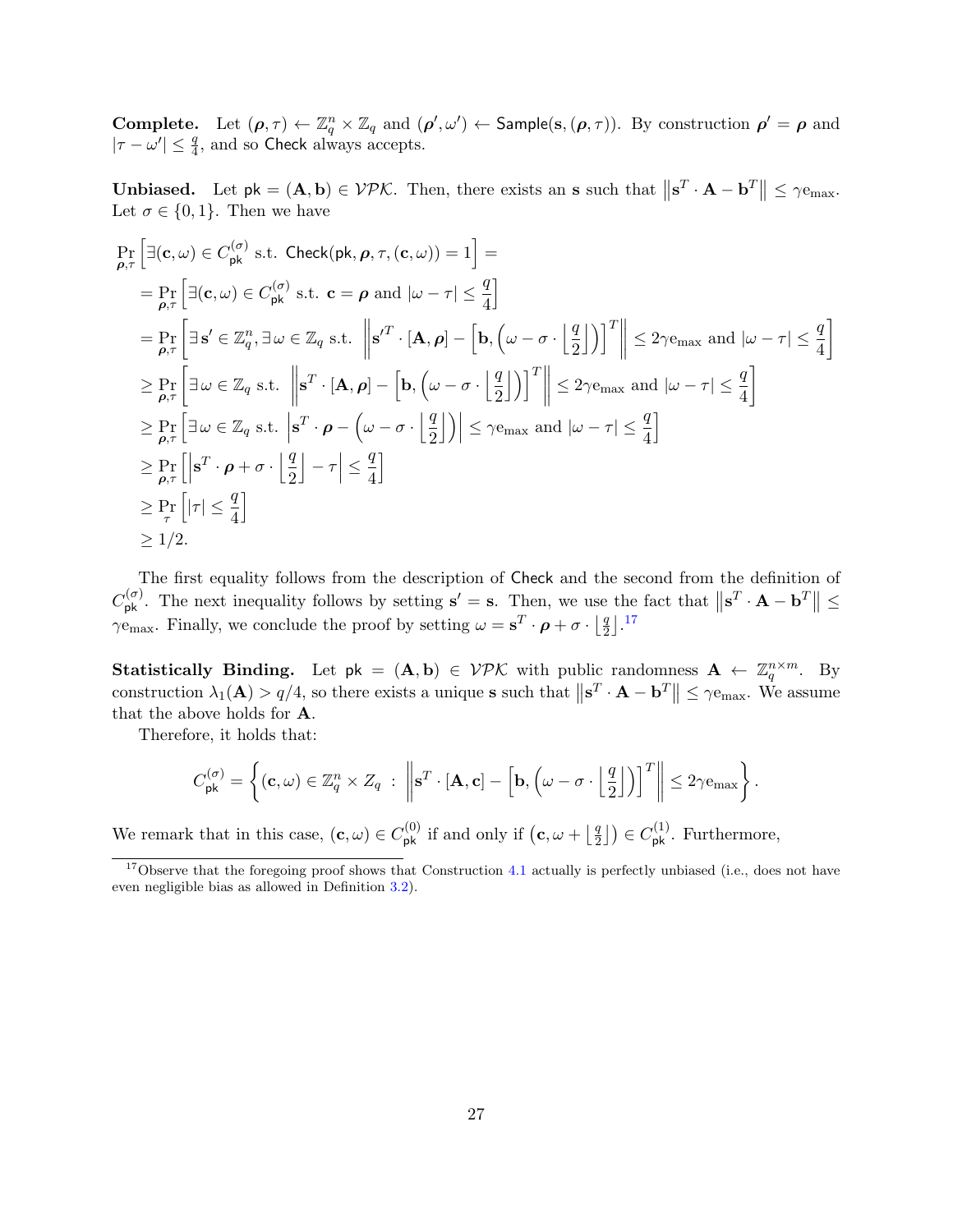$$
\Pr_{\rho,\tau} \left[ \exists (\mathbf{c}_0, \omega_0) \in C_{\mathsf{pk}}^{(0)}, \exists (\mathbf{c}_1, \omega_1) \in C_{\mathsf{pk}}^{(1)} \text{ s.t. } \operatorname{Check}(\mathsf{pk}, (\rho, \tau), (\mathbf{c}_0, \omega_0)) = 1, \\ \operatorname{Check}(\mathsf{pk}, (\rho, \tau), (\mathbf{c}_1, \omega_1)) = 1 \right]
$$
\n
$$
= \Pr_{\rho,\tau} \left[ \exists \omega_0, \exists \omega_1 \in \mathbb{Z}_q \text{ s.t. } \begin{vmatrix} \mathbf{s}^T \cdot \rho - \omega_0 & \le \gamma \mathbf{e}_{\text{max}}, \\ \mathbf{s}^T \cdot \rho - \omega_1 - \left[ \frac{q}{2} \right] & \le \gamma \mathbf{e}_{\text{max}}, \\ \omega_0 - \tau & \le q/4, \\ \omega_1 - \tau & \le q/4 \end{vmatrix} \right]
$$
\n
$$
\leq \Pr_{\rho,\tau} \left[ \left( |\mathbf{s}^T \cdot \rho - \tau| \le \gamma \mathbf{e}_{\text{max}} + \frac{q}{4} \right) \text{ and } \left( |\mathbf{s}^T \cdot \rho - \left( \tau + \left[ \frac{q}{2} \right] \right) | \le \gamma \mathbf{e}_{\text{max}} + \frac{q}{4} \right) \right]
$$
\n
$$
\leq \Pr_{\tau} \left[ \left( |r| \le \gamma \mathbf{e}_{\text{max}} + \frac{q}{4} \right) \text{ and } \left( |r + \left[ \frac{q}{2} \right] | \le \gamma \mathbf{e}_{\text{max}} + \frac{q}{4} \right) \right]
$$
\n
$$
\leq \Pr_{\tau} \left[ r \in \left[ \frac{q}{4} - \gamma \mathbf{e}_{\text{max}}, \frac{q}{4} + \gamma \mathbf{e}_{\text{max}} \right] \cup \left[ -\frac{q}{4} - \gamma \mathbf{e}_{\text{max}}, -\frac{q}{4} + \gamma \mathbf{e}_{\text{max}} \right] \right]
$$
\n
$$
\leq 4\gamma \ell \sqrt{m}\beta.
$$

The first equality follows from the definition of  $C_{\mathsf{pk}}^{(0)}$  and  $C_{\mathsf{pk}}^{(1)}$  and the description of Check. More specifically, the conditions  $|\mathbf{s}^T \cdot \boldsymbol{\rho} - \omega_0| \leq \gamma \mathbf{e}_{\text{max}}$  and  $|\mathbf{s}^T \cdot \boldsymbol{\rho} - \omega_1 - \lfloor \frac{q}{2} \rfloor$  $\left| \frac{q}{2} \right| \leq \gamma \mathbf{e}_{\text{max}}$  follow from the fact that  $(c_0, \omega_0) \in C_{\text{pk}}^{(0)}$  and  $(c_1, \omega_1) \in C_{\text{pk}}^{(1)}$ , respectively. The conditions  $|\omega_0 - \tau| \leq q/4$  and  $|\omega_1 - \tau| \le q/4$  follow from Check(pk,  $(\boldsymbol{\rho}, \tau)$ ,  $(\mathbf{c}_0, \omega_0)$ ) = 1 and Check(pk,  $(\boldsymbol{\rho}, \tau)$ ,  $(\mathbf{c}_1, \omega_1)$ ) = 1 respectively. The next inequality follows from the triangle inequality. Next, we replace  $\mathbf{s}^T \cdot \boldsymbol{\rho} - \tau$  by a uniformly random element r of  $\mathbb{Z}_q$ . Then, we note that r has to belong to a set of size at most  $4\gamma e_{\text{max}} \leq 4\gamma \ell \sqrt{m}\beta q$ . The last inequality then follows.

**Simulatable.** Let  $N = \text{poly}(\kappa)$ . Sample  $\mathbf{A} \leftarrow \mathbb{Z}_q^{n \times m}$  and  $(\mathsf{pk}, \mathsf{sk}) = ((\mathbf{A}, \mathbf{b}), \mathbf{s}) \leftarrow \text{Gen}(1^{\kappa}, \mathbf{A})$  and consider the following two experiments:

- For  $i \in [N]$ , let  $(\boldsymbol{\rho}_i, \tau_i) \leftarrow \mathbb{Z}_q^n \times \mathbb{Z}_q$ ,  $(\boldsymbol{\rho}_i, \omega_i) \leftarrow$  Sample $(\mathbf{s}, (\boldsymbol{\rho}_i, \tau_i))$ ,  $\sigma_i = \mathsf{Dec}_\mathbf{s}((\boldsymbol{\rho}_i, \omega_i))$ . Output  $(\mathsf{pk},(\boldsymbol{\rho}_i,\tau_i,\omega_i,\sigma_i)_{i\in[N]})$ .
- For  $i \in [N]$ , let  $\sigma'_i \in_R \{0,1\}$ . Set  $((\boldsymbol{\rho}'_i, \tau'_i), (\boldsymbol{\rho}'_i, \omega'_i)) \leftarrow$  EncryptAndExplain $(\mathsf{pk}, \sigma'_i)$ . Output  $\left(\mathsf{pk}, (\pmb{\rho}'_i, \tau'_i, \omega'_i, \sigma'_i)_{i \in [N]}\right)$  .

We need to show that the outputs of the two experiments are computationally indistinguishable. As observed above, all outputs  $(\bm{\rho}_i, \omega_i)$  and  $(\bm{\rho}'_i, \omega'_i)$  of Sample and EncryptAndExplain, respectively, are ciphertexts of Regev's encryption scheme and are therefore indistinguishable from each other.[18](#page-27-0) However, the main challenge that we need to dead with, is that we need to show that these distributions are indistinguishable even given the random strings that "explain them" (i.e.,  $(\rho_i, \tau)_{i \in N}$ and  $(\boldsymbol{\rho}'_i, \tau')_{i \in N}$ , respectively).

Toward proving the simulatability property, it will be useful to consider an intermediate distribution sampled similarly to the second distribution, except that instead of producing the ciphertext according to Regev's *public-key* encryption scheme as in **EncryptAndExplain**, we instead produce the ciphertext according to the secret-key variant of the scheme. Consider an experiment in which  $(\boldsymbol{\rho}''_i, \tau''_i, \omega''_i, \sigma''_i)_{i \in [N]}$  are sampled as follows for each  $i \in [N]$ :

<span id="page-27-0"></span><sup>&</sup>lt;sup>18</sup>More precisely, the output of Sample is a ciphertext of the *secret-key* variant of Regev's encryption scheme, whereas the output of EncryptAndExplain is a ciphertext of the *public-key* version. Still, under the (decisional) LWE assumption, these ciphertexts are both indistinguishable from random and therefore also from each other.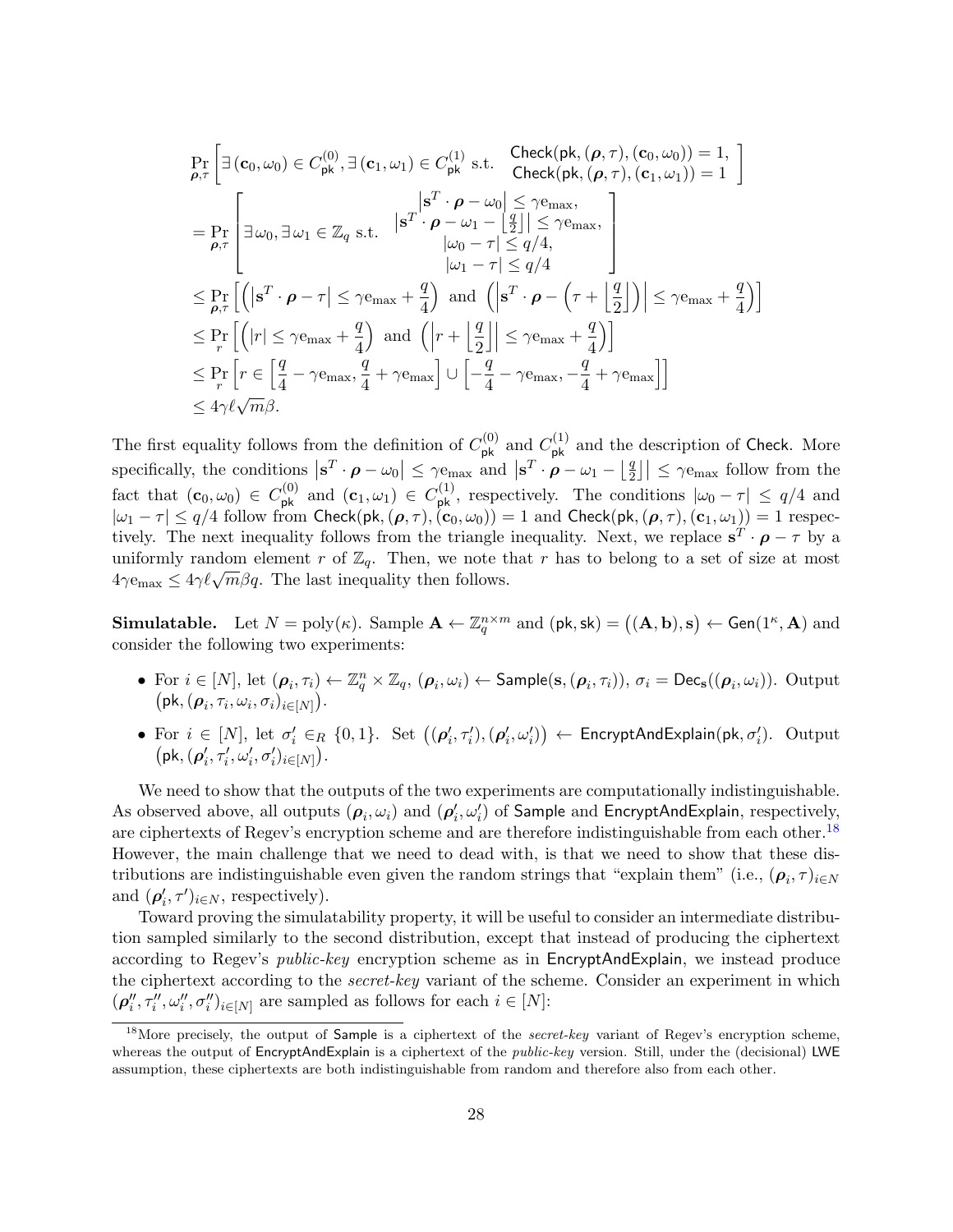- 1. Let  $\sigma''_i \in_R \{0, 1\}$ .
- 2. Sample  $e_i'' \leftarrow \chi_{\sqrt{m}\beta}, \, \rho_i'' \leftarrow \mathbb{Z}_q^n$ , and let  $\omega_i'' = \mathbf{s}^T \cdot \rho_i'' + e_i'' + \sigma_i'' \cdot \left[ \frac{q}{2} \right]$  $\frac{q}{2}$ .
- 3. Finally, sample  $\tau''_i \leftarrow \mathbb{Z}_q$  subject to  $|\tau''_i \omega''_i| < \frac{q}{4}$  $\frac{q}{4}$ .

We now show the that this experiment is identically distributed to the output of the first experiment defined above.

Claim 4.7.1. Let pk,  $(\rho_i, \tau_i, \omega_i, \sigma_i)_{i \in [N]}$ , and  $(\rho''_i, \tau''_i, \omega''_i, \sigma''_i)_{i \in [N]}$  be sampled as described above. Then we have that

$$
\big(\mathsf{pk},(\boldsymbol{\rho}_i,\tau_i,\omega_i,\sigma_i)_{i\in[N]}\big) \equiv \big(\mathsf{pk},(\boldsymbol{\rho}''_i,\tau''_i,\omega''_i,\sigma''_i)_{i\in[N]}\big).
$$

Proof. Let  $\delta_i = \omega_i - \sigma_i \cdot \left| \frac{q}{2} \right|$  $\frac{q}{2}$ ] be the intermediate value computed by **Sample**, and let  $\delta''_i = \mathbf{s}^T \cdot \boldsymbol{\rho}''_i + e''_i = 0$  $\omega''_i - \sigma''_i \cdot \left\lfloor \frac{q}{2} \right\rfloor$  $\frac{q}{2}$ . Note that  $\overline{(\mathsf{pk}, \mathsf{p}_i, \delta_i)}$  and  $(\mathsf{pk}, \mathsf{p}_i'', \delta_i'')$  are sampled from exactly the same distribution. Also,  $\omega_i$  and  $\omega''_i$  are deterministically computed from  $(\delta_i, \sigma_i)$  and  $(\delta''_i, \sigma''_i)$ , respectively, using the same process. Therefore, it suffices to show that the distibution of  $(\tau_i, \sigma_i)$  conditioned on  $(\mathsf{pk}, \rho_i, \delta_i)$ is identical to the distribution of  $(\tau''_i, \sigma''_i)$  conditioned on  $(\mathsf{pk}, \rho''_i, \delta''_i)$ . These distributions correspond to the experiments:

- 1. Given  $(\mathsf{pk}, \rho_i, \delta_i)$ , sample  $\tau_i \leftarrow \mathbb{Z}_q$ . If  $|\tau_i \delta_i| < q/4$ , set  $\sigma_i = 0$ . Else, set  $\sigma_i = 1$ .
- 2. Given  $(\mathsf{pk}, \rho''_i, \delta''_i)$ , sample  $\sigma''_i \in_R \{0, 1\}$ . If  $\sigma''_i = 0$ , sample  $\tau''_i \leftarrow \mathbb{Z}_q$  subject to  $|\tau''_i \delta''_i| < q/4$ . If  $\sigma''_i = 1$ , sample  $\tau''_i \leftarrow \mathbb{Z}_q$  subject to  $|\tau''_i - \omega''_i| < q/4$  (which is equivalent to  $|\tau''_i - \delta''_i| > q/4$ ).

In the first case, we have that the distribution on  $(\tau_i, \sigma_i)$  conditioned on  $(\mathsf{pk}, \rho_i, \delta_i)$  is given by the following equation. For every  $\hat{\tau} \in \mathbb{Z}_q$  and  $\hat{\sigma} \in \{0,1\}$ :

$$
\Pr_{\tau_i, \sigma_i} \left[ \tau_i = \hat{\tau}, \sigma_i = \hat{\sigma} \mid (\mathsf{pk}, \boldsymbol{\rho}_i, \delta_i) \right] = \begin{cases} 1/q & \text{if } |\hat{\tau} - \delta_i| < q/4 \text{ and } \hat{\sigma} = 0 \\ 1/q & \text{if } |\hat{\tau} - \delta_i| > q/4 \text{ and } \hat{\sigma} = 1 \\ 0 & \text{otherwise} \end{cases}
$$

In the second case we have exactly the same distribution on  $(\tau''_i, \sigma''_i)$  conditioned on  $(\mathsf{pk}, \rho''_i, \delta''_i)$ . The claim follows.

It remains to argue that the distribution  $(\rho''_i, \tau''_i, \omega''_i, \sigma''_i)_{i \in [N]}$  is computationally indistinguishable from the second distribution  $(\rho'_i, \tau'_i, \omega'_i, \sigma'_i)_{i \in [N]}$ . The only difference between these two distributions is whether the ciphertexts are sampled according to Regev's public-key scheme or its secret-key variant. It is here that we will invoke the LWE assumption.

**Claim 4.7.2.** Let  $(\boldsymbol{\rho}_i'', \tau_i'', \omega_i'', \sigma_i'')_{i \in [N]}$  and  $(\boldsymbol{\rho}_i', \tau_i', \omega_i', \sigma_i')_{i \in [N]}$ , be sampled as described above. Then assuming the hardness of LWE, we have that

$$
\left(\mathsf{pk}, (\pmb{\rho}''_i, \tau''_i, \omega''_i, \sigma''_i)_{i \in [N]}\right) \stackrel{c}{\approx} \left(\mathsf{pk}, (\pmb{\rho}'_i, \tau'_i, \omega'_i, \sigma'_i)_{i \in [N]}\right)\!.
$$

*Proof.* The only difference between the two experiments is that  $(\rho''_i, \omega''_i)$  is sampled as a ciphertext in the secret-key variant of Regev's encryption scheme, while  $(\rho'_i, \omega'_i)$  is sampled as a ciphertext of the public-key scheme.

The LWE assumption implies that ciphertexts in Regev's secret-key scheme are computationally indistinguishable from random elements of  $\mathbb{Z}_q^{n+1}$ . It is a standard fact that the LWE assumption together with the Leftover Hash Lemma imply the same about ciphertexts in Regev's public key scheme (see [\[Reg09\]](#page-33-0)). Consequently the two distributions are computationally indistinguishable.

 $\Box$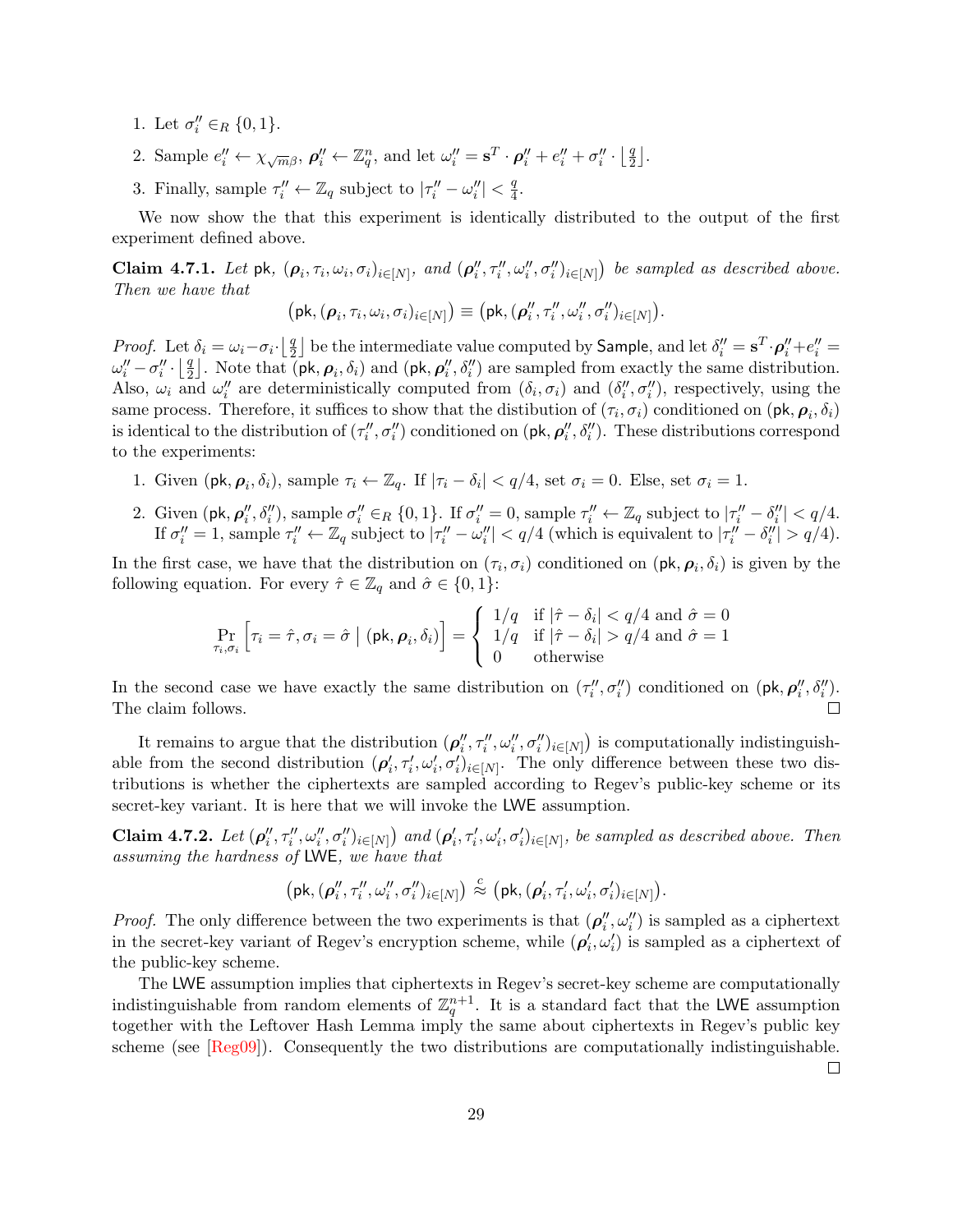**Computationally Hiding.** Given public key  $pk = (A, b)$  and randomness  $(\rho, \tau)$ , the procedure Sample simply computes a fresh encryption  $(\rho, \omega)$  using the secret-key variant of Regev's scheme. Let  $\sigma = \text{Dec}_{s}((\rho, \omega))$ . Then similarly to the above proof

$$
(\mathsf{pk}, \boldsymbol{\rho}, \tau, \omega, \sigma) \equiv (\mathsf{pk}, \boldsymbol{\rho}, \tau', \omega', \sigma)
$$

where  $\omega' = \mathbf{s}^T \cdot \boldsymbol{\rho} + \sigma \cdot \left| \frac{q}{2} \right|$  $\frac{q}{2}$  + e, with  $e \leftarrow \chi_{\sqrt{m}\beta}$  and  $\tau'$  sampled uniformly such that  $|\tau' - \omega'| < q/4$ . Then, since  $\tau'$  is a randomized function of  $\omega'$ , the computational hiding property of the POCS

follows immediately from the semantic security of Regev's encryption scheme.

This concludes the proof of Lemma [4.7](#page-25-1) for  $q \equiv 2 \pmod{4}$ . We describe how to extend the proof to general  $q$  in the next section.  $\Box$ 

#### <span id="page-29-0"></span>4.3.1 Handling General  $q$

We now describe how to extend this argument to general q and not just  $q \equiv 2 \pmod{4}$ . We first modify the algorithms Sample, Check and EncryptAndExplain to correctly handle the boundary. The main difficulty or challenge is to sample the boundary points with the correct probability.

Recall that Sample transforms a high noise ciphertext ( $\rho$ ,  $\tau$ ) into a valid Regev ciphertext under secret key s. The Sample algorithm described in the previous section has a small bias of  $O(1/q)$ when  $q$  is odd or a multiple of four. We now modify the algorithm slightly to remove this bias (observe that when  $q \equiv 2 \pmod{4}$  these algorithms coincide with those described in Section [4.3\)](#page-25-0).

# Sample'(s,  $(\boldsymbol{\rho}, \tau)$ ):

- 1. Sample  $e \leftarrow \chi_{\sqrt{m}\beta}$ . Let  $\omega_0 = \mathbf{s}^T \cdot \boldsymbol{\rho} + e$  and  $\omega_1 = \omega_0 + \left\lfloor \frac{q}{2} \right\rfloor$  $\frac{q}{2}$ .
- 2. If  $|\tau \omega_0| < |\tau \omega_1|$ , set  $\sigma = 0$ .
- 3. If  $|\tau \omega_0| > |\tau \omega_1|$ , set  $\sigma = 1$ .
- 4. If  $|\tau \omega_0| = |\tau \omega_1|$ , sample  $\sigma \leftarrow \{0, 1\}$ .
- 5. Output  $(\rho, \omega_{\sigma})$ , which is a valid ciphertext for the message  $\sigma$ .

For odd  $q$ , the last component of ciphertexts sampled by  $Sample'$  may now be slightly more than  $q/4$  away from the last component of the corresponding randomness. We now modify the Check algorithm to tolerate this small discrepancy. Recall that Check takes as input a public key  $\mathsf{pk} = (\mathbf{A}, \mathbf{b})$ , randomness  $(\boldsymbol{\rho}, \tau) \in \mathbb{Z}_q^n \times \mathbb{Z}_q$ , and an alleged ciphertext  $(\boldsymbol{\rho}', \omega') \in \mathbb{Z}_q^n \times \mathbb{Z}_q$ , and outputs a single bit denoting acceptance or rejection.

Check'(pk,  $(\boldsymbol{\rho}, \tau), (\boldsymbol{\rho}', \omega')$ ):

If  $\rho' = \rho$  and  $|\omega' - \tau| \leq \frac{q+1}{4}$ , accept. Otherwise, reject.

Finally, we modify the EncryptAndExplain algorithm to produce the correct distribution over randomness for general q. Recall that  $\mathsf{EncryptAndExplain}$  takes as input a public key  $pk = (\mathbf{A}, \mathbf{b})$  and a message  $\sigma \in \{0,1\}$  and produces randomness and a ciphertext that are close to the distribution induced by Sample.

EncryptAndExplain' $((\mathbf{A}, \mathbf{b}), \sigma)$ :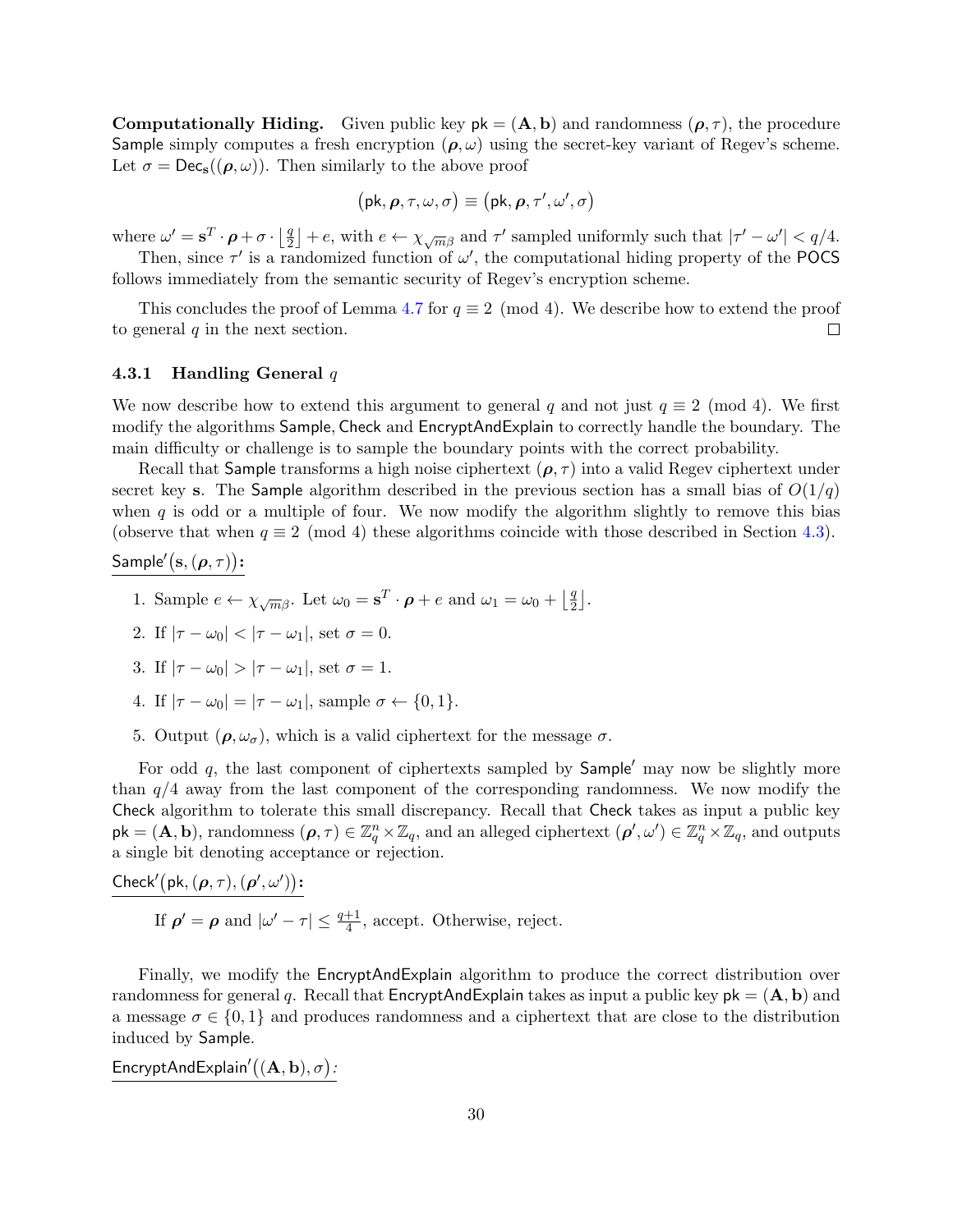- 1. Sample  $\mathbf{r} \leftarrow \{0,1\}^m$ . Compute  $\rho' = \mathbf{A} \cdot \mathbf{r}$ , and let  $\omega'_0 = \mathbf{b}^T \cdot \mathbf{r}$  and  $\omega'_1 = \mathbf{b}^T \cdot \mathbf{r} + \lfloor \frac{q}{2} \rfloor$  $\frac{q}{2}$ . Note that  $(\rho', \omega'_\sigma)$  is a fresh encryption of  $\sigma$ .
- 2. Let  $\ell \leftarrow \{0, 1\}.$
- 3. If  $\ell = 0$ , sample  $\tau' \leftarrow \mathbb{Z}_q$  subject to  $|\tau' \omega'_{\sigma}| < |\tau' \omega'_{1-\sigma}|$ .
- 4. If  $\ell = 1$ , sample  $\tau' \leftarrow \mathbb{Z}_q$  subject to  $|\tau' \omega'_{\sigma}| \leq |\tau' \omega'_{1-\sigma}|$ .
- 5. Output  $((\boldsymbol{\rho}', \tau'), (\boldsymbol{\rho}', \omega'_{\sigma})).$

Using these slightly more complicated algorithms Sample', Check', and EncryptAndExplain', the analysis of Section [4.3](#page-25-0) goes through essentially unchanged, providing a proof of Lemma [4.7](#page-25-1) for general q.

# <span id="page-30-0"></span>4.4 Putting it All Together (Proof of Theorem [2\)](#page-21-2)

We now complete the proof of Theorem [2.](#page-21-2) We have shown that all of the conditions of Lemma [3.6](#page-17-2) hold, as follows.

- 1. By Proposition [4.4,](#page-23-1) Construction [4.1](#page-21-5) has a valid set of public keys  $\mathcal{V}P\mathcal{K}$ .
- 2. By Lemma [4.7,](#page-25-1) Construction [4.1](#page-21-5) has a POCS with respect to  $\mathcal{VPK}$ .
- 3. By Lemma [4.5,](#page-24-1) there is a NIZK for GoodPK.
- 4. By Lemma [4.6,](#page-24-2) there is a NIZK for GoodCT.

Theorem [2](#page-21-2) then follows immediately by Lemma [3.6.](#page-17-2)

# Acknowledgments

We thank Akshay Degwekar, Shafi Goldwasser and Vinod Vaikuntanathan for illuminating conversations. We also thank the anonymous reviewers for useful comments.

# References

- <span id="page-30-1"></span>[ACPS09] Benny Applebaum, David Cash, Chris Peikert, and Amit Sahai. Fast cryptographic primitives and circular-secure encryption based on hard learning problems. In CRYPTO, 2009.
- <span id="page-30-2"></span>[AFV11] Shweta Agrawal, David Mandell Freeman, and Vinod Vaikuntanathan. Functional encryption for inner product predicates from learning with errors. In ASIACRYPT, 2011.
- <span id="page-30-4"></span>[APSD17] Navid Alamati, Chris Peikert, and Noah Stephens-Davidowitz. New (and old) proof systems for lattice problems. Cryptology ePrint Archive, Report 2017/1226, 2017.
- <span id="page-30-3"></span>[BDSMP91] Manuel Blum, Alfredo De Santis, Silvio Micali, and Giuseppe Persiano. Noninteractive zero-knowledge. SIAM Journal on Computing, 20(6):1084–1118, 1991.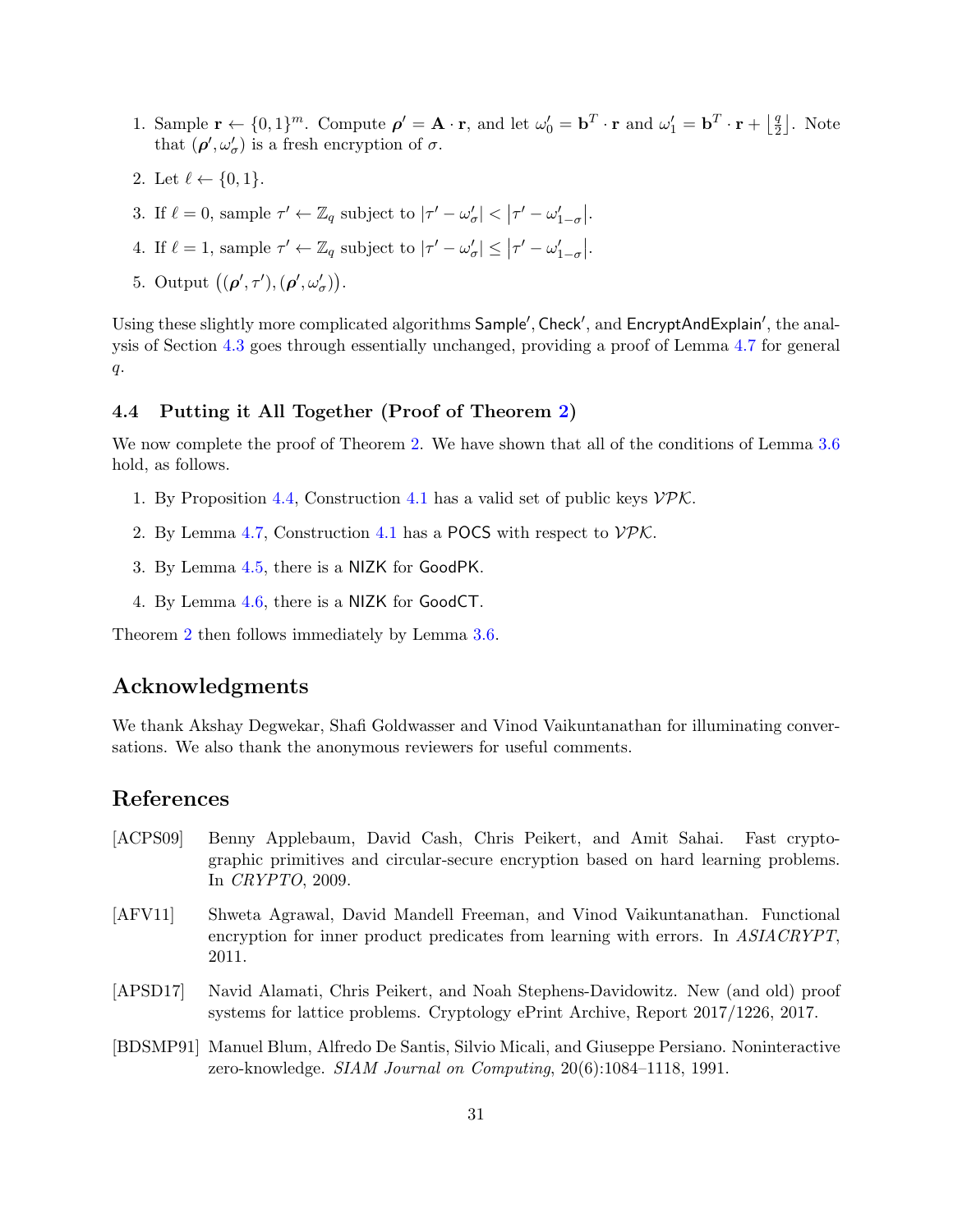- <span id="page-31-1"></span>[BFM88] Manuel Blum, Paul Feldman, and Silvio Micali. Non-interactive zero-knowledge and its applications (extended abstract). In STOC, 1988.
- <span id="page-31-5"></span>[BKM06] Adam Bender, Jonathan Katz, and Ruggero Morselli. Ring signatures: Stronger definitions, and constructions without random oracles. In TCC. Springer, 2006.
- <span id="page-31-4"></span>[BMW03] Mihir Bellare, Daniele Micciancio, and Bogdan Warinschi. Foundations of group signatures: Formal definitions, simplified requirements, and a construction based on general assumptions. In Eurocrypt, 2003.
- <span id="page-31-7"></span>[BP15] Nir Bitansky and Omer Paneth. Zaps and non-interactive witness indistinguishability from indistinguishability obfuscation. In TCC, 2015.
- <span id="page-31-10"></span>[BR93] Mihir Bellare and Phillip Rogaway. Random oracles are practical: A paradigm for designing efficient protocols. In CCS, 1993.
- <span id="page-31-16"></span>[BRV17] Itay Berman, Ron D. Rothblum, and Vinod Vaikuntanathan. Zero-knowledge proofs of proximity. IACR Cryptology ePrint Archive, 2017:114, 2017.
- <span id="page-31-0"></span>[BV14] Zvika Brakerski and Vinod Vaikuntanathan. Efficient fully homomorphic encryption from (standard)  $\mathbf{LWE}\$ . SIAM J. Comput., 43(2):831–871, 2014.
- <span id="page-31-8"></span>[BY96] Mihir Bellare and Moti Yung. Certifying permutations: Noninteractive zero-knowledge based on any trapdoor permutation. J. Cryptology, 9(3):149–166, 1996.
- <span id="page-31-13"></span>[CCRR18] Ran Canetti, Yilei Chen, Leonid Reyzin, and Ron D. Rothblum. Fiat-shamir and correlation intractability from strong kdm-secure encryption. Cryptology ePrint Archive, Report 2018/131, 2018.
- <span id="page-31-11"></span>[CGH04] Ran Canetti, Oded Goldreich, and Shai Halevi. The random oracle methodology, revisited. J. ACM, 51(4):557–594, 2004.
- <span id="page-31-15"></span>[CL17] Ran Canetti and Amit Lichtenberg. Certifying trapdoor permutations, revisited. IACR Cryptology ePrint Archive, 2017:631, 2017.
- <span id="page-31-2"></span>[DDN03] Danny Dolev, Cynthia Dwork, and Moni Naor. Nonmalleable cryptography. SIAM Review, 45(4):727–784, 2003.
- <span id="page-31-3"></span>[DN07] Cynthia Dwork and Moni Naor. Zaps and their applications. SIAM J. Comput., 36(6):1513–1543, 2007.
- <span id="page-31-6"></span>[FLS99] Uriel Feige, Dror Lapidot, and Adi Shamir. Multiple noninteractive zero knowledge proofs under general assumptions. SIAM J. Comput., 29(1):1–28, 1999.
- <span id="page-31-9"></span>[FS86] Amos Fiat and Adi Shamir. How to prove yourself: Practical solutions to identification and signature problems. In CRYPTO, 1986.
- <span id="page-31-14"></span>[GG00] Oded Goldreich and Shafi Goldwasser. On the limits of nonapproximability of lattice problems. J. Comput. Syst. Sci., 60(3):540–563, 2000.
- <span id="page-31-12"></span>[GK03] Shafi Goldwasser and Yael Tauman Kalai. On the (in)security of the fiat-shamir paradigm. In FOCS, 2003.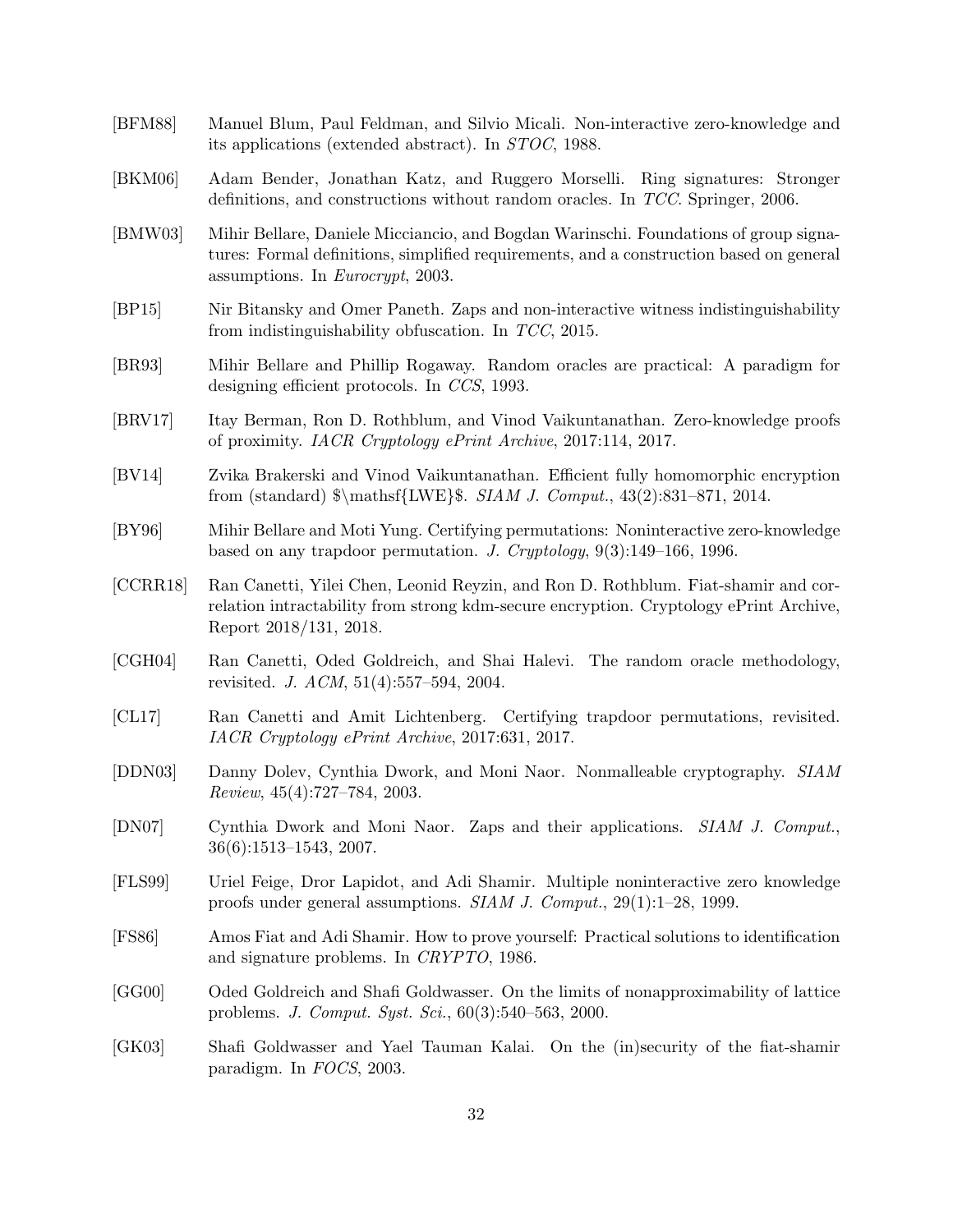- <span id="page-32-11"></span>[GK05] Shafi Goldwasser and Dmitriy Kharchenko. Proof of plaintext knowledge for the ajtaidwork cryptosystem. In TCC, 2005.
- <span id="page-32-13"></span>[GKM+00] Yael Gertner, Sampath Kannan, Tal Malkin, Omer Reingold, and Mahesh Viswanathan. The relationship between public key encryption and oblivious transfer. In FOCS, 2000.
- <span id="page-32-0"></span>[GKP+13] Shafi Goldwasser, Yael Kalai, Raluca Ada Popa, Vinod Vaikuntanathan, and Nickolai Zeldovich. Reusable garbled circuits and succinct functional encryption. In STOC, 2013.
- <span id="page-32-2"></span>[GKW17] Rishab Goyal, Venkata Koppula, and Brent Waters. Lockable obfuscation. IACR Cryptology ePrint Archive, 2017:274, 2017.
- <span id="page-32-15"></span>[GM84] Shafi Goldwasser and Silvio Micali. Probabilistic encryption. J. Comput. Syst. Sci., 28(2):270–299, 1984.
- <span id="page-32-12"></span>[Gol01] Oded Goldreich. The Foundations of Cryptography - Volume 1, Basic Techniques. Cambridge University Press, 2001.
- <span id="page-32-16"></span>[Gol04] Oded Goldreich. The Foundations of Cryptography - Volume 2, Basic Applications. Cambridge University Press, 2004.
- <span id="page-32-6"></span>[Gol11] Oded Goldreich. Basing non-interactive zero-knowledge on (enhanced) trapdoor permutations: The state of the art. In Studies in Complexity and Cryptography. 2011.
- <span id="page-32-4"></span>[GOS12] Jens Groth, Rafail Ostrovsky, and Amit Sahai. New techniques for noninteractive zero-knowledge. J. ACM, 59(3):11:1–11:35, 2012.
- <span id="page-32-14"></span>[GR13] Oded Goldreich and Ron D. Rothblum. Enhancements of trapdoor permutations. J. Cryptology, 26(3):484–512, 2013.
- <span id="page-32-8"></span>[Gro10] Jens Groth. Short pairing-based non-interactive zero-knowledge arguments. In ASI-ACRYPT, 2010.
- <span id="page-32-7"></span>[GS08] Jens Groth and Amit Sahai. Efficient non-interactive proof systems for bilinear groups. In EUROCRYPT, 2008.
- <span id="page-32-1"></span>[GVW15] Sergey Gorbunov, Vinod Vaikuntanathan, and Hoeteck Wee. Predicate encryption for circuits from lwe. In CRYPTO. Springer, 2015.
- <span id="page-32-9"></span>[KRR17] Yael Tauman Kalai, Guy N. Rothblum, and Ron D. Rothblum. From obfuscation to the security of fiat-shamir for proofs. In CRYPTO, 2017.
- <span id="page-32-5"></span>[LM09] Vadim Lyubashevsky and Daniele Micciancio. On bounded distance decoding, unique shortest vectors, and the minimum distance problem. In CRYPTO, 2009.
- <span id="page-32-10"></span>[MV03] Daniele Micciancio and Salil Vadhan. Statistical zero-knowledge proofs with efficient provers: Lattice problems and more. CRYPTO, 2003.
- <span id="page-32-3"></span>[MW16] Pratyay Mukherjee and Daniel Wichs. Two round multiparty computation via multikey FHE. In EUROCRYPT, 2016.